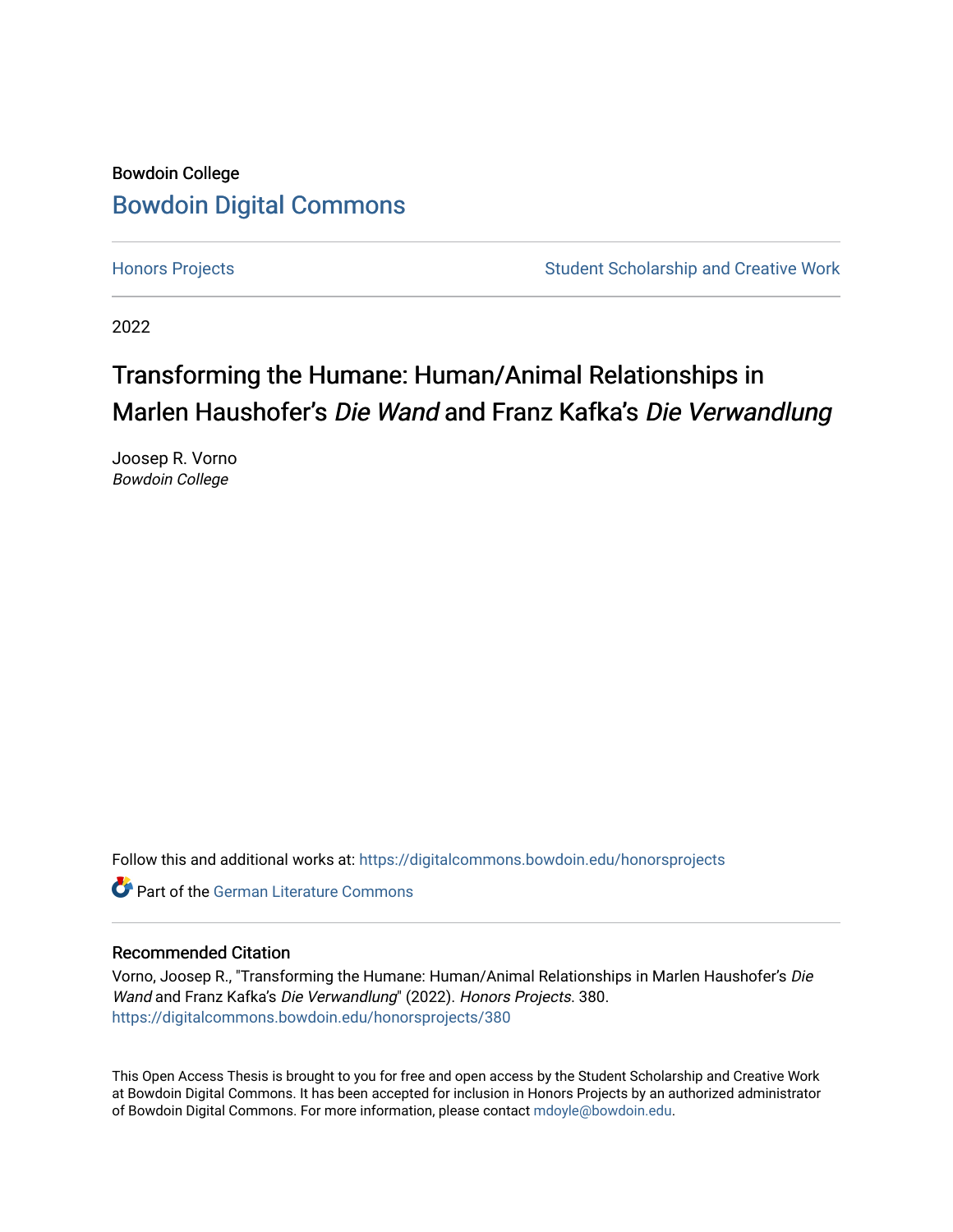Transforming the Humane: Human/Animal Relationships in Marlen Haushofer's *Die Wand* and

Franz Kafka's *Die Verwandlung*

An Honors Paper for the Department of German

By Joosep R. Võrno

Bowdoin College, 2022

© 2022 Joosep R. Võrno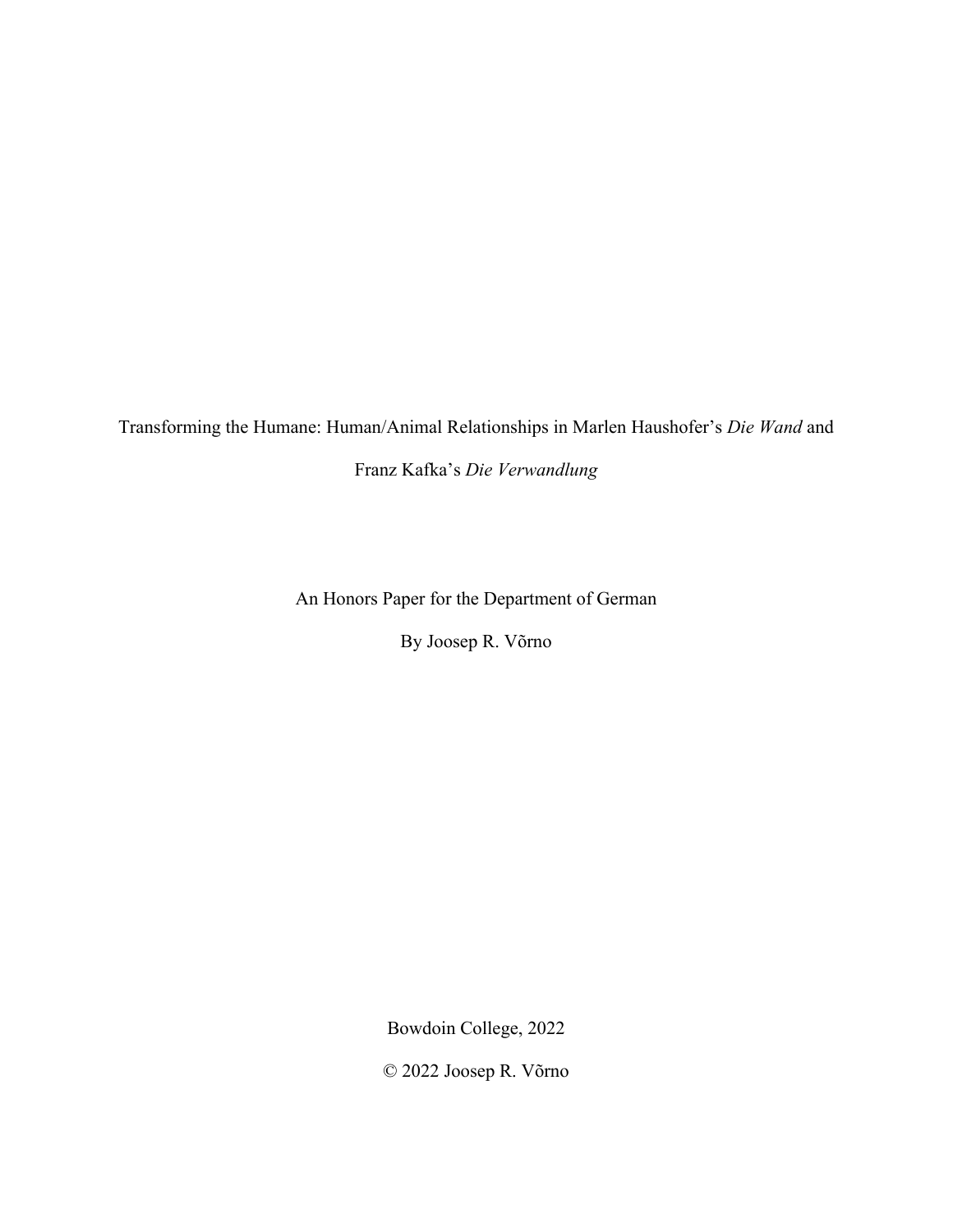#### **Acknowledgments**

I would like to express my sincerest gratitude to Professor Jill Smith, for her kind and inspiring guidance as the advisor of this project. It was in Professor Smith's first-year seminar that  $I$  – an aspiring STEM major at the time – recognized the allure of the humanities and the excitement that can be found in scholarly writing and research. I am humbled and honored that Professor Smith served as a mentor to me in this project and I look back at all our conversations with pure joy. I would also like to extend my appreciation to Professors Jens Klenner, Birgit Tautz, and Lucas Riddle in the Bowdoin Department of German, for their respectful and generous guidance, inspiring questions, and unwavering patience.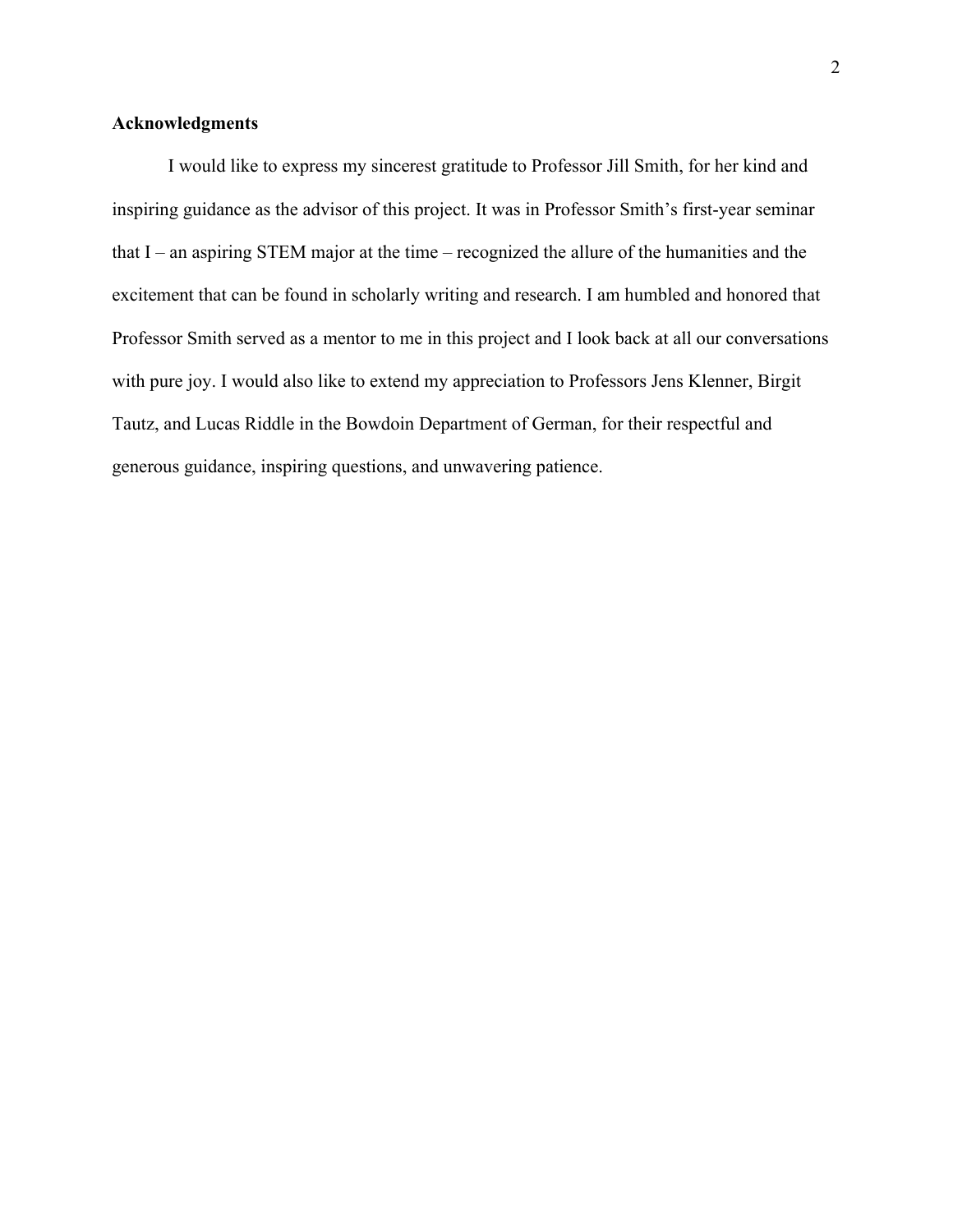### **Table of Contents**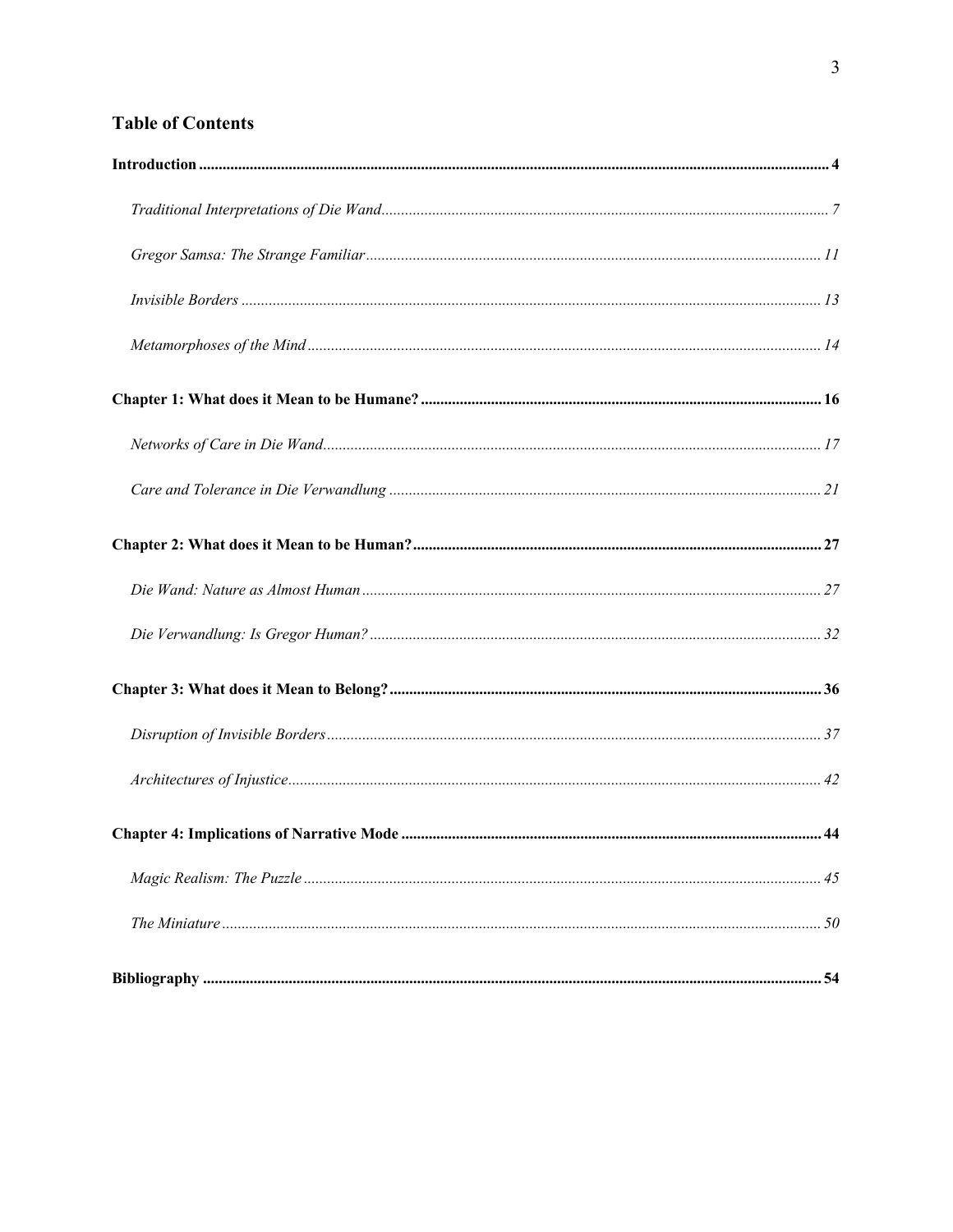#### **Introduction**

What do a novel featuring a giant transparent wall and the tale of a man transforming into an insect have in common? Answering this question with respect to Marlen Haushofer's *Die Wand* (1963) and Franz Kafka's *Die Verwandlung* (1915) certainly seems like a daunting task. These texts differ considerably in their time of publication, setting, and an array of other characteristics. At the same time, the most important element that these two texts share that is the hallmark of great fiction: they accomplish the defamiliarization of familiar circumstances. At once, these texts make the strange familiar and the familiar strange – but how do Haushofer and Kafka accomplish this? In asking so, another parallel becomes evident: both texts open with the introduction of a puzzling event that the two works are also named after (Gregor Samsa's transformation into a monstrous kind of vermin or Haushofer's protagonist discovering herself stuck behind a mystical transparent wall). Both characters accept this puzzling occurrence within their understanding of reality and discover their position to be reconfigured within social and natural hierarchies, particularly in terms of the position of "otherness." Consequently, borders and power dynamics of gender, class, and even age and lineage become disrupted, through which these texts accomplish social critique. The most important border which is disrupted in both texts, however, is the border between human and animal: Gregor finds himself transformed into an actual bug, and Haushofer's protagonist finds her only companions in *Die Wand* to be animals, which, in turn, propels her into a different kind of human/animal transformation. By examining the border between human/nonhuman in both texts, specifically in what it reveals about care, I show how the two texts imagine a new reality in which the position, perception, and power of "the other" has changed.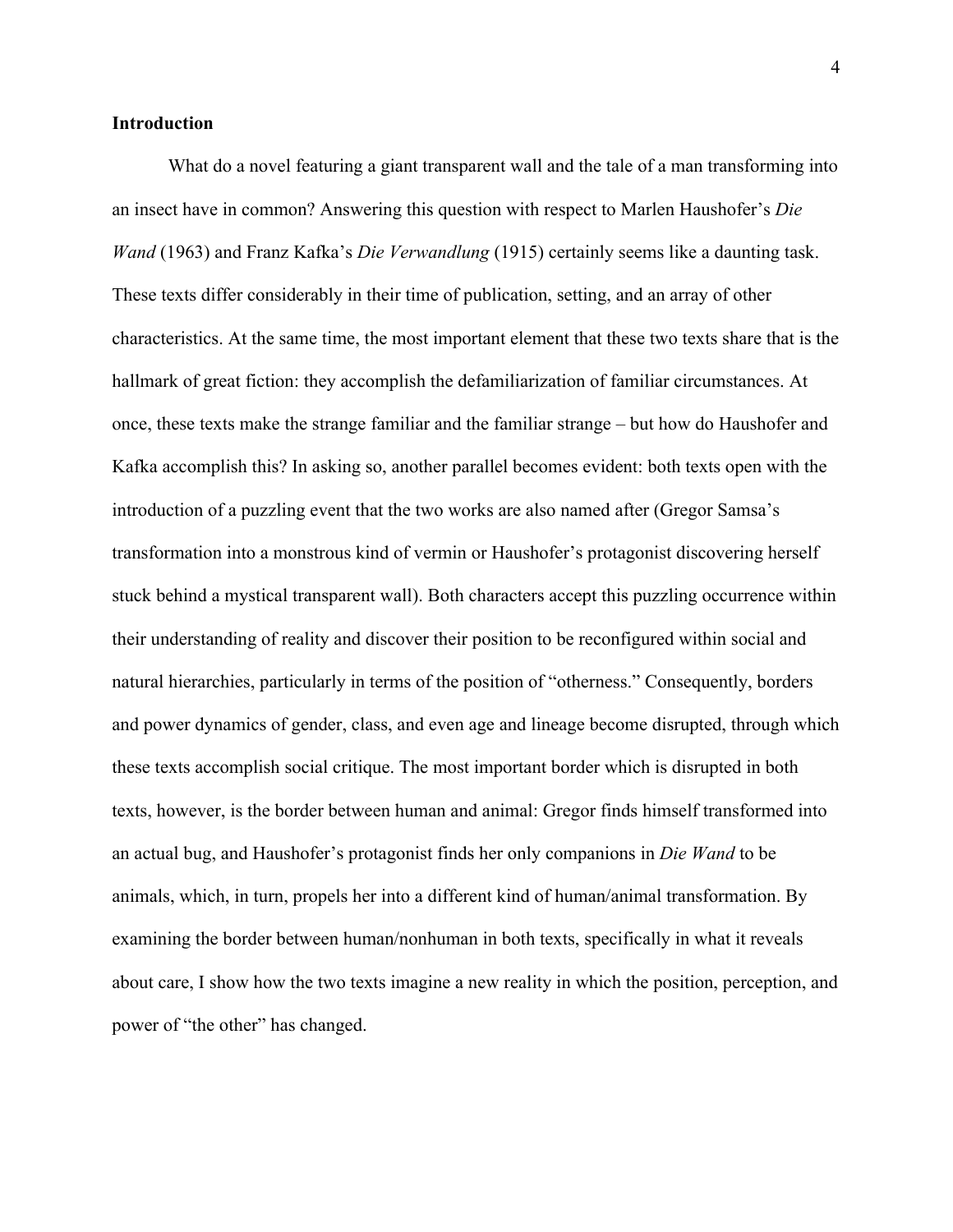A key difference between the human/animal transformation in the two texts is in the fact that Gregor's transformation is a physical one while he retains the thoughts of a human. Haushofer's protagonist, on the other hand, experiences a more gradual, psychological transformation over the course of the novel that results in her leaving behind her former life and its humanness. Alongside this, there are two other key dimensions within which the human/animal transformations in *Die Wand* and *Die Verwandlung* are opposites of each other. These are outlined in figure 1, below:

| Franz Kafka, Die Verwandlung (1915)             | Marlen Haushofer, Die Wand (1963)               |
|-------------------------------------------------|-------------------------------------------------|
| Abrupt, physical transformation with            | Gradual, psychological transformation with      |
| psychological consequences                      | physical consequences                           |
| Perception of social hierarchies clarifies as a | Perception of social hierarchies clarifies as a |
| result of increased proximity to his family     | result of distance/removal from her family      |
| Transformation from integrated individual to    | Transformation from individual at odds with     |
| individual at odds with oneself                 | oneself, to integrated individual               |

# *Figure 1: Key differences between the human/nonhuman transformations in the texts.*

The second principal difference lies in the fact that Gregor's perception changes as a result of being able to observe and confront social issues up close, while Haushofer's protagonist becomes aware of them through distance. The entrapment behind the wall and the perceived death of the rest of humanity results in her being removed from the social structures that previously governed her life and fusing herself with nature, which make here aware of the inequalities, particularly in terms of gender, that she has been subject to. Conversely, while Kafka's Gregor Samsa becomes isolated in his own home and an insect-like body, he is brought closer to his family, which allows him to observe and expose the social hierarchies that as a travelling salesman, he was instrumental to preserving. The third key difference of the human/animal transformations in *Die Wand* and *Die Verwandlung* has to do with otherness, but in this case, the question of where,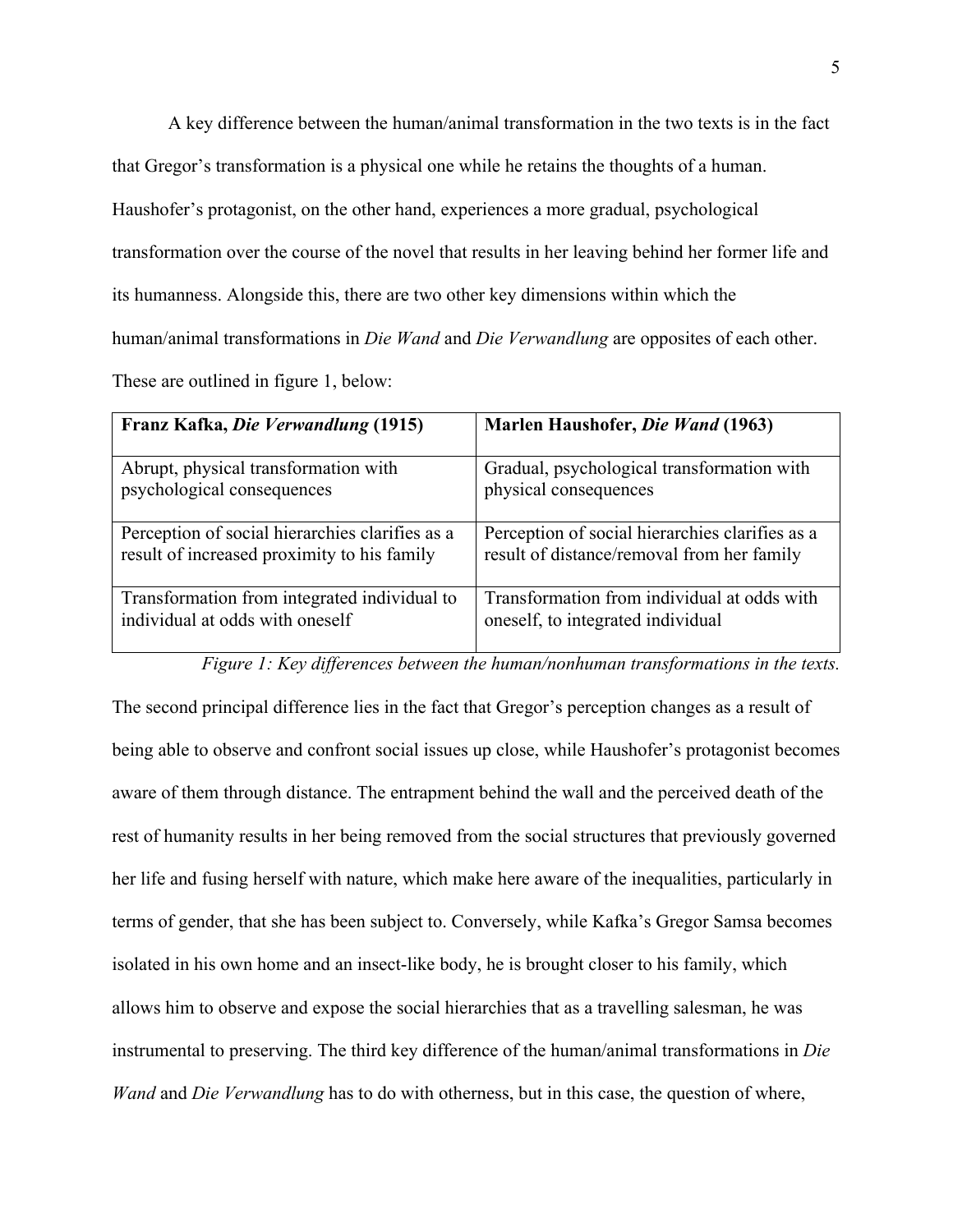when, and in what ways, the protagonists themselves are seen as "the other". In the opening of the novel, Marlen Haushofer presents her protagonist as someone whose human and nonhuman sides are at odds: her body is not acclimated to living in such a direct relationship with nature, but she also recognizes that the human qualities in her are necessary for the survival of the domesticated animals in her care. Over the course of the novel, this conflict between the human and animal within herself, moves toward resolution when, following a traumatic experience, she begins viewing herself less as an individual and more as a part of nature. In contrast, Gregor Samsa initially pictures himself as a part of human society, and in a position that his new body prevents him from fully acting out. As a consequence, Gregor is ultimately denied the roles he has usually played as part of his job and his familial structures, resulting in him questioning his position along the human/nonhuman dichotomy.

At its core, the transformation from human to nonhuman in both *Die Wand* and *Die Verwandlung* is a disruption. It is a disruption of concepts of "human" and "nature" which in turn force the question of human nature and humaneness. By asking, "what does it mean to be humane," the first part of this project will focus on how the transformation reconfigures the characters' relationship with, and position within networks of care, kindness, and tolerance. Importantly, humaneness is not presented as a condition or consequence of being human in the text. Rather, humans are presented often as uncaring, especially toward the nonhuman. The protagonists, transformed into animals, exemplify a high level of care to both the humans and nonhumans around them. The opposition between human and nonhuman is explored further in section two through moments in the texts that are informed by the disruption of what it means to be human. Art and music, rationality, and sexual and reproductive potential are some of the topics in both texts that bring this topic to the fore. In the third section I bring focus back to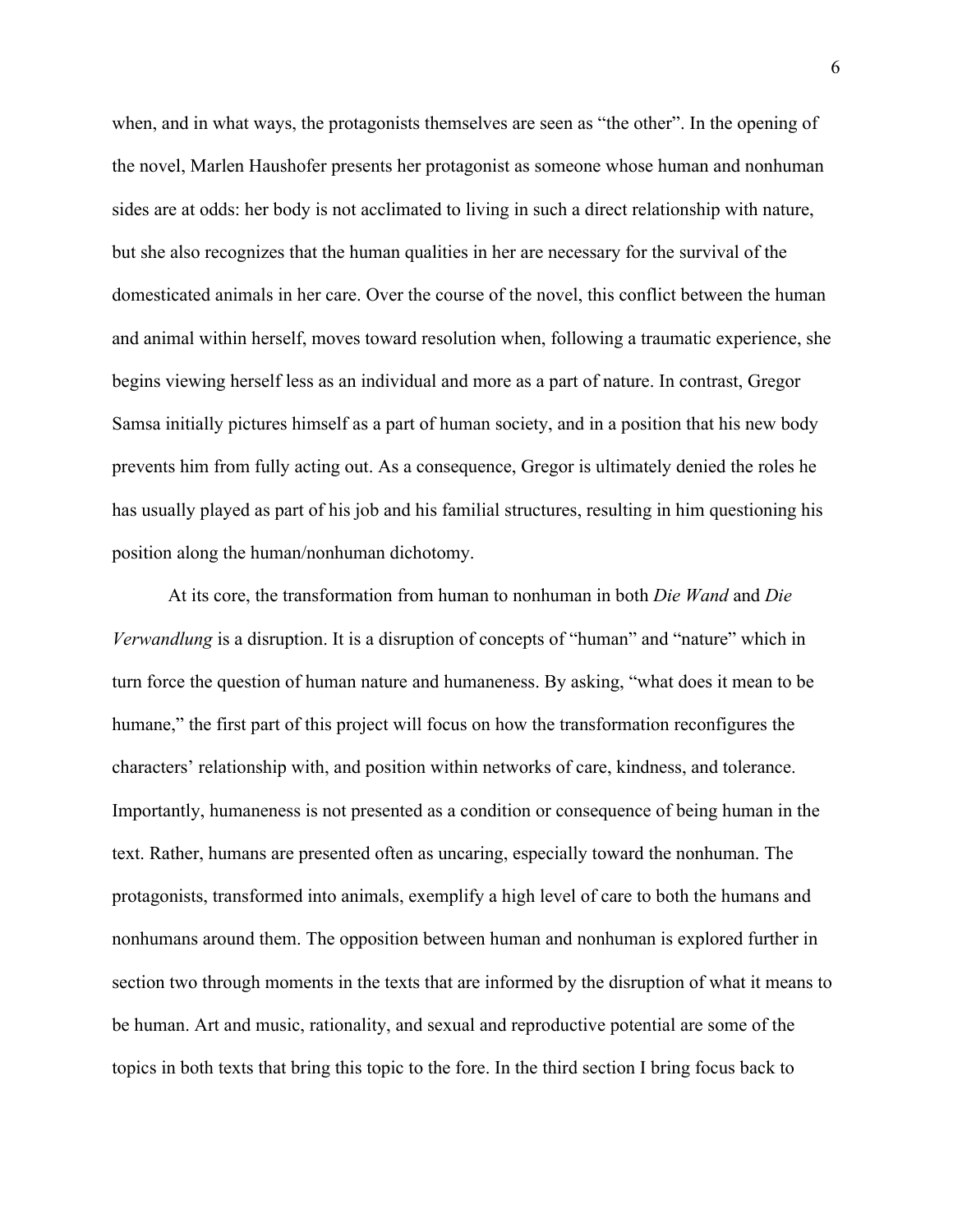aspects of individuality and belonging, especially in how the characters' economic, gendered, and familial roles and their negotiation (and renegotiation) illuminate a contrast between individuality and the sense of being a part of a greater whole, this whole being human society and the natural world. This interpretive strategy, as I will discuss in section four, is inspired by magic realism. Drawing on both contemporary literary scholarship and the ideas of Franz Roh, a German art historian who first coined the term, I discuss magic realism as literature that disrupts. It is literature that imagines new realities in which familiar objects are presented in an unfamiliar way. This allows for a renewed perspective through which social structures and the position of "the other" are reconfigured. I will demonstrate how the human/animal transformation in these texts, seen in the interpretive context of magic realism, unite these texts in their endeavor to topple social structures that are disguised as accepted realities.

#### *Traditional Interpretations of Die Wand*

*Die Wand* is often identified as a novel set in the depths of the Cold War, and/or as a text of second-wave feminism.1 The first of these is made most apparent by the protagonist's assumption that the giant invisible wall and the strange effects on those outside of it is a kind of weapon of mass destruction. In fact, she commends the poison she assumes responsible for the petrification of the humans and livestock for the ability to leave plants unharmed. Through this, she critiques the resource-oriented nature of war. The protagonist also describes the weapon as "die humanste Teufelei" because it did not appear to have caused pain.2 The protagonist's initial

<sup>&</sup>lt;sup>1</sup> Anna Richards, "The Friendship of Our Distant Relations": Feminism and Animal Families in Marlen Haushofer's *Die Wand* (1963)," *Feminist German Studies* 36, no. 2 (2020): 84-85.

<sup>2</sup> Marlen Haushofer, *Die Wand: Roman*. (1963. 23rd Reprint by Berlin: Ullstein, 2017), 41.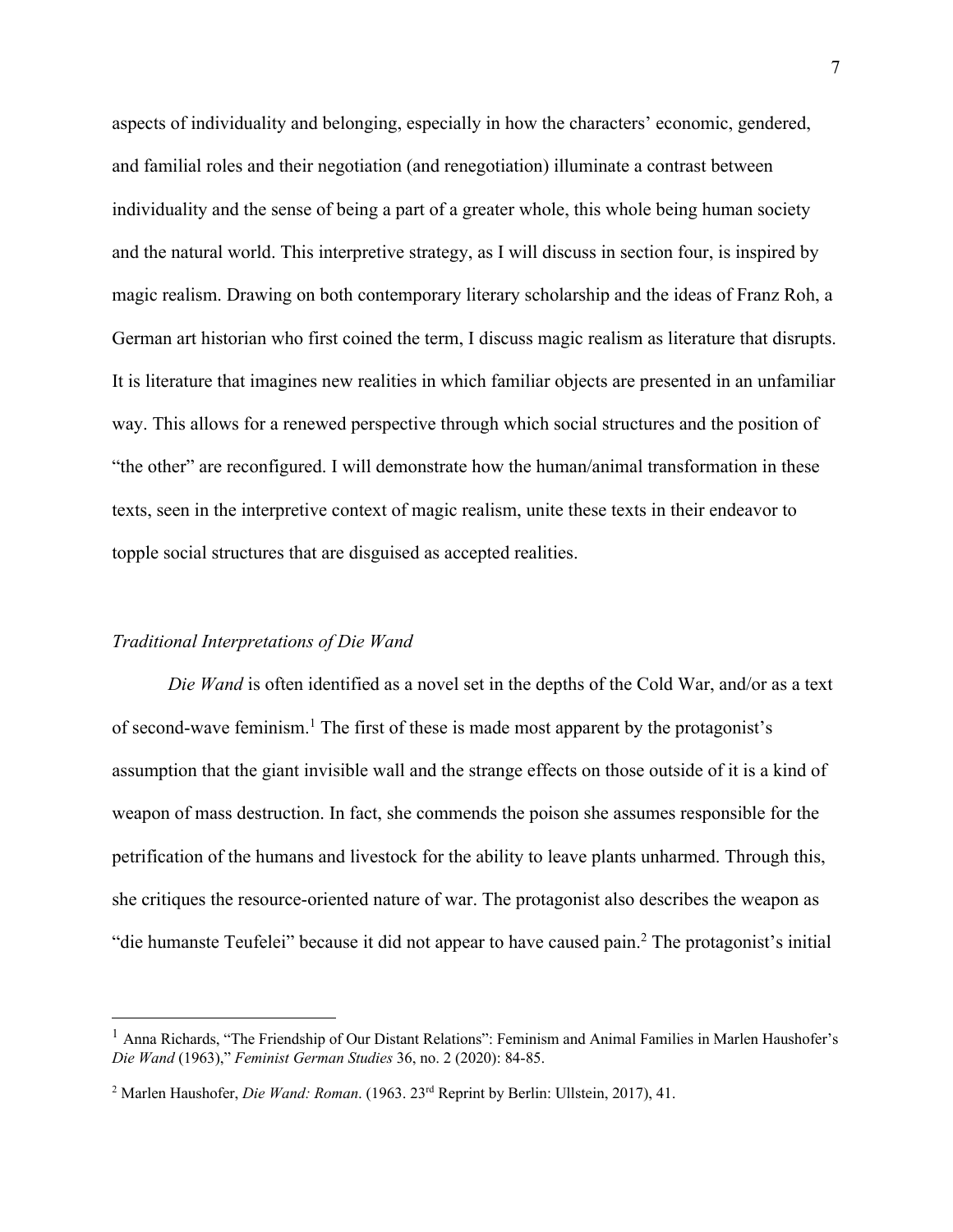hope of being rescued lies in the assumption that what is taking place is an experiment she expects will come to an end. This hope is abandoned quickly, but anti-war sentiment echoes throughout the text in the trauma and resilience cultivated by the protagonist, who reflects on living through the Second World War. Although the hunting lodge is stocked with a variety of supplies, food shortage becomes an inevitability. Describing her cravings for plentiful food, especially while waiting for her first potato yield, the narrator reveals: "Ich kannte ihn schon aus der Kriegszeit, aber ich hatte vergessen, wie schrecklich es ist, von einem unzufriedenen Körper abhängig zu sein."<sup>3</sup> In the fall, during a thunderstorm that takes the life of one of the kittens which the protagonist nurtured and formed a connection with, memories of war visit the protagonist once more: the rumbling of thunder invokes memories of spending nights in cellars to avoid bombing raids.<sup>4</sup>

Beyond specific memories of war, cruelty, and unkindness, in particular towards women and animals, is portrayed as a masculine trait in *Die Wand*. Haushofer couples this with the notion that it is men who occupy positions of power, making decisions over others' life and death. The narrator imagines, for example, that those who put the wall in place had been men. She also mentions having been a victim of violence at the hands of a man but remains unspecific. On the other hand, describing her relationship with the dog Luchs, she imagines herself as his master (*Herr*). Being unkind to nature, however, is not an exclusively masculine trait; this is exemplified by the fact that Luise is much more fond of hunting than her husband and the protagonist. The protagonist expresses guilt in killing (in her case – for food), whereas hunting had been a favored pastime for her sister even though she was a worse shot. The feminist tone of

<sup>3</sup> Haushofer, *Die Wand*, 55.

<sup>4</sup> Haushofer, *Die Wand*, 92.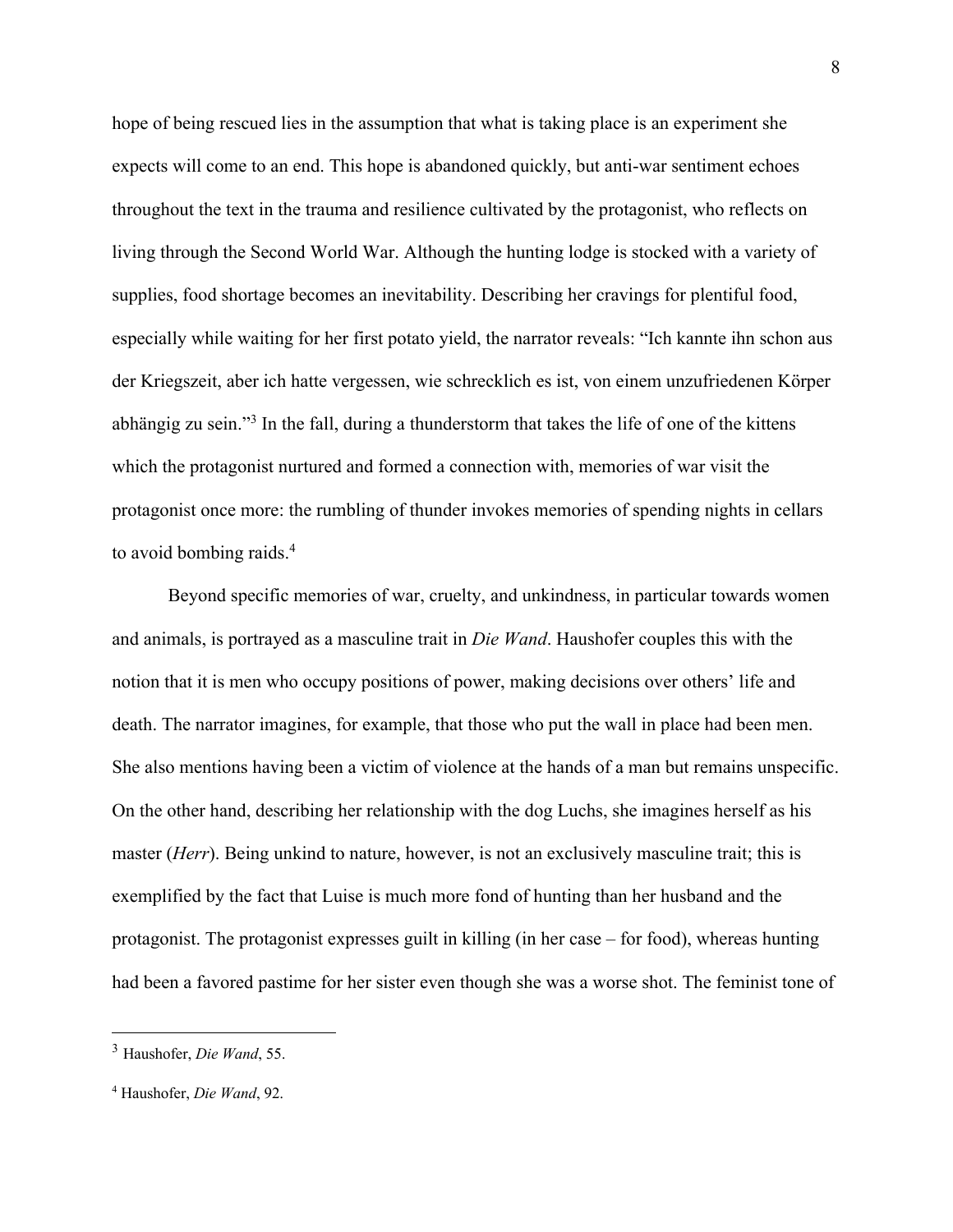the novel becomes most evident in the way that the appearance of the wall allows for a reconfiguration of power hierarchies. Put simply: being by herself, she does not have a man telling her what to do. The protagonist humorously expresses this by suggesting that if there even were another person trapped with her behind the wall, she would like it to be an elderly lady.<sup>5</sup> In fact, some traditional readings of *Die Wand* involve the imagination of the protagonist's new existence as a kind of matriarchal utopia, a new society based on the reproduction of maternal animals, but also one that is bound to fail at the appearance of the man in the end of the novel.<sup>6</sup> The protagonist also proposes that she would have not wanted to live alongside a weaker partner because she would kill them with her care, leading her to question whether it is only animals who can tolerate herself. While the protagonist is relieved from the fact that, being alone, she is no longer the subject of a masculine power-hierarchy, her desire not to be the "stronger" of a partnership leads to demonstrate that she wishes not to participate in these hierarchies at all, even if her way of exercising power would differ (as an act of care/overbearingness). This, however, prompts the question: how would this relationship of care ultimately differ from the ones the protagonist forms with the animals around her? After all, the animals could be considered "weaker" in the context of the text, evident from the cow needing to be milked and catered to. The most evident difference between the relationship she imagines with the humans, and the relationship she has with the animals appears in the reciprocity of the latter. It is a possibility, therefore, that the novel presents the human-human network of care as unidirectional, whereas

<sup>5</sup> Haushofer, *Die Wand*, 66.

<sup>&</sup>lt;sup>6</sup> "After civilization's downfall, the woman tries to live in balance with nature and takes care of the remaining animals. Accordingly, the novel is often read as a post-human utopia or even a matriarchal form of society based on the reproduction of animals." Sabine Frost points to Konstanze Fliedl's *Die Melancholische Insel* (1986) as one example of scholarship that deals with this perspective." Sabine Frost, "Looking Behind Walls: Literary and Filmic Imaginations of Nature, Humanity, and the Anthropocene in *Die Wand*," in *Readings in the Anthropocene: The Environmental Humanities, German Studies, and Beyond*, ed. Sabine Wilke and Japhet Johnstone (New York: Bloomsbury, 2017), 62-88.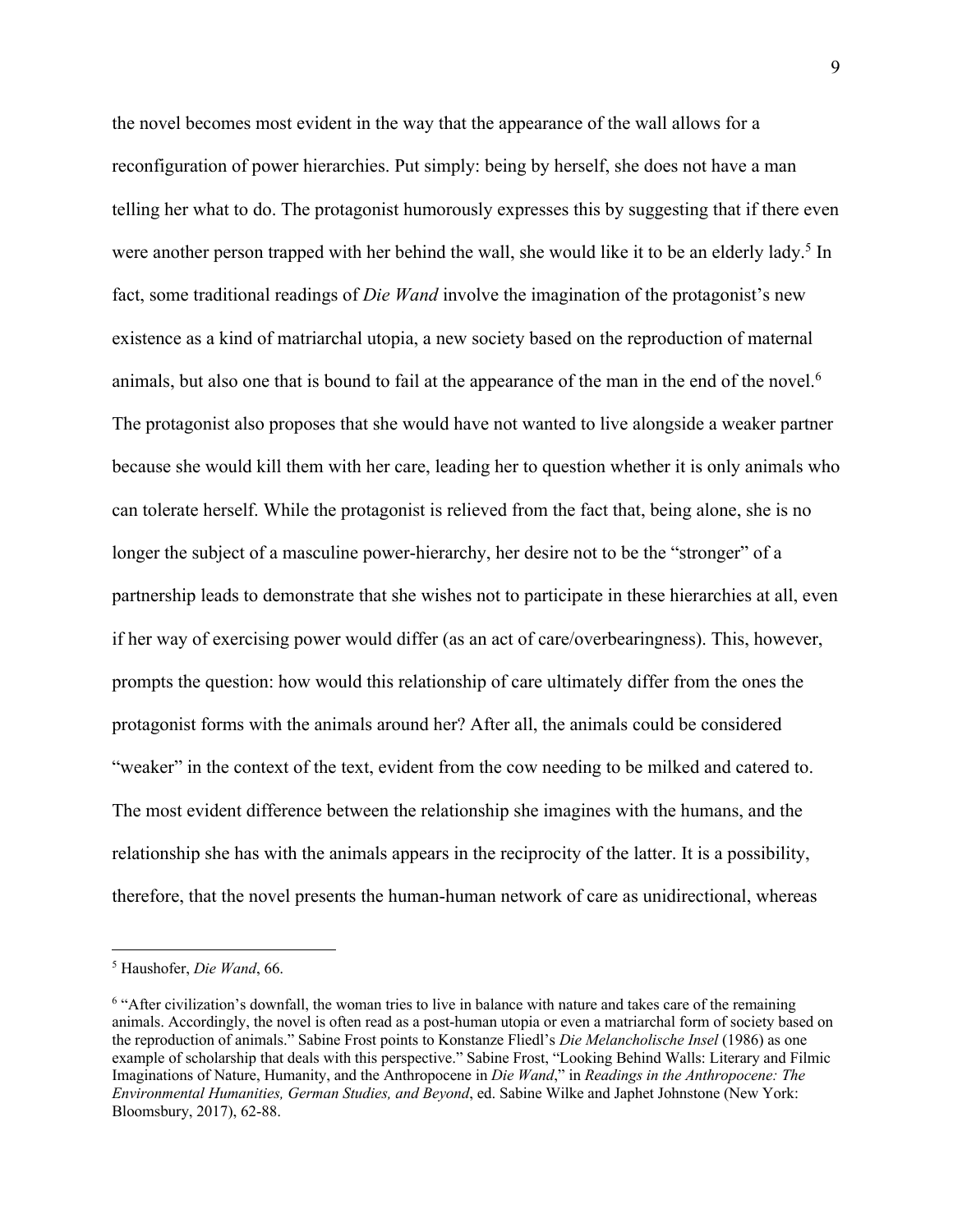the nonhuman network of care into which the protagonist is inserted lacks a hierarchy of power due to its reciprocity.7

The protagonist's progression toward more autonomy in *Die Wand* closely mirrors how non-human animals are portrayed in the text, rendering the feminist and ecocritical perspectives of the novel as parts of one greater whole. The protagonist values the animals she cohabits the hunting lodge with, not merely as a resource (the tracking capabilities of Luchs as a hunting dog, or milk from the cow Bella), but as individual beings. The culminating tragedy of the text that propels the protagonist to shoot the deranged axe-man without hesitation also demonstrates a capability of valuing the animals' lives above human ones.<sup>8</sup> The portrayal of how Haushofer's protagonist cares for – and is cared by – the animals in her company, is seen as an example of feminist ethics of care that is ahead of its time.<sup>9</sup> At the same time, a sense of human exceptionalism is perceptible in the protagonist, albeit in a nuanced way. After taking the cow under her care, she writes:

So ein Tier will gefüttert und gemolken werden und verlangt einen seßhaften Herrn. Ich war der Besitzer und der Gefangene einer Kuh. Aber selbst wenn ich die Kuh gar nicht gewollt hätte, wäre es mir unmöglich gewesen, sie zurückzulassen. Sie war auf mich angewiesen.10

Describing herself both as a prisoner and as a master of the cow reveals a key dilemma for the protagonist: it is because she is human that she is able to take care of the cow, but it is also her

<sup>7</sup> Margaret Littler, "The Posthuman and Marlen Haushofer's Die Wand on Page and Screen," in *Marlen Haushofer: Texte und Kontexte*, ed. Andrea Capovilla (Berlin: Frank & Timme, 2022), 41.

<sup>8</sup> Richards, "The Friendship of Our Distant Relations," 95.

<sup>9</sup> Richards, "The Friendship of Our Distant Relations," 84.

<sup>10</sup> Haushofer, *Die Wand*, 33.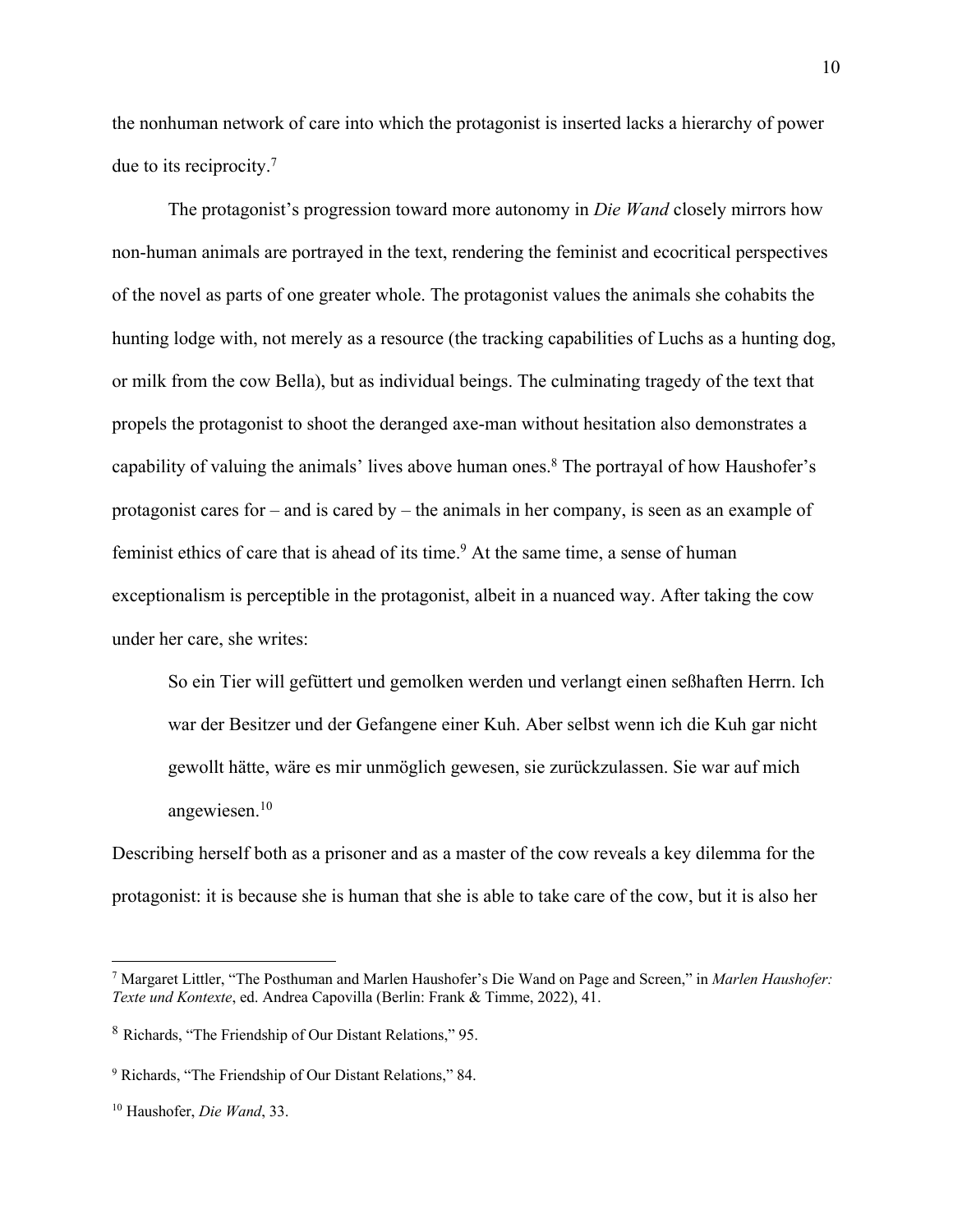human ability to show compassion that ultimately leaves her no choice in doing so. While the protagonist's habitus of caring for the cow does not change over the course of the novel, her rationale around it does, in particular, presenting a realization of herself as integrated within nature, and thus no longer finding contradiction in her desire to care for the cow and the other animals around her.

#### *Gregor Samsa: The Strange Familiar*

In a striking contrast to the gradual, psychological transformation from human to nonhuman in *Die Wand*, Franz Kafka's *Die Verwandlung* presents the transformation as an abrupt, mysterious opening premise of the work: "Als Gregor Samsa eines Morgens aus unruhigen Träumen erwachte, fand er sich in seinem Bett zu einem ungeheueren Ungeziefer verwandelt."11 In terms of scholarly discourse on Kafka's text, Engel and Aurochs say it best when they suggest that the only consensus appears to be the multitude of possible interpretive approaches.12 This is primarily due to the elusive nature of characterizing the nature of Gregor's transformation, and what it would mean for him, to "find himself as a vermin" (*sich als Ungeziefer finden*). For example, an interpretive strategy first proposed by Günther Anders postulates that Gregor Samsa's transformation can be seen, instead of a literal human-bug transformation, as a literalization of a metaphor. This idea is revisited and refined by Stanley Corngold who emphasizes the shapelessness of the metaphor into which Gregor Samsa has transformed.13 The principal reason for why Corngold's approach does not conflict with the

<sup>12</sup> Manfred Engel and Bernd Auerochs, *Kafka-Handbuch: Leben–Werk–Wirkung* (Springer-Verlag, 2010), 169.

<sup>11</sup> Franz Kafka, *Die Verwandlung.* (1915), 2.

<sup>&</sup>lt;sup>13</sup> Stanley Corngold, "Thirteen Ways of Looking at a Vermin: Metaphor and Chiasm in Kafka's The Metamorphosis," *Literary Research (Montreal)* 21, no. 41–42 (2004): 57-58.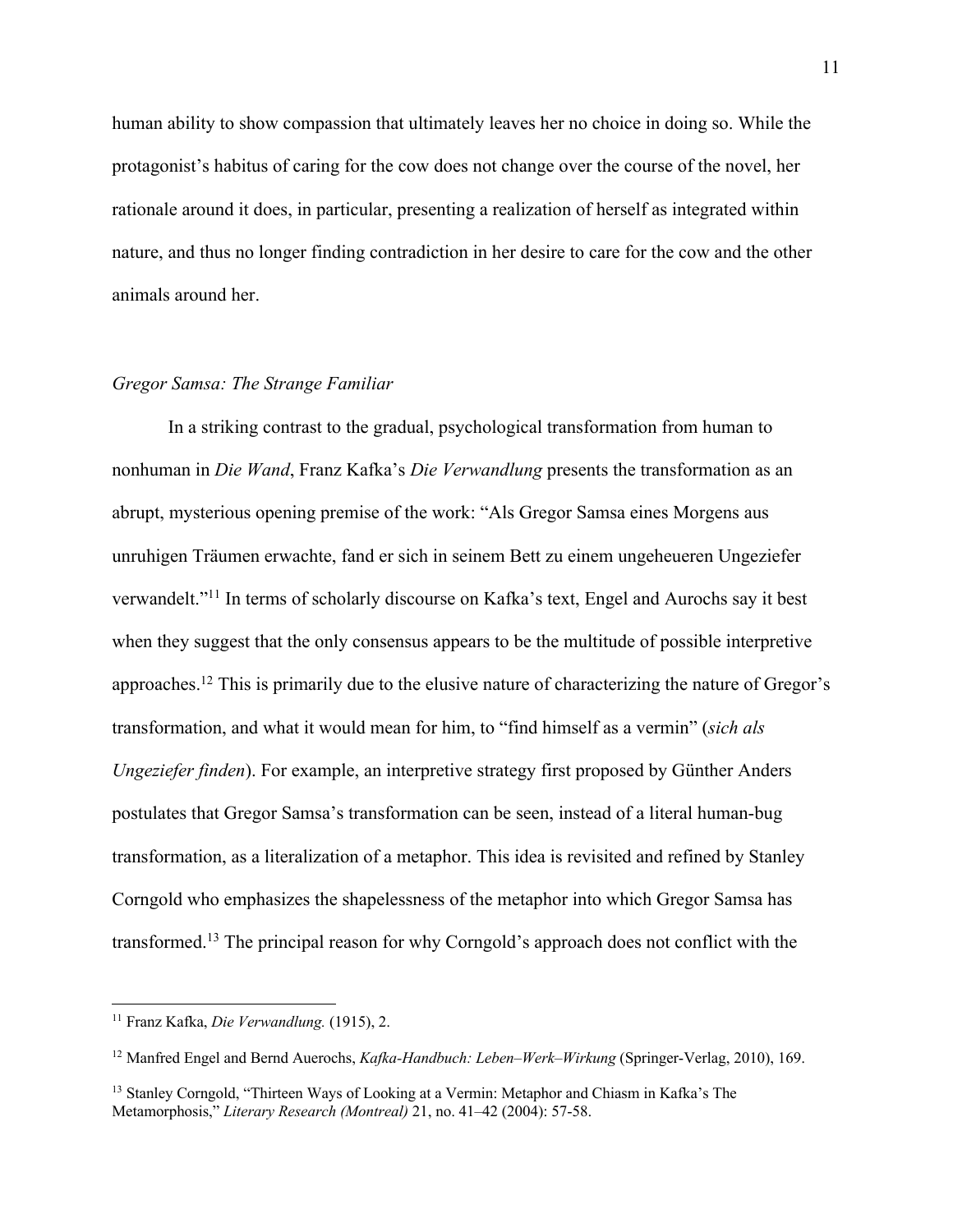human/animal transformation I propose lies in the fact that the "Ungeziefer" he morphs into, is seen as a creature that is in opposition with the condition of the human apparent from the urban bourgeois family setting of the text. According to Corngold:

"[T]he concept of a vermin is not of a natural thing; it has no predictable visual identity; it is not literally a thing: "vermin" is a shifting social construction. Beetles in turn-of-the century Prague, Jews in the Third Reich, mountain lions in Colorado, wild boars in contemporary Berlin – all have the distinction of being defined as vermin."<sup>14</sup>

Corngold also points to the etymology of the words *ungeheuer* and *Ungeziefer*, which suggest Gregor to have become a creature both "unfit for the household" and impure (unfit for sacrifice). This radical shifting in the role of Gregor within his family ultimately make him a stranger in his own home, which in turn allows for a renewed perspective through which Gregor perceives his own family. Gregor himself, too, is perceived differently by the humans around him, however, Gregor's family members appear somewhat blinded to this. After all, the relationship that Gregor has with his father, which is much more difficult than those with his sister or mother, does not necessarily have to do with Gregor's loss of humanness. The theme of a complicated, possibly even inhumane relationship between father and son does appear as a theme in several other of Franz Kafka's stories and has much more to do with the author's own life experience and not a transformation into something unlikable.15 Even the reverse could be true: the father's aggressiveness and repulsion towards Gregor may have partially served as the cause of his transformation.

<sup>&</sup>lt;sup>14</sup> Corngold, "Thirteen Ways of Looking at Vermin," 57-58.

<sup>15</sup> Carolin Duttlinger, ed., *Franz Kafka in Context*, 1st ed. (Cambridge University Press, 2017), 12. In this volume, Franz Kafka's relationship with his father is examined and identified as a theme in several of his stories, including *Das Urteil* (1913), *Die Verwandlung* (1912), and others.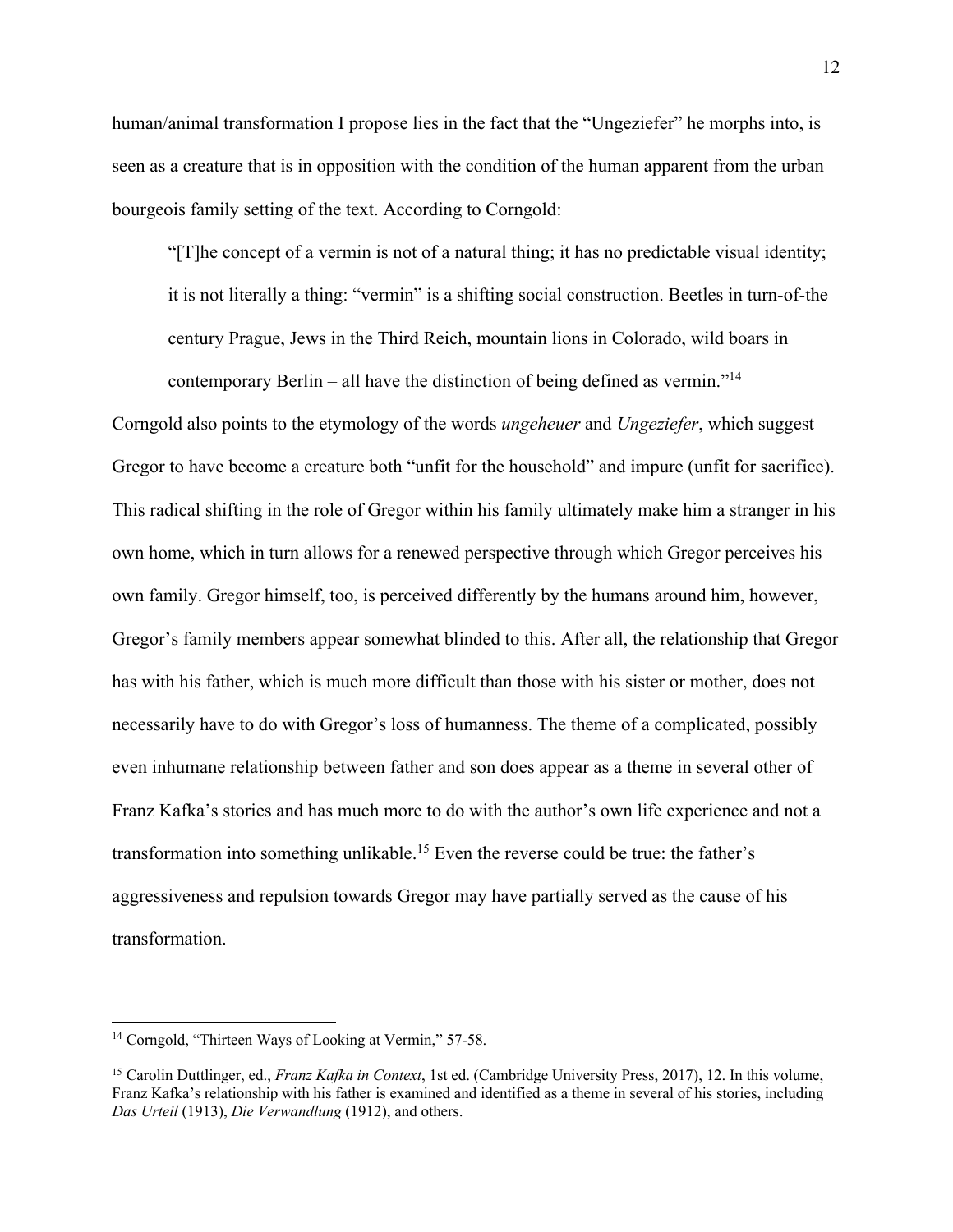#### *Invisible Borders*

One of the concepts that unites *Die Wand* and *Die Verwandlung* beyond the exploration of a human/animal divide is the idea of isolation. Haushofer's protagonist's entrapment behind the transparent wall could be seen as a parallel to the way in which Gregor is – at times, forced, but at other times, compelled – to remain in his room. He can exit, if he wants, and does so several times, although his father ultimately forces him back in each time. These moments when Gregor emerges reveal the way in which Gregor's role within familiar structures, and his perception of these structures, changes. Even without escaping, however, Gregor's enclosure in his room ultimately does not isolate him from his family in the way that Haushofer's protagonist is forever separated from the people she cared about. By no longer assuming the lifestyle of a travelling salesman, the new Gregor can spend more time in the company of his family, at least by looking and listening through the doorway. Like Haushofer's protagonist observing the fate of the humans left outside of her protective prison, Gregor Samsa gazes through the doorway, finding a new way to be informed of, and have a sense of participation in the goings-on of the Samsa-family. Gregor even exclaims to witnessing some of these aspects of family life for the first time, having only heard about his family's habits, such as the father reading the newspaper aloud, through letter correspondence with his sister. Looking through a window, in a similar manner to Haushofer's protagonist looking through the transparent wall, is a common theme in several of Franz Kafka's texts, although in this instance Gregor is observing through a doorway. This process is at once a process of remembering and looking ahead, as Gregor observes the adjustments his family is forced to make, but also takes note of things reminding him of his past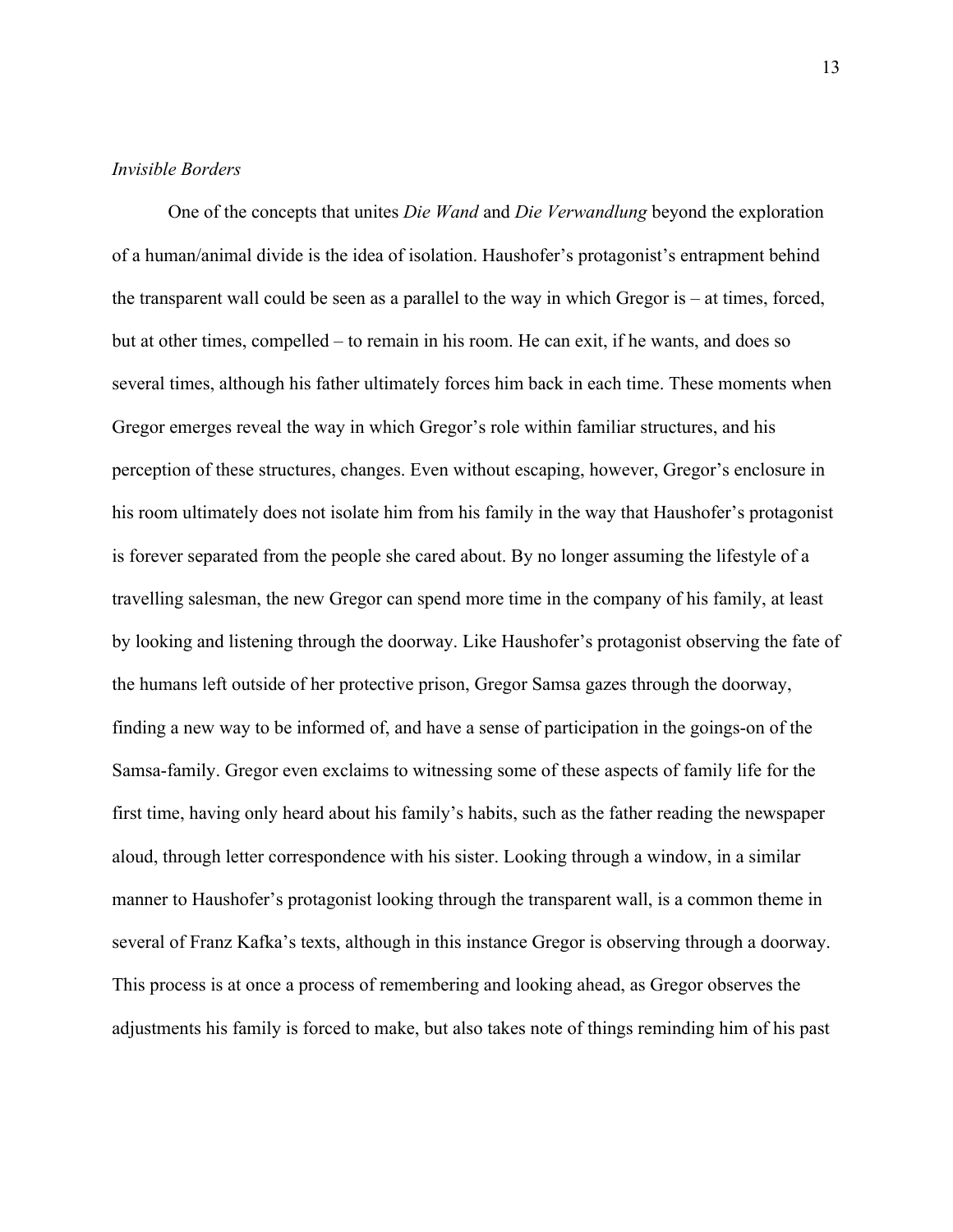(such as a portrait of his former self in a military uniform). <sup>16</sup> The transparent wall, and Gregor's doorway therefore serve less as a physical separator of themselves, but more so as a lens that shifts these characters' perception of a life that has rendered them "the other."

#### *Metamorphoses of the Mind*

While Gregor Samsa discovering himself an insect in the opening of the text has become the text's most famous feature and a central focus of scholarly investigation, it is the end of *Die Wand* which seems to be adorned with particular interest. Much of Haushofer's narrative imagines what a coexistence between a human and her animals might look like, but this is disrupted by a culminating tragedy in which a deranged axe-man appears from the woods, murdering the protagonist's cow and dog. Without hesitation, the protagonist shoots the man. While an argument can be made that the protagonist may have acted out of self-defense, it is the protagonist's subsequent mourning of Luchs's death which is foreshadowed throughout the novel that would indicate the protagonist's actions stemming from something else: from her relationship with Luchs having shifted to the point where she values the life of an animal above a human one. Rather than seeing this as "character-development" of Haushofer's protagonist or even Luchs, contemporary scholarly discourse on *Die Wand* identifies this concluding point in the text as a marker of a gradual, psychological transformation in the protagonist that occurs on the border of the animal/human distinction and results in the "dissolution of a unified self."17 In "The Posthuman and Marlen Haushofer's *Die Wand* on Page and Screen," Margaret Littler

<sup>16</sup> Duttlinger, *Franz Kafka in Context*, 123.

<sup>17</sup> Littler, "The Posthuman and Marlen Haushofer's *Die Wand* on Page and Screen," 45.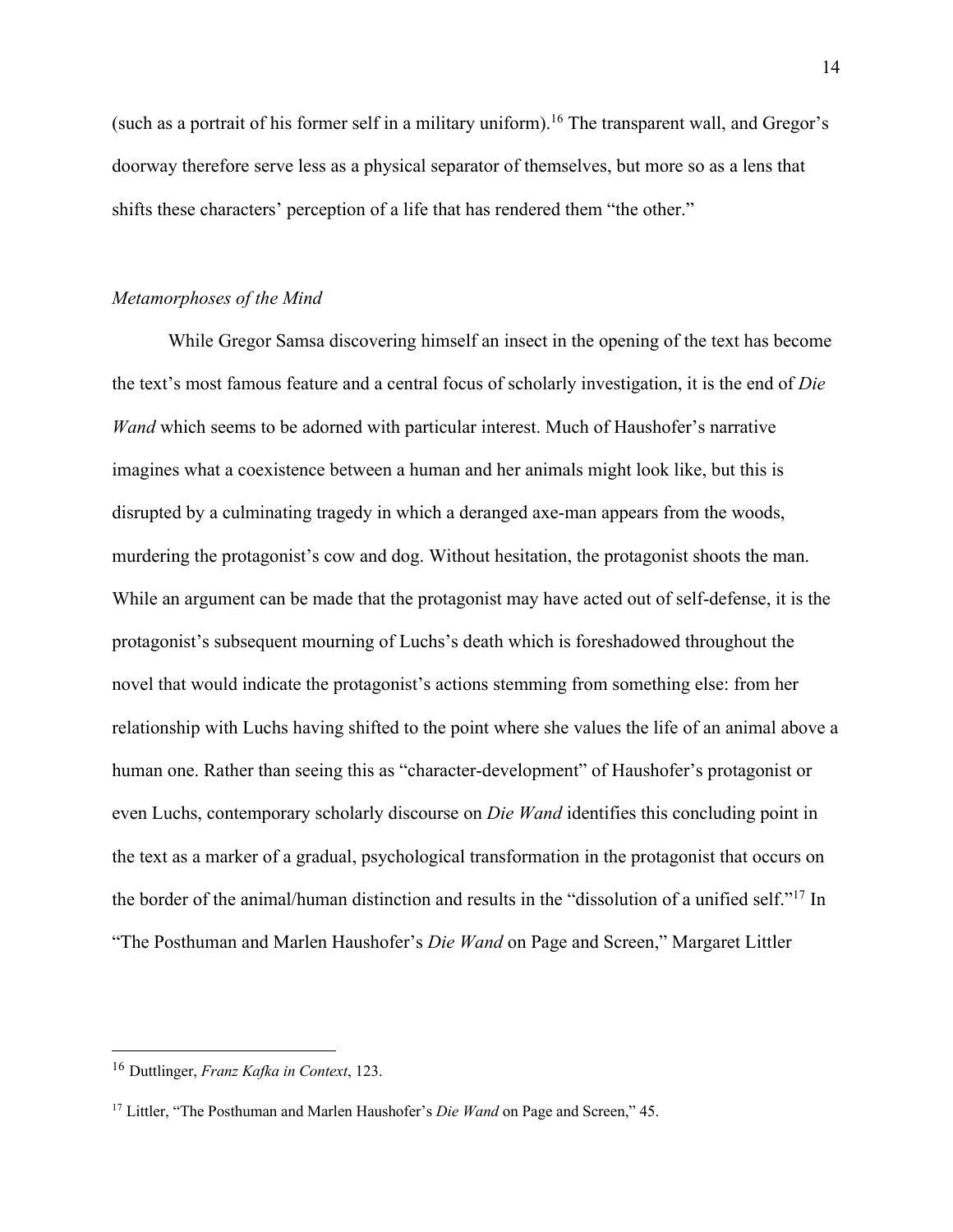identifies, like this project, an apparent change in the protagonist, through which she sees herself no longer as human, but rather as a non-individualistic part of a natural system.

Ovid's *Metamorphoses* is considered one of the key texts that has shaped the humananimal transformation in literature. One of the principal differences between the transformation taking place in *Die Wand* and other texts that feature a metamorphosis is the lack of a physical change into animal, many of the changes within the protagonist are those discussed by Gymnich and Costa in their investigation of human-animal metamorphoses in contemporary literature. By tracing the influence of Ovid's *Metamorphoses* in contemporary literary instances of the humananimal transformation, Gymnich and Costa identify how, alongside the physical change (which does not occur in this way in *Die Wand*), narratives of human-animal transformations examine a psychological change within the narrator which is "bringing about novel or alien ways of perceiving the world."18 Furthermore, texts featuring a human-animal metamorphosis examine communication, particularly in how the human/animal divide brings about a kind of impenetrable language barrier, and the idea that different animals (and the transformations into these animals) represent different qualities a human could embody. Even without transforming into an animal herself, the differences in the protagonist's relationships with animals and what they represent nonetheless makes this a characteristic feature of *Die Wand*. Ultimately, Gymnich and Costa argue, however, that the human-animal metamorphosis serves as a tool to examine human-animal relations: "Involving what is presumably the most intimate connection between human beings and animals imaginable, the depiction of a human-animal transformation is

<sup>&</sup>lt;sup>18</sup> Gymnich & Costa, Pp. 6 Marion Gymnich and Alexandre Segao Costa, "Of Humans, Pigs, Fish and Apes: The Literary Motif of Human-Animal Metamorphosis and Its Multiple Functions in Contemporary Fiction," *L'Esprit Créateur* 46, no. 2 (2006): 68.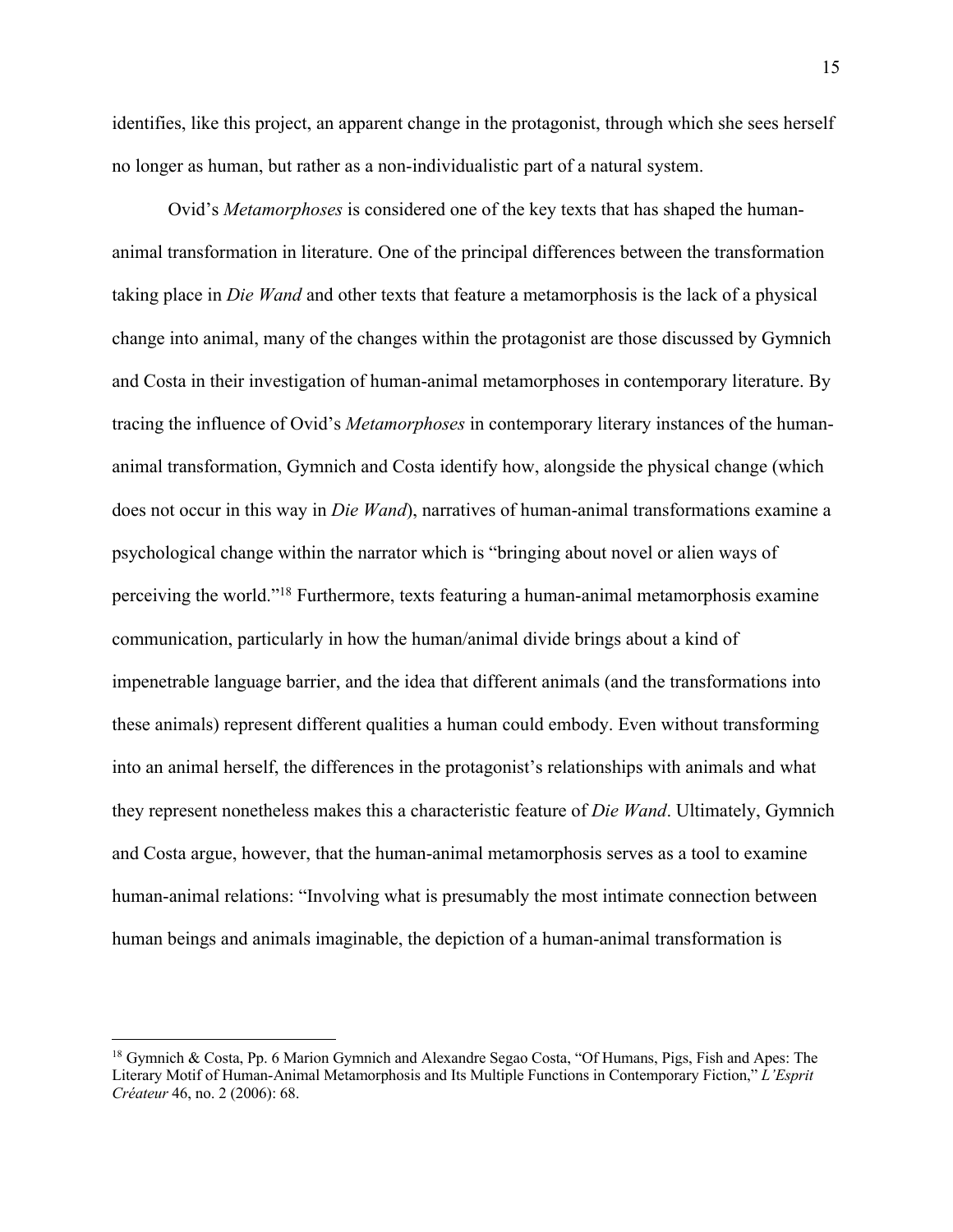virtually bound to challenge culturally dominant assumptions about animals as the 'other' of humankind."19

#### **Chapter 1: What does it Mean to be Humane?**

Care and acts of care play an important role in both *Die Wand* and *Die Verwandlung* because it is acts of care which mark the transformation within Gregor Samsa and Haushofer's protagonist. In *Die Wand*, the reciprocal acts of care between the protagonist and her companion animals, with the ultimate culmination of her avenging the death of the dog Luchs and burying him in a human fashion, exemplify how the protagonist eventually values the life of the dog above that of another human, the axe-wielding man. Over the course of the novel, the protagonist does not necessarily become more kind, given that many of her perceptions of kindness follow her from her former life, such as the fact that she does not enjoy hunting; she does so out of necessity and with remorse. What the protagonist undergoes over the course of the narrative is a reconfiguration of her relationship with humaneness, leading to her adoption of a nature-oriented ethics of care.<sup>20</sup> In a similar manner, Gregor Samsa is never presented as an unkind man, in fact, his job is more so discussed as a sacrifice: something he does in order to provide for his family. His occupation as a travelling salesman prevented him from spending enough time at home, and in his new condition, Gregor becomes aware of many of the challenges that the family faces on a more interpersonal level. *Die Verwandlung* is divided into three parts, in each of which Gregor emerges from his room. Each of these instances of emergence can be interpreted as an act of care. In contrast, the way in which Gregor's family members do – and in certain instances, do not

<sup>19</sup> Gymnich & Costa, "Of Humans, Pigs, Fish and Apes," 69.

<sup>20</sup> Richards, "Feminism and Animal Families," 78.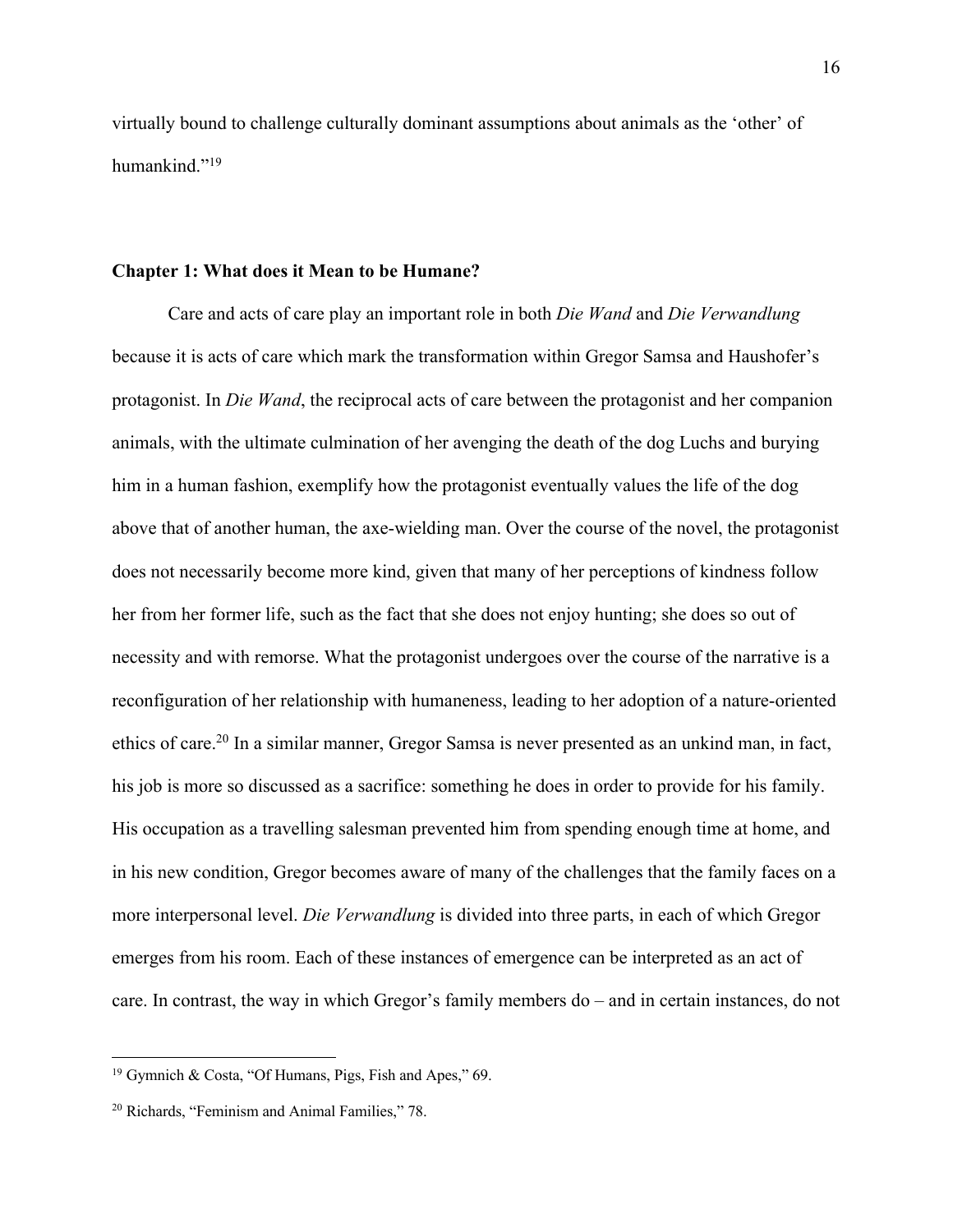– reciprocate care towards Gregor also serves as a driving force towards Gregor's eventual demise. Given the liminality of the protagonists' human/nonhuman status in both texts, these characters at the time of their final acts of care, are worth discussing in context of the term *humane nonhuman*, in particular because of how (human) social hierarchies of power in either text appear to lack humaneness.

#### *Networks of Care in Die Wand*

To discuss the nature of care relationships in Marlen Haushofer's novel, it is worth beginning with the end, with the death of the protagonist's canine companion at the hands of a strange man, whom the protagonist subsequently shoots. These events transpire after the protagonist has spent nearly two years living in the hunting lodge alone, save for the animals in her company, a period during which the protagonist's life begins to resemble an idyllic codependence with nature, contested by the dwindling of critical resources such as matches. Believing that she was the only person within the walls, the protagonist is unprepared for the man's appearance, who suddenly murders the bull, and is thereafter approached by the dog Luchs. The latter storms toward the man, and although Luchs stops the offence because the protagonist calls the dog back, the man nonetheless murders the dog. Following this, the protagonist shoots the man. She does not give much thought to who the man may have been, and drags his body off a cliff, although she gives Luchs a proper burial. The protagonist's shooting of the man without comment or hesitation or remorse marks the protagonist's final act of care, in which she holds the dog's life above a human one. It is the connection the protagonist forms with the animals by participating in their reciprocal network of care which allows her to do so. Furthermore, the behavior of the man exemplifies the way in which the notion of humaneness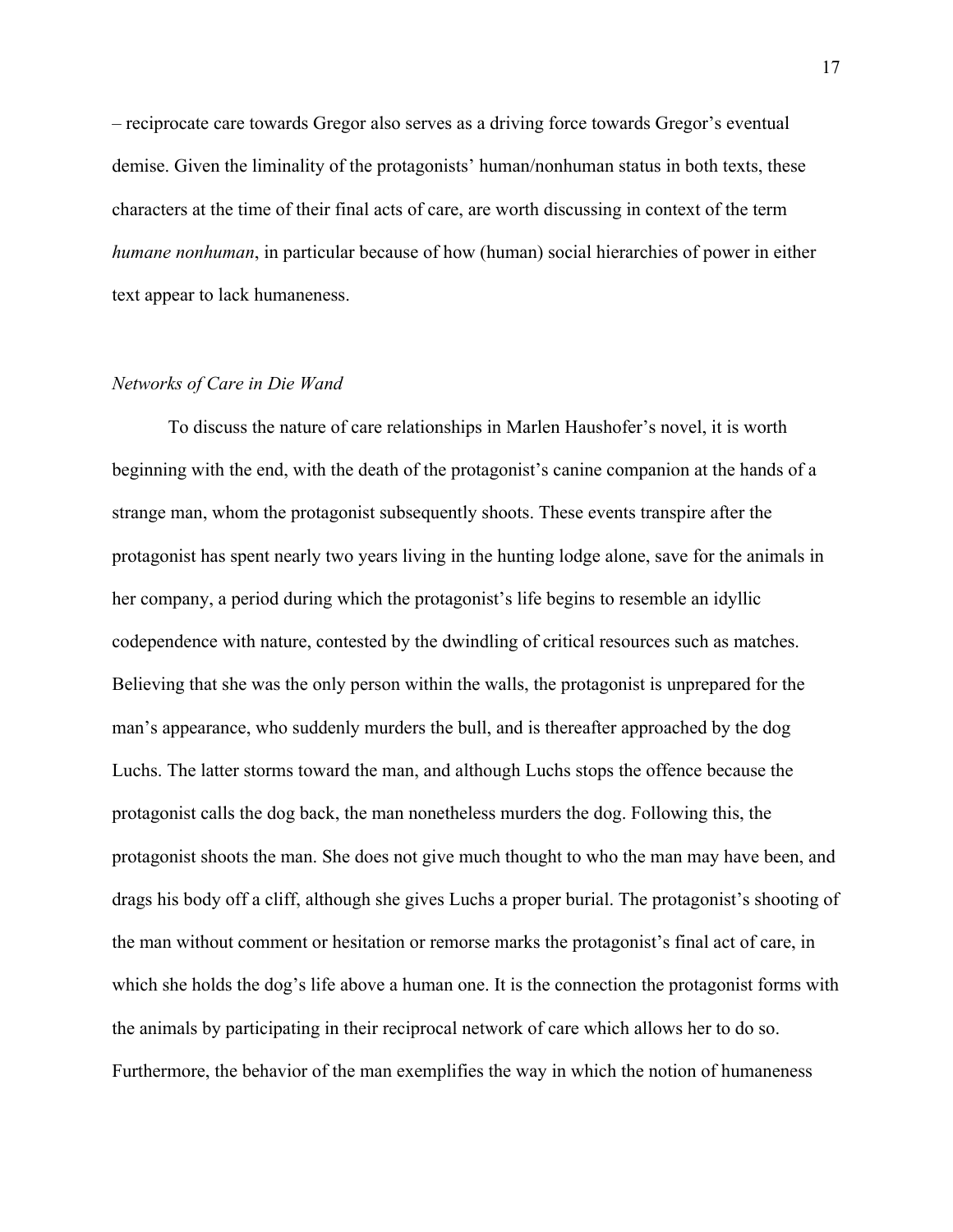becomes detached from the quality of being human in Haushofer's novel. As Anna Richards discusses in *Feminism and Animal Families* (2020), the protagonist's killing of the axe man serves as a reversal of the traditional human-animal hierarchy, in support of the ecofeminist perspectives of the 1970s and onwards, the idea that true care and humaneness toward the nonhuman other occurs through rejection of human exceptionalism. While Richards argues that it is only through the death of the protagonist herself that human exceptionalism can be eradicated, this paper supports the notion that the protagonist does undergo a transformation into the nonhuman that appears to overcome a kind of threshold, where she no longer views animals as "the other. Coupled with her transformation is the adoption of this new ethics of care.<sup>21</sup> By observing acts of care toward nonhumans in the remainder of *Die Wand*, this transformation can be seen as a process that occurs gradually over the protagonist's two years behind the wall.

At regular intervals in *Die Wand*, the protagonist also discusses networks of care in her former life – networks that have since become dismantled. The protagonist discusses how, in fulfilling her role in the family, caring for her children when they were young, she experienced a feeling of entrapment. After her children had grown up, she experienced freedom. Yet, it was a freedom she did not take advantage of, because it was a freedom without happiness. Reflecting on the period after no longer being able to care for her children, the narrator writes: "Später war ich nie mehr glücklich gewesen. Alles Veränderte sich auf eine trostlose Weise, und ich hörte auf, wirklich zu leben."22 The protagonist notably discusses this after completing a difficult and time-consuming task: delivering a great amount of hay to the hunting lodge for the cow, Bella. The protagonist reports experiencing a kind of satisfaction she had not felt in a long time but felt

<sup>21</sup> Richards, "Feminism and Animal Families," 85.

<sup>22</sup> Haushofer, *Die Wand*, 203.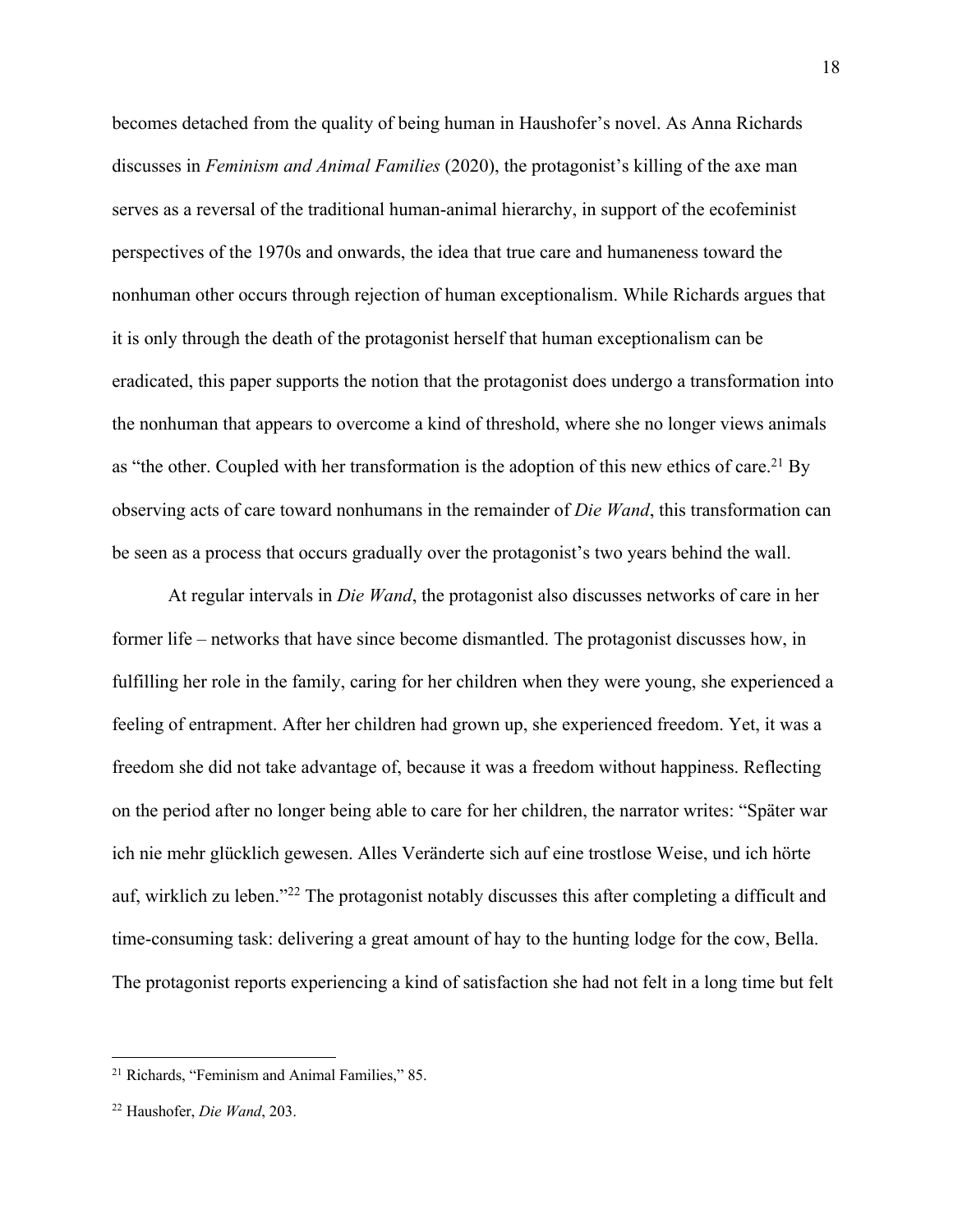this way as a result of this strenuous act of care. Given this, when the narrator discusses her feeling as if she were the prisoner of her cow, or of the circumstances in general, the language of entrapment may not carry its expected negative connotation and is what propels her to take care of the animals in her company. This is consistent with the idea that the protagonist ultimately does not attempt to escape outside of the wall: even though (because she did not see their deaths), she believes her daughters to still be alive.<sup>23</sup> The compulsion to take the cow under her care during the first few days of her new life behind the wall may therefore have been to restore her role of a caretaker, which is also consistent with the fact that she begins to refer to herself and the animals in her care as a family. However, the border between human and animal in this part of the narrative is still quite clearly defined. This is most evident for Bella, who is arguably the least sufficient of the animals the protagonist befriends. Upon their first meeting, the cow moans out of misery from not having been milked.<sup>24</sup> On their way back to the hunting lodge, the protagonist leads the cow, placing herself between the cow and the invisible wall. As the narrative progresses, these kind of acts of care can be seen reciprocated by the animals as well: when Luchs and the protagonist visit a gorge, it is the dog, instead, who expresses care and concern and leads the protagonist's movements.25

By taking a closer look at naming practices of Haushofer's protagonist in the novel, the protagonist's relationships of care with her animals become more nuanced. Despite feeling more love towards Bella and the cat, the protagonist has still not given the cat a name, although she has named nearly all the other animals in her companionship. Luchs is the only animal whose

<sup>23</sup> Haushofer, *Die Wand*, 288.

<sup>24</sup> Haushofer, *Die Wand,* 30.

<sup>25</sup> Haushofer, *Die Wand,* 96.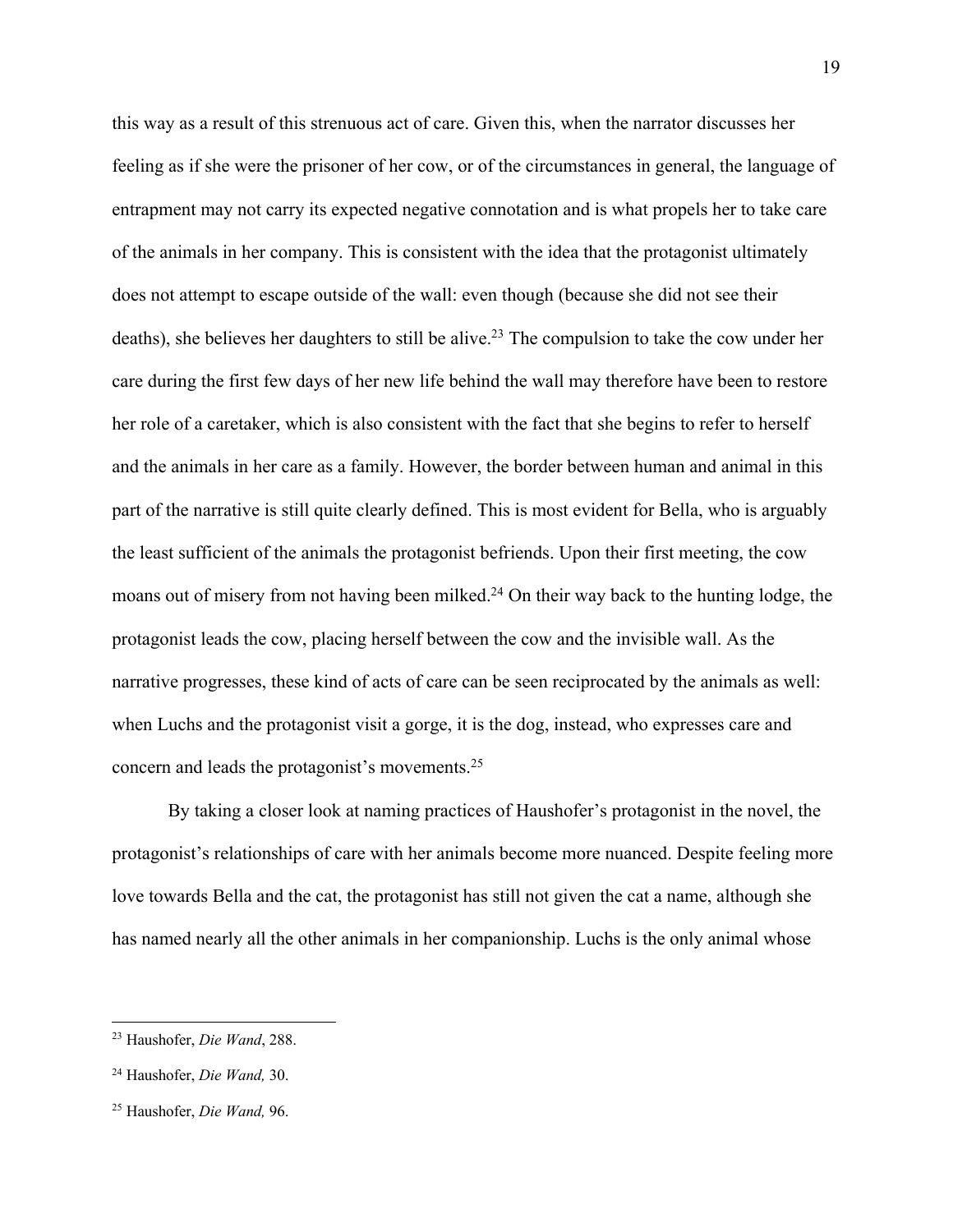name the protagonist knows from before, and because of this, the dog is somewhat of an exception to the purpose the protagonist has in the animals' names. Nonetheless, Luchs's name is poignant, because it emphasizes once again the way in which the nature around the hunting lodge has been appropriated for the benefit of humans: actual lynxes in the area are extinct and have been replaced by hunting dogs, many of whom share that exact name. In the case of the animals that the protagonist names herself, however, her rationale at first glance seem quite simple, exemplified by the name of the cow, Bella: it was short and sounded nice.<sup>26</sup> At the same time, it is worth noting that Bella is a name that would fit either for a human or for a cow. The protagonist also lists "Dirndl, Gretl oder vielleicht Graue" as other possible cown names that she did not choose. In contrast, the kittens which join the company later in the narrative are no longer named after humans, but rather, after natural things which correspond to the animals' appearances (Tiger, Perle). From this, one might note that while her initial naming practices originated from a desire to form a kind of human-like companionship with the animals, this is eventually reversed.

A curious exception to this naming practice, however, is the mother-cat. The old cat has no name. The protagonist suggests that this is because the old cat would no longer get used to a new name. It should also be quite clear by this point, however, that the protagonist herself has chosen to remain nameless in her report, her rationale being the following: "Ich hatte ihn schon fast vergessen, und dabei soll es auch bleiben. Niemand nennt mich mit diesem Namen, also gibt es ihn nicht mehr."27 Over the course of the narrative, the cat gives birth to several kittens, and loses them, which mirrors the way in which the protagonist discusses her own life as a mother,

<sup>26</sup> Haushofer, *Die Wand,* 38.

<sup>27</sup> Haushofer, *Die Wand,* 44-45.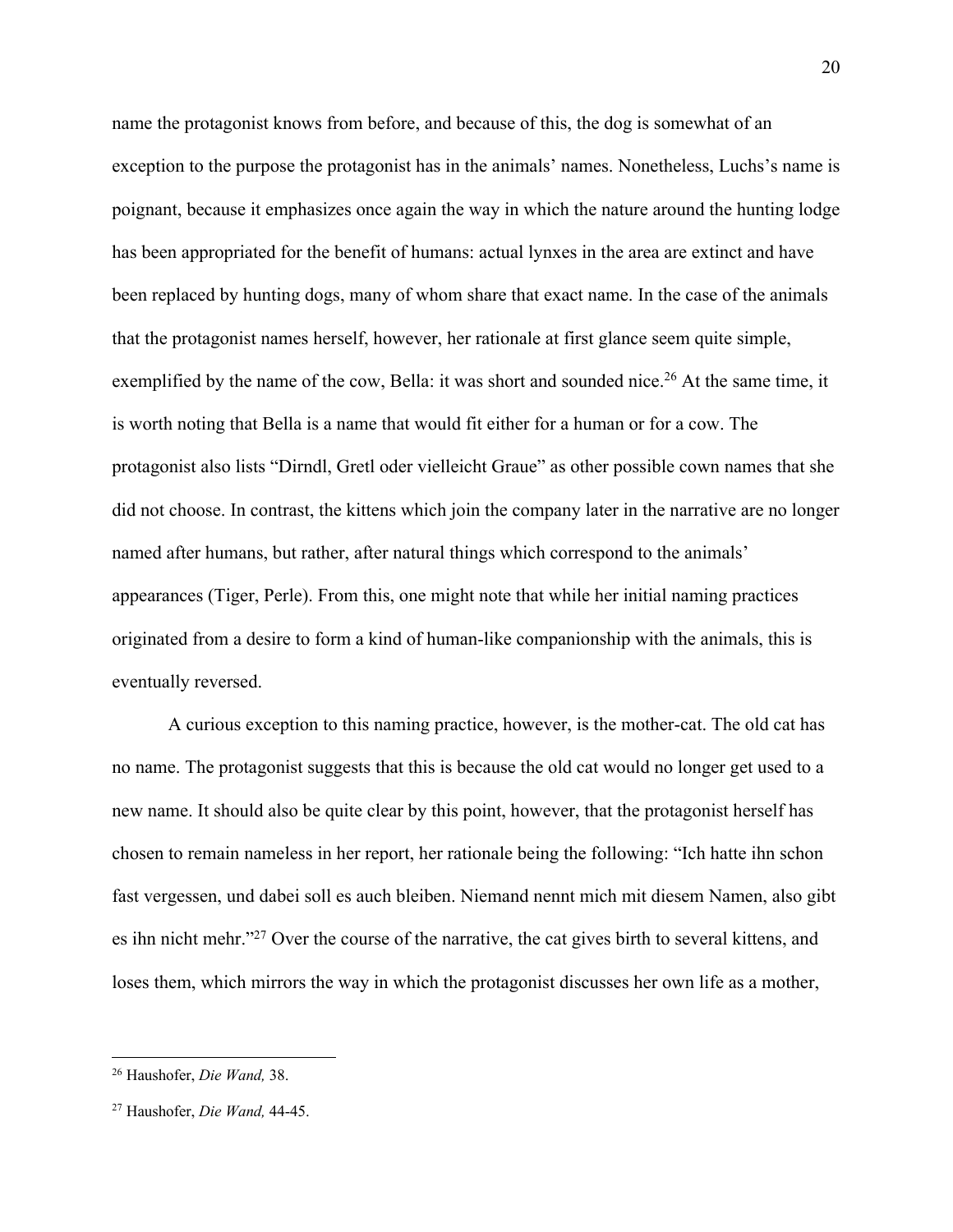even if not dead, she considers her daughters lost to herself ever since they grew up. Due to this it may be possible that the protagonist's decision not to name the mother-cat stems from the fact that she, to a higher degree than the other animals, identifies with the cat and the cat's role in the world: as a mother. This is also confirmed by a dream which the narrator experiences, in which she imagines giving birth to these animals. A third animal that is not named is the young bull that Bella gives birth to who is simply referred to as "der Stier*"*. Conversely, the bull remains nameless because the protagonist has not connected with the bull to the degree that she has with the other animals, and in a way, also sees his value only in his reproductive capacity.

#### *Care and Tolerance in Die Verwandlung*

While Gregor is presented as an empathetic individual already in the beginning of the narrative, Gregor's relationship with care changes as he becomes more aware of the injustices experienced by his family. Part I of *Die Verwandlung*, which follows Gregor's first day as a "monstrous vermin," accounts Gregor emerging from the room in order to prevent his manager from leaving, in order for Gregor's position in the sales firm to remain secure. This instance of Gregor expressing care still stems from his desire to support his family financially, given that he still believes he can recover and return to work as normal. As such, this act of care can be interpreted as a continuation of Gregor's former relationship with his family: a desire to, despite a lack of fondness to the job, to serve as the breadwinner of the household. This act of care is also an act of solidarity as Gregor hopes to be able to utilize the professional connection with the manager, the fact that Gregor has been an exemplary employee until then, in hopes that the manager will not report Gregor to the chairman who has not made a personal connection with his employees. Unfortunately, Gregor is unable to catch up to the manager and realizes that his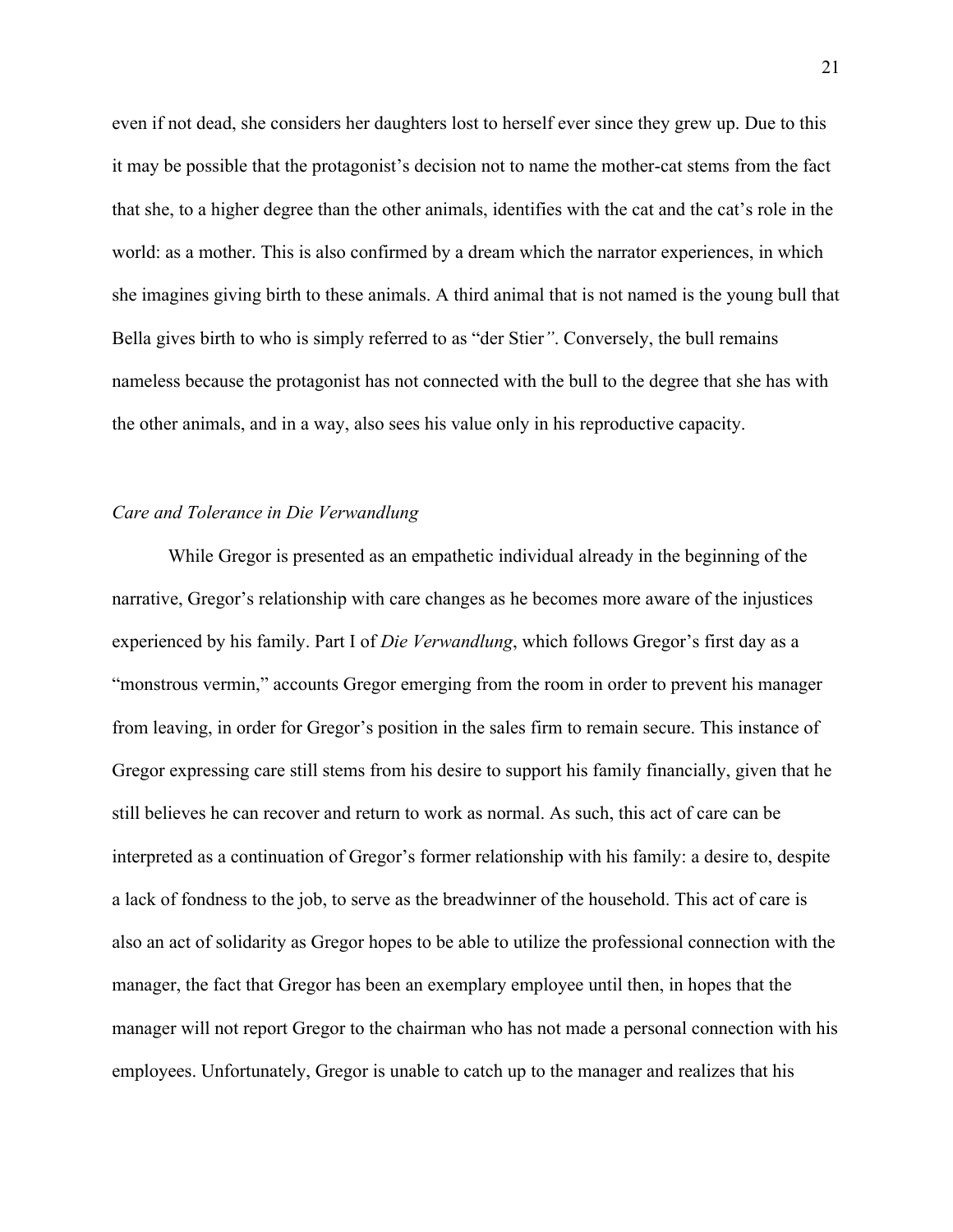speech is no longer comprehensible to him, nor his family. His father, beating him with a newspaper, forces Gregor to return to his room, despite Gregor's attempts at communicating that he would have done so willingly. Thereafter, Gregor's room becomes shut and for the most part, he remains in his room, quietly listening in on his family or observing when the door has been left askew.

While at first glance, Gregor's entrapment in his room may appear as an isolation from his family, it appears that his work as a travelling salesman kept him away from his family to an even greater degree. From the crack in his door, Gregor can observe the daily habits of his family and realize: "Was für ein stilles Leben die Familie doch führte."28 While in the role of provider for the family, Gregor appears to have been almost completely unaware of the kind of life led by his family members back home, a life which he, while being locked in his room still, is able to participate in to a further degree than when he was working in his job, also finding out about many of the adjustments the family would make as a result of Gregor's new condition. Possibly, as a result of his newfound connectedness to the members of his family, Gregor begins to demonstrate a great level of empathy toward his family members. In one instance, for example, he expresses frustration with the fact that he is not able to thank his sister for all that she does for him. His way of showing his gratitude and understanding comes through him doing his best not to startle his sister when she comes into the room: he tucks himself away under the bed and remains there whenever his sister is present. Despite Gregor having no ill intent, him being hidden away serves to alleviate these suspicions, which he perceives to be confirmed by the relieved looks of his sister.

<sup>22</sup>

<sup>28</sup> Kafka, *Die Verwandlung*, 40.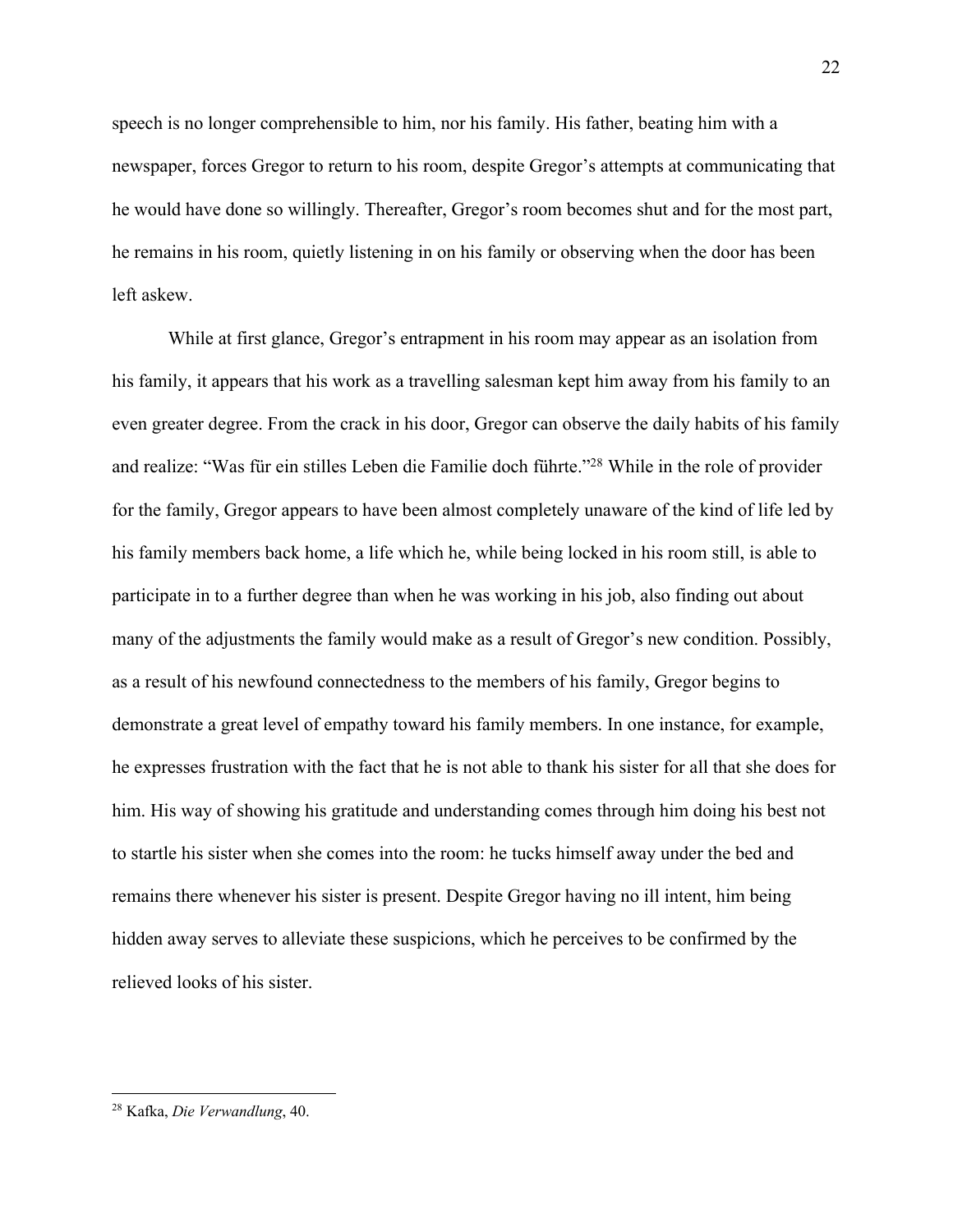When Gregor's sister and mother are removing furniture from Gregor's room, it is the first time that he is able to see his mother following the transformation. Again, out of consideration Gregor hides himself under a sheet, at least until he springs out to defend the picture of the woman in furs, which the reader is first introduced to in the opening of the text. It is a picture, ripped out of a magazine, of a woman dressed in a fur muff. Unfortunately, Gregor's reaction causes his mother to see him on the wall and faints as a result. His sister rushes the mother out of the room, but Gregor follows, out of concern for his mother. In a way, this incident echoes Part I, in which Gregor leaves his room in order to call back the manager and reason with him. In either case, his emergence from his room stems from a position of empathy, although his intentions are misinterpreted by the family. "Gregor ist ausgebrochen," proclaims his sister after Gregor leaves the room. As a result, Gregor's father bombards him with apples, even attempting to fatally injure him – he is stopped at the last minute by Gregor's mother.<sup>29</sup> Gregor's inability to speak causes him to be misunderstood, despite his intentions to be kind. What differs from Gregor's first emergence out of the room is that in this instance, his care is motivated by a desire to provide emotional, rather than financial support. Despite imprisonment in his room, Gregor's presence closer to the family has caused him to experience a connection to the family in a new way, showing Gregor that support is not only possible through financial means. His attempt, however, ultimately proves unsuccessful.

If Gregor Samsa is to be considered nonhuman, at least to some extent, following his transformation, then acts of care across the human/animal boundary have a similarly high importance in illuminating the contrast between the human and the humane in *Die Verwandlung*. They soften what strikes us as Gregor's new, monstrous, and clumsy shape, for his confinement

<sup>29</sup> Kafka, *Die Verwandlung*, 74.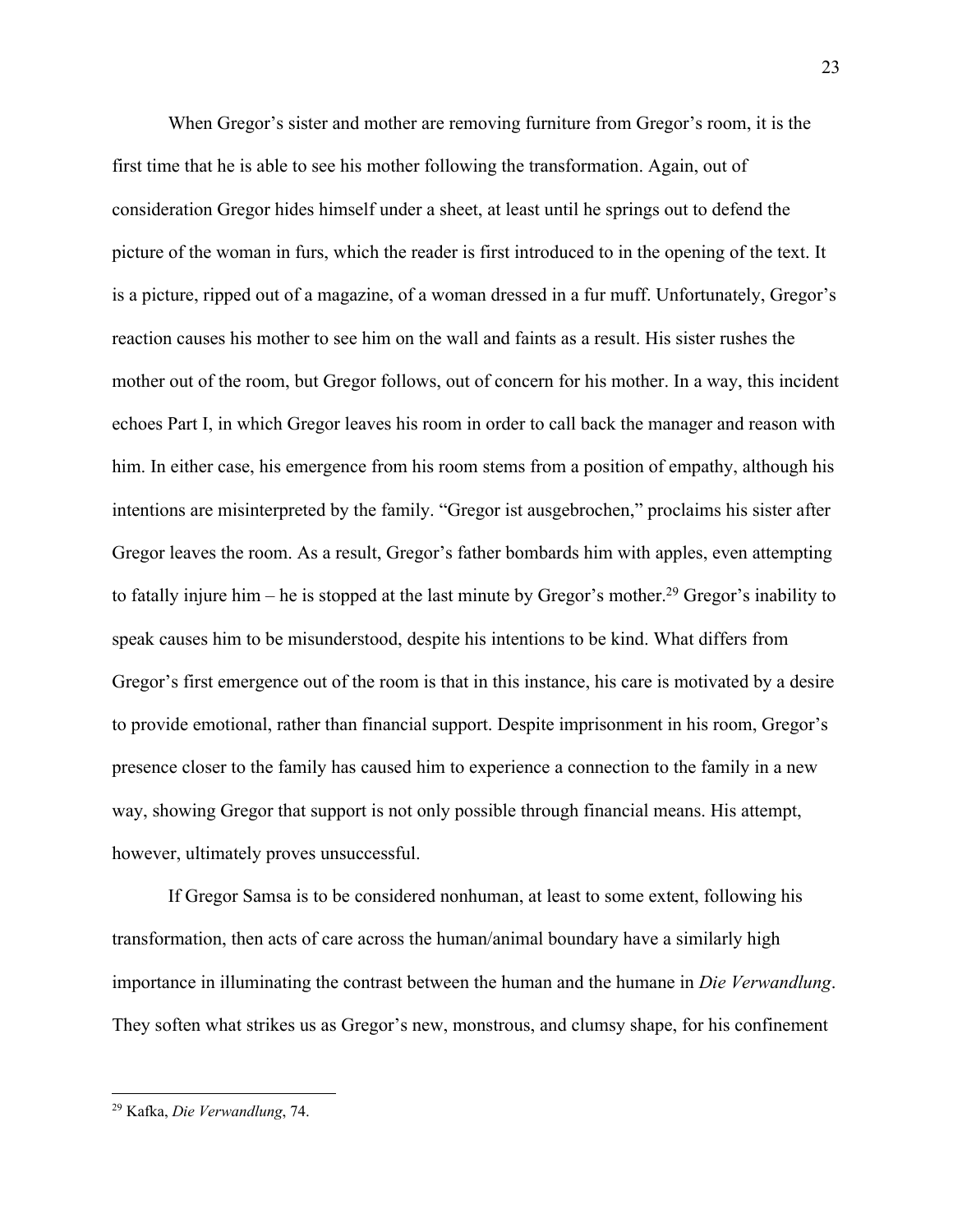bestows heightened perceptive abilities on Samsa: he sees things previously hidden or ignored. Throughout the narrative, Gregor exhibits care towards members of his family, however, what is reciprocated by the family ought better to be described as tolerance. Once again, it is worthwhile to begin with the end, with Gregor's final act of care. In the final part of Kafka's *Erzählung*, Gregor perishes. His body has gradually grown weaker, partially as a result of starvation and the injuries he has sustained from physical encounters with his father, including the apple lodged in his back which has begun to rot. In his final moments, Gregor reflects:

An seine Familie dachte er mit Rührung und Liebe zurück. Seine Meinung darüber, daß er verschwinden müsse, war womöglich noch entschiedener, als die seiner Schwester.

[...] Dann sank sein Kopf ohne seinen Willen gänzlich nieder, und aus seinen Nüstern srömte sein letzter Atem schwach hervor.<sup>30</sup>

What is evident from Gregor's final moments is that his death comes peacefully, the act of disappearance being a kind of sacrifice he had already made for his family in his former life, disappearing into his work. As such, Gregor's perishing can be interpreted as the ultimate disappearance, the final act of care toward his family whom he has seen struggle because of his challenging condition. This might be contested with the notion that Gregor dies "ohne seinen Willen," which might at first glance suggest that Gregor dies unwillingly. Yet, his death occurs not *against* his will but *without*: he dies willingly but without active effort; he allows his death to happen naturally in this moment. In the following day, the housekeeper removes Gregor's body from his room, which also marks his death as an act of care toward his family, given that acts of care in the text are coupled with Gregor emerging from his room.

<sup>30</sup> Kafka, *Die Verwandlung*, 102.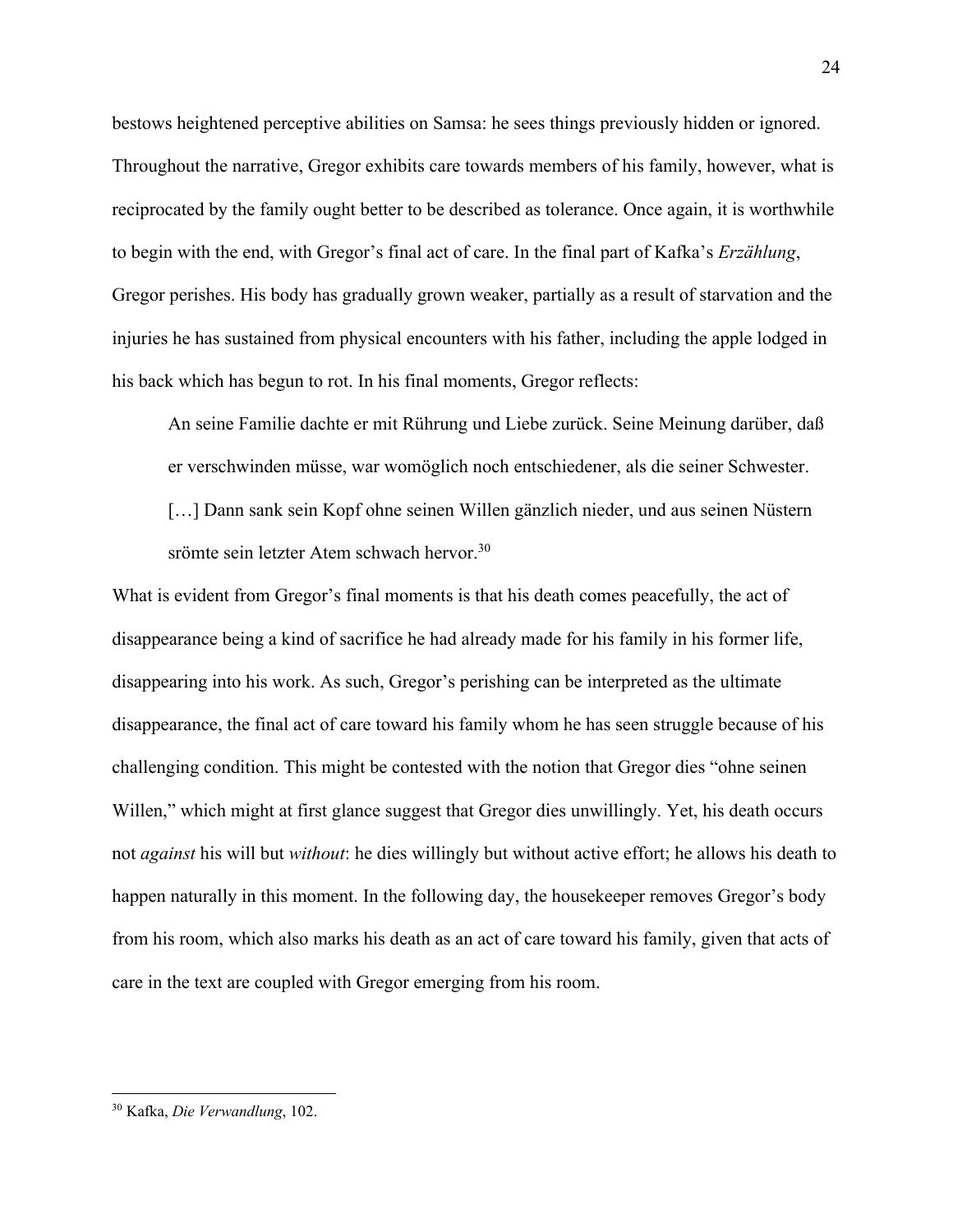As shown by the fact that Gregor connects his act of ultimate disappearance to the sacrifice of disappearing from his family to work, it is not Gregor's relationship with care that changes in *Die Wand*, but rather, the way in which his family interprets and misinterprets his acts of care. Prior to his metamorphosis, Gregor Samsa was a travelling salesman, and although his occupation is first mentioned almost as an aside, much of the first part of *Die Verwandlung* has to do with his role as the source of financial security for his family. When Gregor first attempts to get out of bed in his new body, he experiences a sudden pain which he attributes to the difficulty of his work, the mobile nature of which comes with many challenges, including an "immer wechselnder, nie andauernder, nie herzlich werdender menschlicher Verkehr."31 The reason Gregor works at this job, despite finding it unpleasant, is because of debt owed by his parents, and Gregor imagines it would take a few more years before he is able to quit. Gregor's contribution to his family is not necessarily recognized or appreciated, as evidenced by, for example, the fact that following Gregor's demise, the family intends to move to a new apartment that is "besser gelegen" and "überhaupt praktischer," as the one found by Gregor.<sup>32</sup> Even though Gregor may have undergone a transformation into something physically nonhuman, one might suggest that as a result of his role more as a source of financial security and less as a family member has already rendered Gregor nonhuman. In fact, by remaining in his home for the remainder of the family, the connection becomes more human as Gregor is able to at least attempt interpersonal connection with his family members. Unfortunately for Gregor, he is unable to communicate this for the most part. Due to the familial connection, however, his family members do tolerate him and allow him to remain in his room, even attempting to cater to

<sup>31</sup> Kafka, *Die Verwandlung*, 4.

<sup>32</sup> Kafka, *Die Verwandlung*, 110.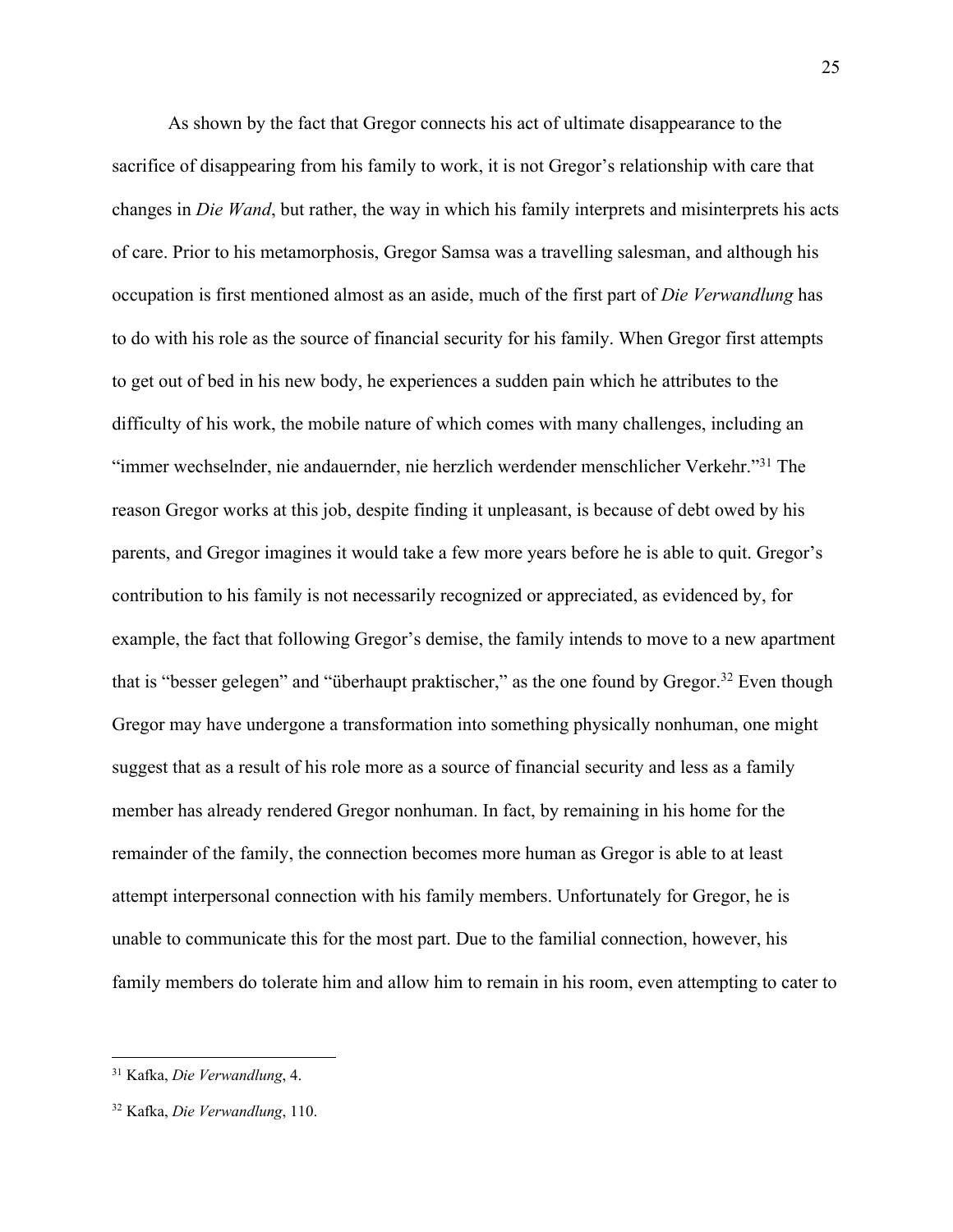his basic needs. These acts, however, appear as acts of tolerance rather than care. This, once again accomplishes a criticism of the lack of care and humaneness directed by humans toward Gregor, who is perceived as a nonhuman other.

To reiterate: as the care which Gregor expresses toward his family is not reciprocated much beyond the provision of rudimentary necessities, the family merely tolerates him. This tolerance, however, does stand in contrast with the people with whom Gregor comes in contact and that are not part of his family. Towards them, the family continues to accept him as their son. Following Gregor's demise, the housekeeper is the one to inform Grete and the parents of Gregor's passing. She exclaims: "Sehen Sie nur mal an, es ist krepiert; da liegt es ganz und gar krepiert!"<sup>33</sup> Notably, the way in which the housekeeper addresses Gregor as an "es" and describes his death as "krepieren" (an unpleasant, miserable kind of death) stands in stark contrast with how Gregor is still referred to by his name or the masculine pronoun by his family. In fact, the family is taken aback by the tactlessness of the housekeeper's words and actions, which included removing and throwing away Gregor's body. As a consequence, the father exclaims that the woman will be let go the following day.<sup>34</sup> Considering how the father has treated Gregor until then, including violently harming him on several occasions, the decision to fire the housekeeper for her brash actions towards Gregor illuminate the fact that Gregor's family members tolerated him out of consideration that he was a family member. It is through the familial connection that Gregor's family, while recognizing his transformation, do not see him purely as an "other." This prompts the question: how does Gregor see himself? Does he see

<sup>33</sup> Kafka, *Die Verwandlung*, 104.

<sup>34</sup> Kafka, *Die Verwandlung*, 110.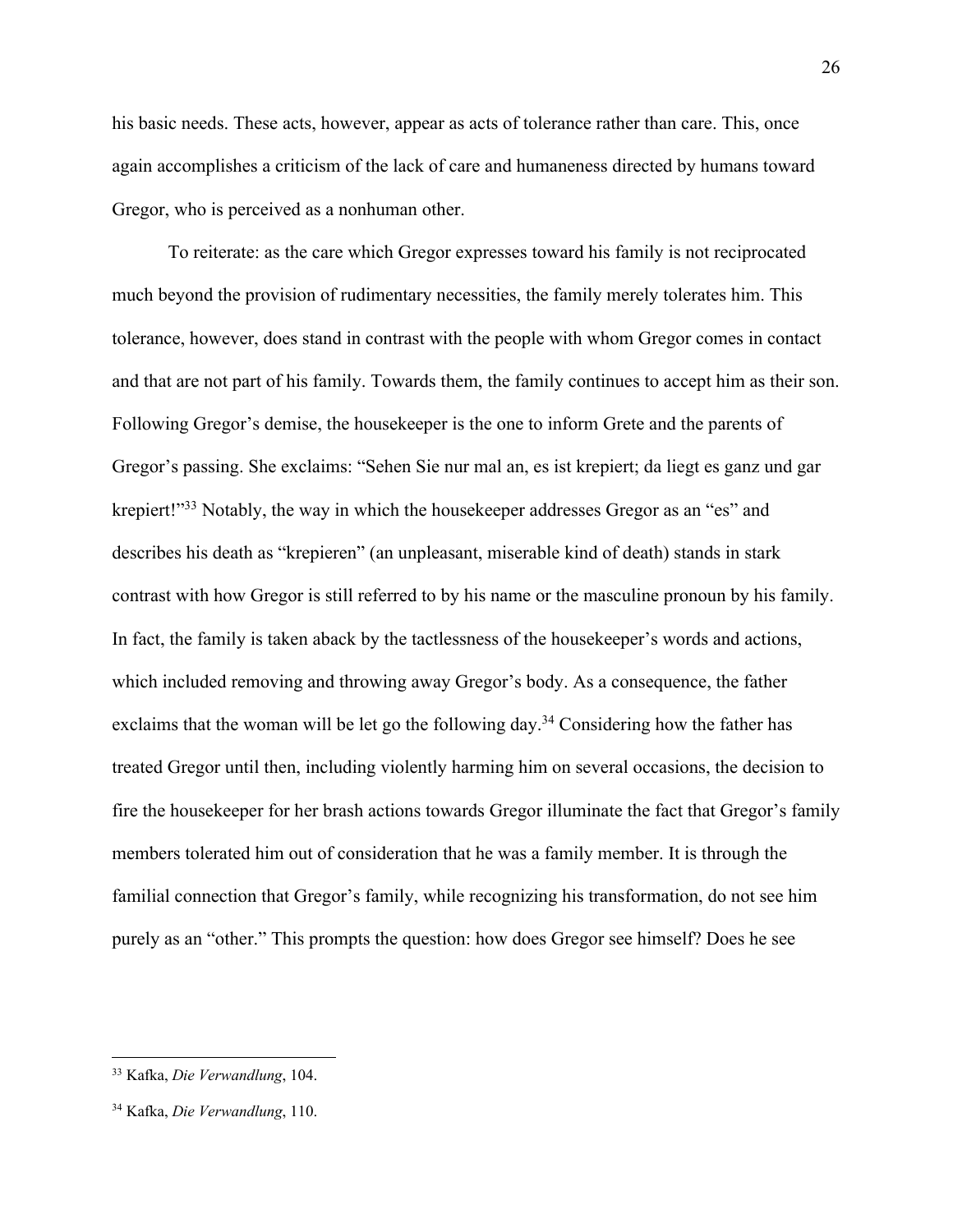himself as a human and if so, what does it mean to be human in the first place? In the upcoming chapter these questions will be explored in both *Die Wand* and *Die Verwandlung*.

#### **Chapter 2: What does it Mean to be Human?**

Complementing the way in which Gregor Samsa and Haushofer's protagonist themselves discuss their changing relationship to humanness, the human/nonhuman transformation also reconfigures these character's relationship to a variety of characteristics and qualities that are associated with being human. As the boundary of the human and the animal is explored in the two texts, new perspectives on sexual desire, property, the ability to appreciate the aesthetics of art, the social notions of gender are presented. This defamiliarization sets into question social conventions and hierarchies that previously governed the characters' lives. For instance, it is when the protagonist herself takes note of the transformation that she realizes she is no longer governed by conventions of gender, even noting herself to have become genderless. Furthermore, in *Die Wand*, the renewed perspective allows her to bond with the animals accompanying her to a more equal extent, one not governed by human exceptionalism.

#### *Die Wand: Nature as Almost Human*

Something that reveals that the protagonist in *Die Wand* undergoes a transformation which is more gradual is the way in which she longs for human connection in her early days behind the wall. While the narrator does not explicitly talk about missing being around other humans, a yearning for a social connection at this stage is perceptible through the way in which she attributes human characteristics to the animals and nonliving natural features around her. For instance, she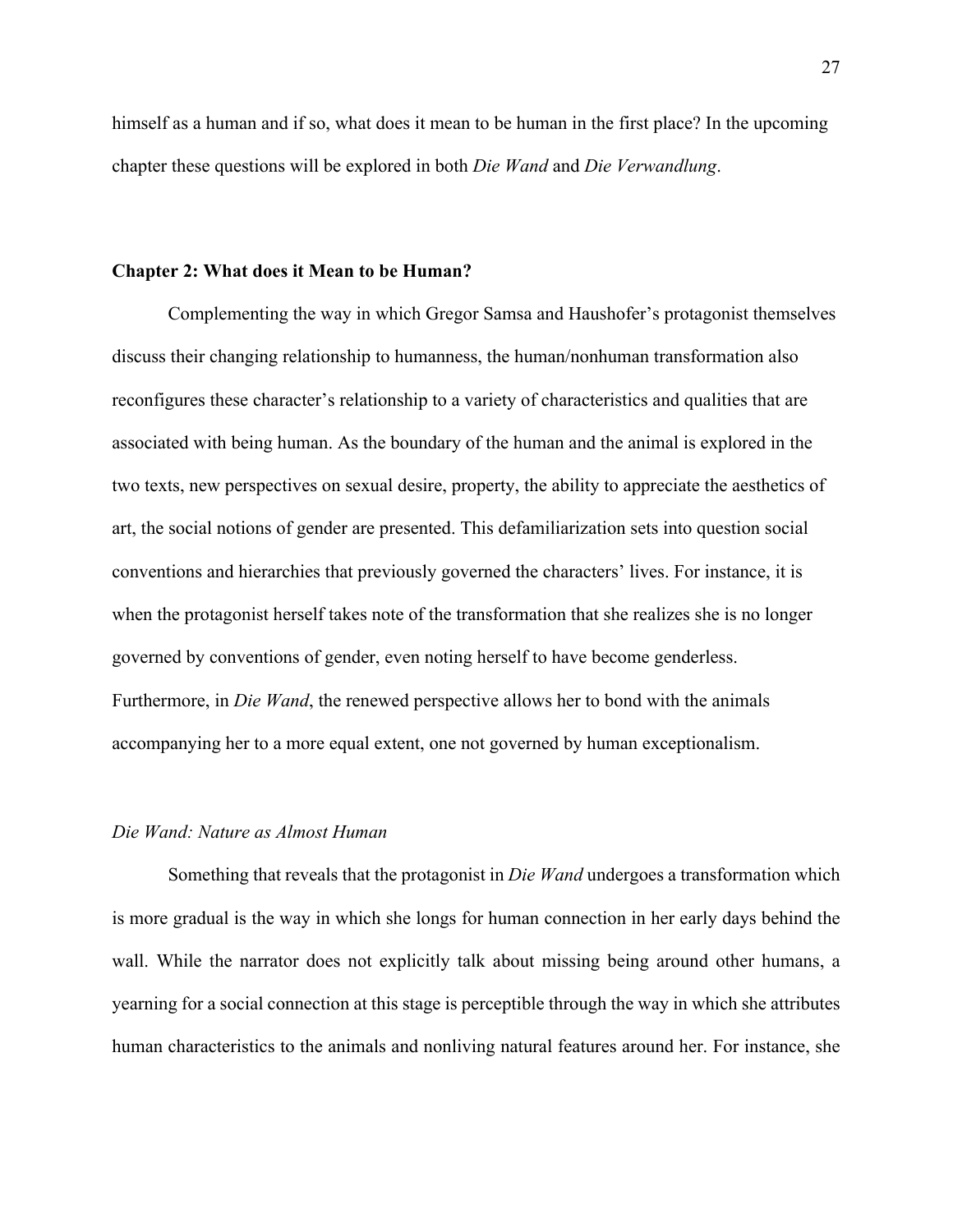describes Luchs as emitting a "Seufzer, der fast menschlich klang,"35 in addition to comparing the sound of a nearby river to a quiet conversation between two humans.<sup>36</sup> On one hand, these comparisons might indicate that the protagonist recognizes human qualities in the natural characters and objects around her, and that it is not a transformation within the protagonist, but Luchs's move across the nonhuman boundary that becomes the groundwork for their strong relationship. Yet, a reading more consistent with the idea of the transformation within the protagonist would suggest that it is more so the fact that Luchs is likened to a human because this would make her perceived reader of the report able to comprehend the connection she was making. In other words, Luchs is not expressing human-like qualities, but rather, the protagonist is reinterpreting her connection to Luchs akin to a connection between two humans. This view is supported by the fact that as the narrative progresses, comparisons such as these become more infrequent and ultimately cease.

In a similar manner, human constructs of gender also become more diffuse as the narrative progresses. By the end of June, the protagonist's physical appearance undergoes several changes which, in many ways, operate as a process of de-gendering: she grows thinner, and her shoulders become more angular, she cuts her hair short with nail clippers and begins to wear many articles of mens' clothing she finds in the hunting lodge. In a sense, all of the changes mentioned above can easily be considered by-products of the increased amounts of manual labor and the spending of considerable time outside. At the same time, these external changes serve both as one of the causes for, and a visible marker of, the transformation taking place within the protagonist, who, as a result, begins to lose the awareness of being a woman. She reflects:

<sup>35</sup> Haushofer, *Die Wand*, 26.

<sup>36</sup> Haushofer, *Die* Wand, 24.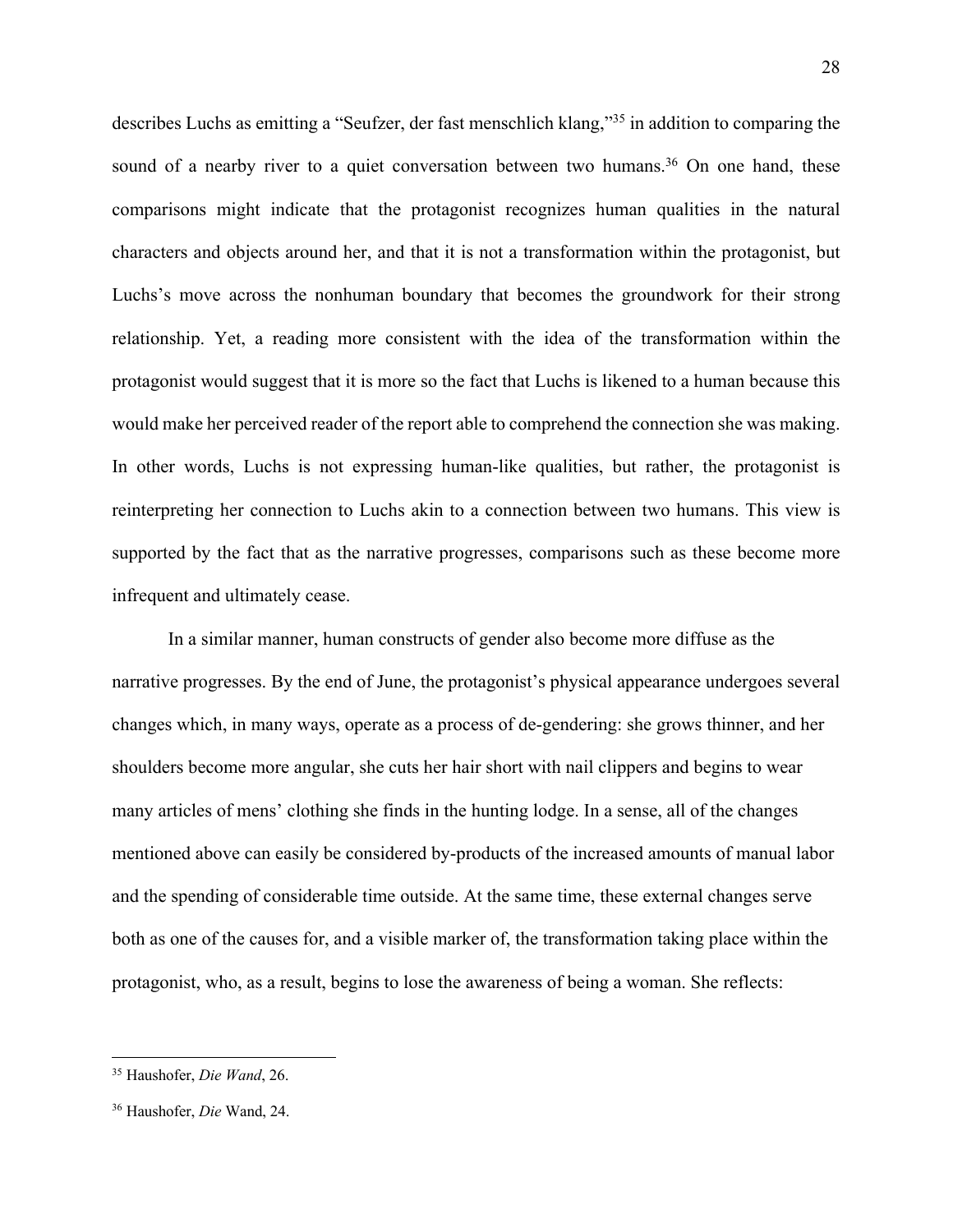Gleichzeitig kam mir das Bewußtsein abhanden, eine Frau zu sein. Mein Körper, gescheiter als ich, hatte sich angepaßt und die Beschwerden meiner Weiblichkeit auf ein

Mindestmaß eingeschränkt. Ich konnte ruhig vergessen, daß ich eine Frau war.<sup>37</sup> On one level, the passage quoted above appears to discuss the nature in which the protagonist's body becomes de-gendered. Furthermore, it could point to the fact that Haushofer's protagonist is disconnecting from the idea of being a *human* woman and an individual and begins to see herself as a part of nature – this is confirmed by the fact that the protagonist even likens herself to a sturdy tree trunk in the end of the same passage.

Something else that is revealing about what it means to be human in *Die Wand* is nutrition. In her *metabolic reading* of Haushofer's novel, Caitríona Ní Dhúill discusses Haushofer's novel in terms of a metabolic rift – the Marxist idea that as a result of the rapid expansion of industrial agriculture and food production, humans (especially in an urban setting) are becoming increasingly disconnected from the natural processes that bring food to the table. It would be hasty to suggest that the impacts of this metabolic rift are alleviated by the mere placement of the characters in the hunting lodge setting, however, because the natural landscape itself has been humanized: by eliminating essentially all predators, humans like the protagonist's sister Luise instead participate in hunting as a recreational activity, rather than to fulfill a basic human need. Ní Dhúill suggests that, by directly participating in the process of food acquirement through foraging, hunting, and some rudimentary farming, Haushofer's protagonist is becoming more connected with nature by dismantling the metabolic rift surrounding her in her former life.<sup>38</sup> Thus, having to cater to her need for food herself serves as one of the major reasons why

<sup>37</sup> Haushofer, *Die Wand*, 82-83.

<sup>38</sup> Caitríona Ní Dhúill, "Fuelling Lockdown: Haushofer's Die Wand as a Text of the Great Acceleration," in *Marlen Haushofer: Texte und Kontexte*, ed. Andrea Capovilla (Berlin: Frank & Timme, 2022), 19.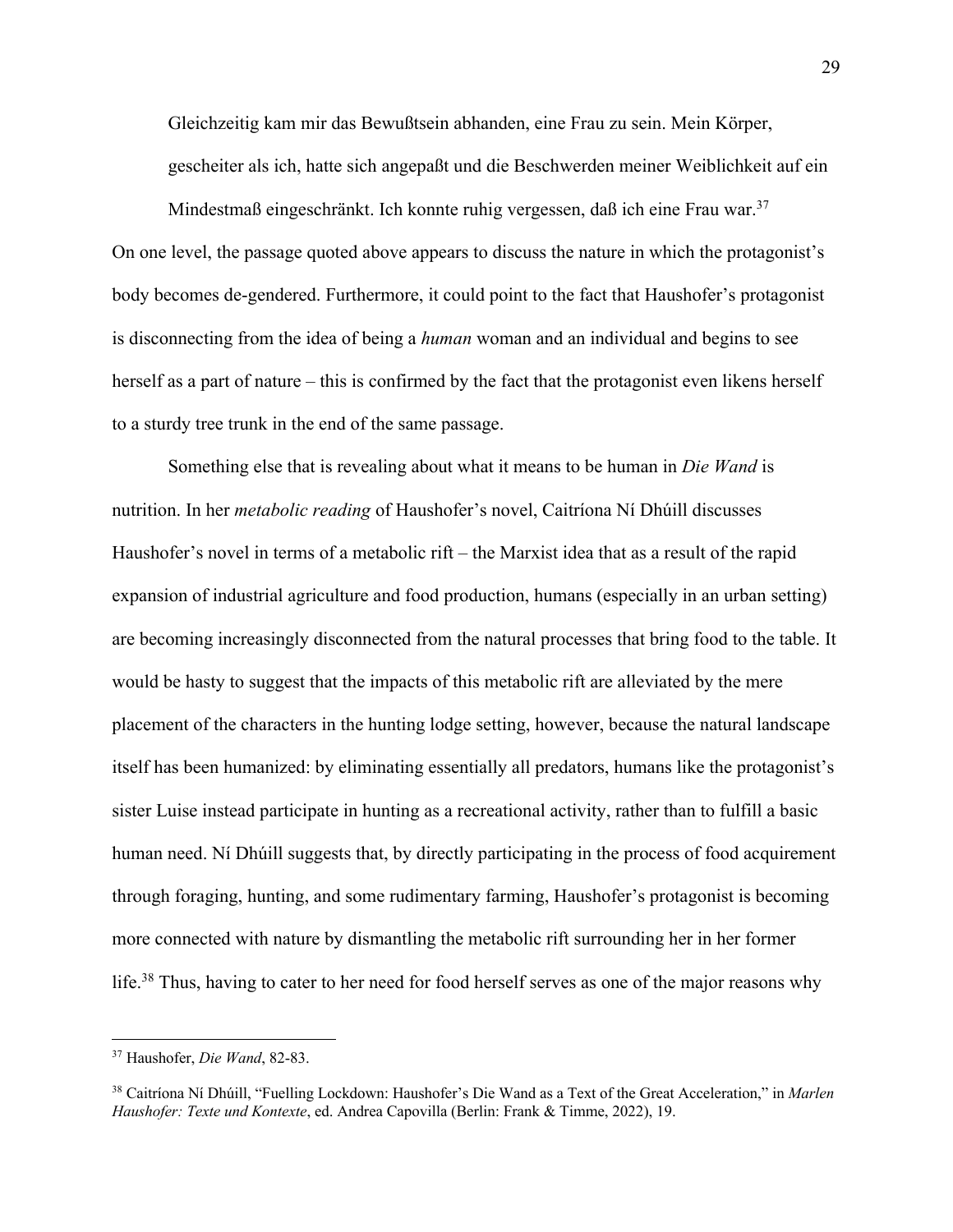the protagonist is forced to let go of some of the characteristics which make her human. After all, much of her physical labor that lead to the changes taking place in her body as discussed above, is done in order to provide for herself, and for the animals in her care. Yet, it is recognizable particularly in the context of metabolism that at this stage, her human and nonhuman sides are at odds. For instance, the protagonist comments that despite recognizing the nutritional benefits of the nettles growing behind her heap of cow dung, she has not and does not intend to consume them. In fact, she comments that she does not necessarily understand why she feels compelled to  $do$  so.  $39$ 

An appreciation for art and music is also something that is used to explore the distinction of the human in *Die Wand*. As shall be seen in the section on *Die Verwandlung* that follows, it is also something that unites the two texts. Music is presented as a phenomenon that provides comfort. During her early days behind the wall, the protagonist ventures to the Mercedes parked outside of the hunting lodge and tests the car radio. She does so, partially, to ascertain the extent of the damage caused by whatever caused the wall to spring up around her. She does, however, also exclaim: "Jetzt wäre ich vor Freude über ein bißchen Musik umgefallen."40 This idea of music providing comfort is repeated when the protagonist expresses frustration due to the breaking of her alarm clock: even though the ability to tell time was not particularly important to her, its rhythmic ticking had provided her a sense of security. In contrast, the alarm clock and its breaking had no effect on the animals living with Haushofer's protagonist.<sup>41</sup> While the ticking of the alarm clock might not be the best in invoking the idea of music, is worthwhile to consider

<sup>39</sup> Haushofer, *Die Wand*, 45.

<sup>40</sup> Haushofer, *Die Wand*, 24.

<sup>41</sup> Haushofer, *Die Wand*, 259.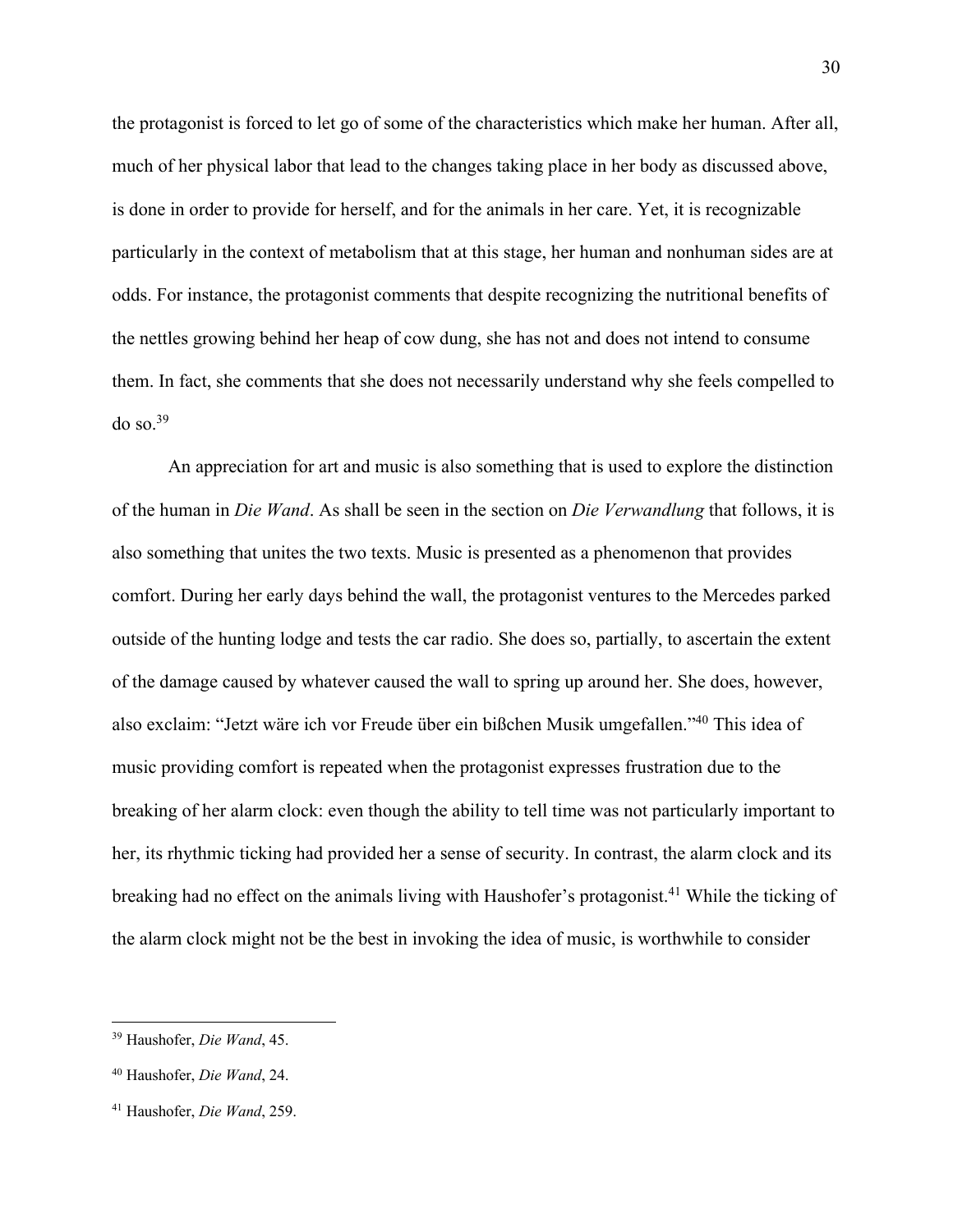that it is the closest thing to music that the protagonist is able to listen to. The fact that she mentions her animals to be unmoved by it once again reinforces the idea that there are certain aspects to humans that differentiate them from other animals, one of which is the capability to appreciate art. As such, in the case of music, *Die Wand* certainly upholds the idea of there being something different about humans' response to music to that of animals. What remains unclear, however, is whether the protagonist is longing for music for the sake of itself, or whether it is a part of her desire for human connection in a more general sense.

While the appreciation of music seems to illuminate the human side of Haushofer's protagonist, a scene involving Gregor being drawn to Grete Samsa performing on her violin provides a less straightforward exploration of the relationship between music and the human condition. Per the request of the three lodgers in the Samsa apartment, Grete begins to play her violin in the living room, so that the men could listen to her. Despite the lodgers acting displeased, the narrator describes Grete's playing as beautiful. In fact, Grete's performance appears to have a strange attraction for Gregor: he is drawn out of his room and moves closer and closer to the living room. Puzzled by the effect of the music, the text even postulates: "War er ein Tier, da ihn Musik so ergriff?"42 Given that *Die Verwandlung* is written in the third person, it is not completely clear whether this question was something Gregor asked himself, or whether this is a question being posed directly to the reader, who is inspired/ to ponder its myriad dimensions. In this instance, a clear answer is not given as to whether him being drawn to music speaks to an animal part within himself, however, it is clear that there is something in Gregor that sets him apart from the three men who act disinterested in reference to the music. Rather than defining an appreciation for art/aesthetic beauty, this passage demonstrates how Gregor himself, alongside

<sup>42</sup> Kafka, *Die Verwandlung*, 92.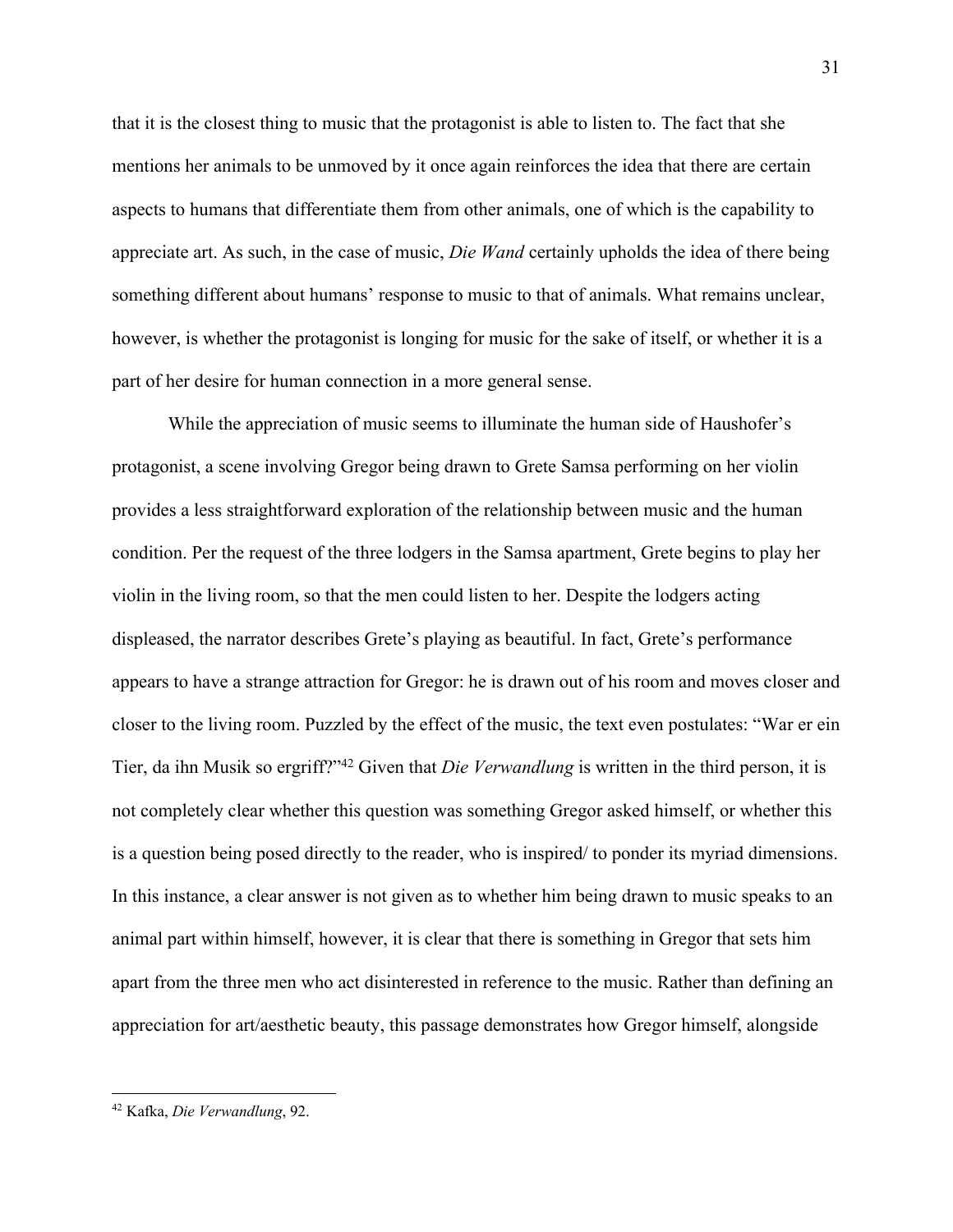the reader, is invited to tackle this question. A possible alternative question also arises: *how* could Gregor be an animal if he is so enthralled by the music? Have the three tenants, by not appreciating Grete's playing, in fact, lost a part of their humanity This begs the question of whether or not music, as a non-verbal artistic form, is really indicative of the quality of being human.

#### *Die Verwandlung: Is Gregor Human?*

Echoing the events that transpire in *Die Wand*, the third part of Kafka's *Erzählung* also features the introduction of a man – in this case, three men. To cope with their deteriorating financial means, the Samsa family decides to rent a room in the apartment to three lodgers. Gregor's sister and mother also cook the men dinner, and during one of the dinners, which are quiet, Gregor notices eating sounds:

Sonderbar schien es Gregor, daß man aus allen mannigfachen Geräuschen des Essens immer wieder ihre kauenden Zähne heraushörte, als ob damit Gregor gezeigt werden sollte, daß man Zähne brauchte, und daß man auch mit den schönsten zahnlosen Kiefern nichts ausrichten könnte.43

Gregor's realization directly points to the fact that Gregor is aware of having certain non-human qualities; after all, his new form likely lacks teeth, and he is despite this able to, without trouble, eat his food. By noticing the lodgers' chewing teeth, Gregor no longer considers himself among the indefinite pronoun "man" that he is using in order to make a general statement about humans. It is possible that, while he considers himself a member of the family, he does not see himself as a human member of the family, especially considering the types of interactions his family has

<sup>43</sup> Kafka, *Die Verwandlung*, 88.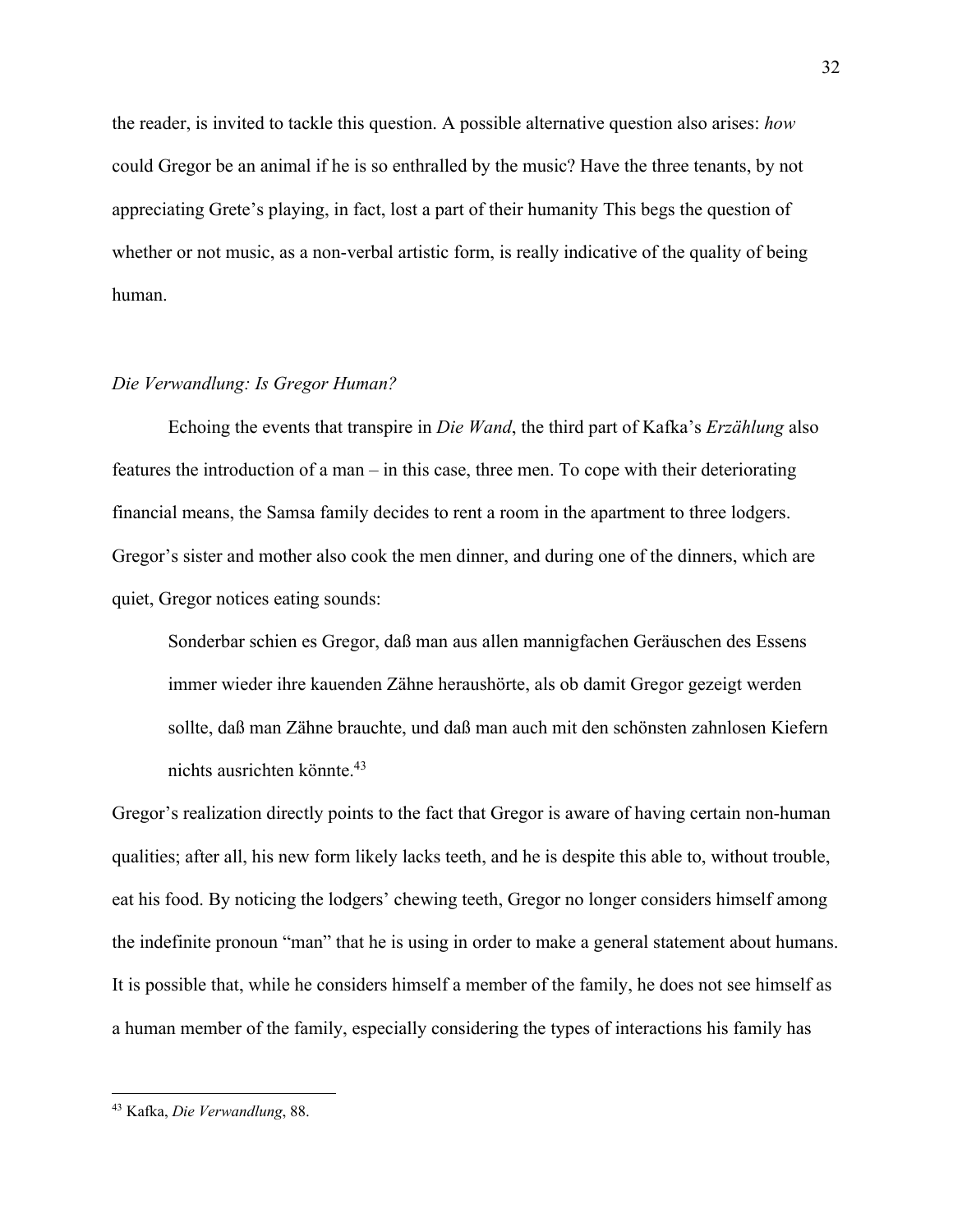with him are more akin to those one would have with a family pet – they do not talk to him, but they feed him, and he is present in the household. Worth considering also is what Gregor himself consumes. Like Haushofer's protagonist, his options are limited, although not because of a lack of resources but because he is unable to cater to his needs on his own and is dependent on his sister. In opposition to *Die Wand*, the desire for cleanliness and fresh food is absent for Gregor. Reflecting on the fact that Gregor's sister cleans his room, he recognizes that he has no issue with the room being unclean. Furthermore, Gregor is actually dissatisfied with the fresh food options Grete initially brings him, and it is a stale piece of cheese that Gregor himself (while still in human form) had declared inedible some time prior that he finds the most pleasure in consuming. What is evident from this is that while nutrition and the process of eating serves as a way to differentiate between the human and the nonhuman in either text, the unwillingness of Haushofer's protagonist to consume the nettles near the dung heap accentuates her human qualities, while Gregor's desire to eat the family's leftovers serves as a marker of his nonhuman side.

In *Die Verwandlung,* it is humans' sexuality and capacity to work that are used as well in order to explore the human/nonhuman boundary. A few months after Gregor's transformation, his sister and mother enter Gregor's room to remove his furniture. His sister's rationale for the removal of furniture is the fact that Gregor has grown more accustomed to his new way of moving, including crawling on walls, and the furniture gets in his way. Initially, the thought of the removal of furniture is a welcome one to Gregor, but after a while his mother questions whether this might indicate the family losing all hope in Gregor's recovery, which immediately inspires Gregor to rethink his wishes and to wonder whether the lack of human contact may have confused his judgement. This passage is indicative of the idea that the isolation from his family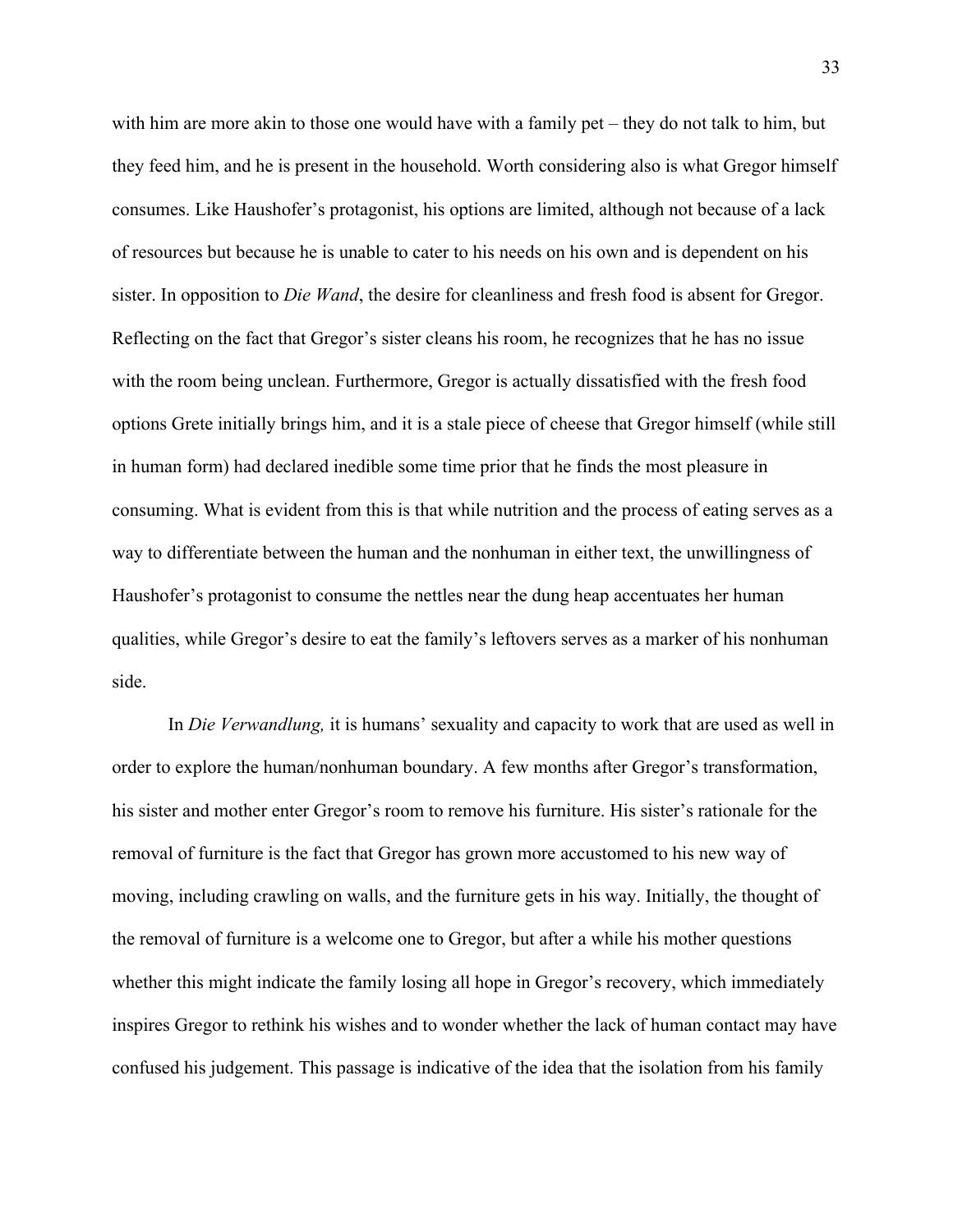Gregor experiences has catalyzed the process of transformation within him, one that sees him also find enjoyment in his new body. Additionally, Gregor seems to accept the fact that he no longer makes productive use of the furniture in his room, such as his writing desk, and that being no longer seen as fully human in the eyes of his sister, Gregor no longer has complete autonomy over his property in a way that he formerly had. His mother's reminder of a possible recovery for Gregor, however, ultimately reverses this thinking in his mind and causes him to intervene.

Hastily, Gregor springs out from under the sheet that was covering him and proceeds to defend the picture of a woman in furs, by sticking on the wall and shielding it with his entire body. Although many of the objects in the room hold sentimental value to Gregor, it is precisely the picture he chooses to protect – a picture which is introduced in the very opening of the story. The picture, cut out of a magazine and framed, depicts a woman dressed in furs, her forearm hidden inside a fur muff.<sup>44</sup> On one hand, considering that the woman is dressed in furs, and is therefore transgressing the human-animal boundary in her own way, Gregor may have been motivated to protect the picture as a result of a sense of solidarity felt towards another nonhuman, or at least an image of one. More likely, however, it may stem from Gregor's male heterosexual desire towards the woman in the picture. The woman's garb, in this instance, is less a transgression of the human boundary, and more simply sexualized apparel that is evocative of female genitalia. One might consider Gregor's sexual desire a kind of "animalistic" urge, but the plausible notion that Gregor jumps out to protect the picture stems from a renewed sense of being human, complicates this notion. As discussed before, Gregor's actions startle the mother, leading Gregor to escape the room to comfort her, and ultimately leading him to be injured by apples thrown at him by his father. As I will show, pain, both inflicted by Gregor's father, and

<sup>44</sup> The woman's appearance is a reference to *Venus in Furs* (Leopold von Sacher-Masoch, 1870), a novella that likely inspired Kafka to use the name Gregor for his protagonist.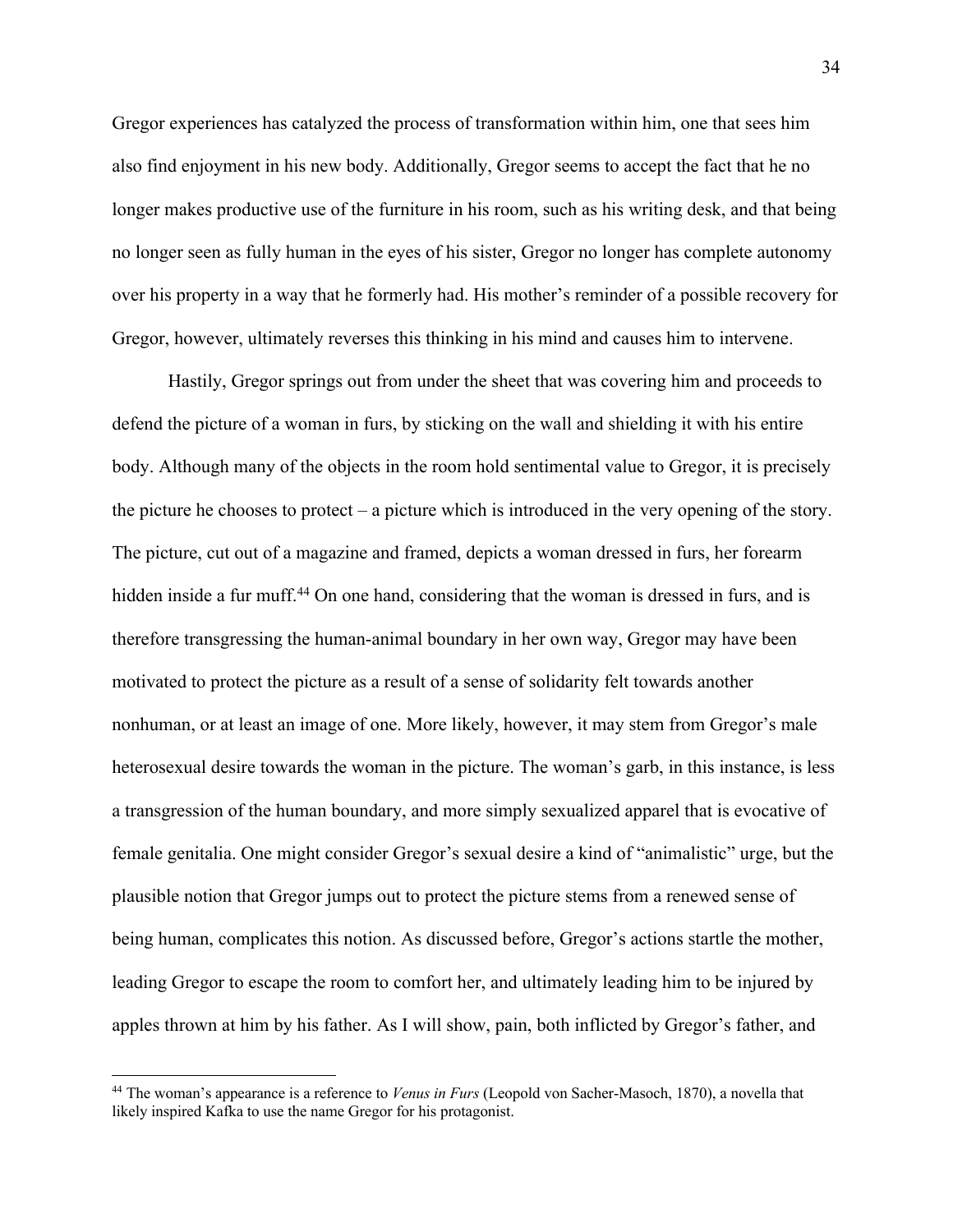the pain he experiences on his own as he adapts to use his new body, reveal how the instinctual process of learning from pain indicates a nonhuman quality while the capacity to inflict pain complements (in that it stands at odds with) the human quality of showing mercy.

When Haushofer's protagonist first ventures out to grasp the span of the wall around her, she returns with the realization that her feet are in pain. This is due to both the fact that at this stage, her body is unaccustomed to the landscape but also the fact that she did not wear hiking boots on her expedition.<sup>45</sup> In this small moment, it is through pain response that the protagonist learns to adapt to her circumstances. Similarly, Gregor Samsa experiences pain as he explores the capabilities of his new body, and pain becomes a recurring element in the text, as a reminder to Gregor that he is no longer human. Beyond experiencing pain simply stemming from his own body, however, Gregor also experiences acute pain at the hands of his father when he is forced to return to his room on repeated occasions. This demonstrates how pain serves as a vehicle for instinctual learning for the nonhuman, while it also reveals the capacity of humans to inflict pain on one another and on those beings they deem to be "the other," and lesser than themselves. In essence, Gregor forgets his condition as a nonhuman and desires to comfort his mother – as any son would. His body, however, prevents him from communicating this and he is physically punished by his father for even trying. What can be observed is two perspectives which have changed as a result of Gregor's transformation, in conflict with each other. The first of these perspectives is Gregor's perspective on care, which has shifted from providing financial security to include emotional forms of care, such as comforting an upset mother. This, however, stands in conflict with the shift of perspective that Gregor's father has of him, who perceives Gregor's act of care as an escape attempt.

<sup>45</sup> Haushofer, *Die Wand*, 23.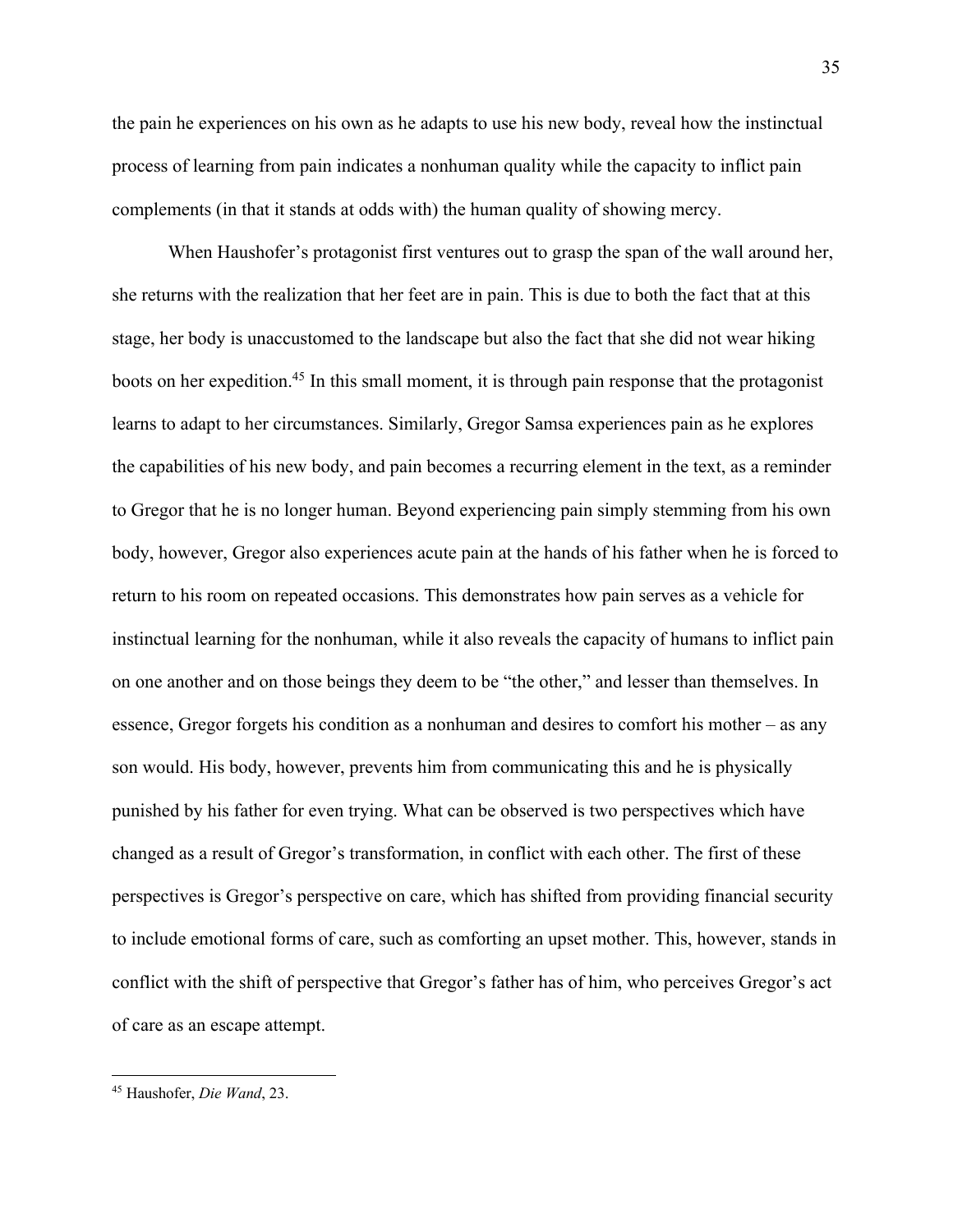#### **Chapter 3: What does it Mean to Belong?**

Bringing together how *Die Wand* and *Die Verwandlung* explore what it means to be human and what it means to be humane reveals how both Haushofer's protagonist and Gregor Samsa navigate life between the human and the nonhuman. This allows for a defamiliarization of social structures that these characters had accepted as part of their former reality. In *Die Wand*, it is the protagonist's removal from social hierarchies that allows them to become evident as something inhumane that governed her previous life, but something that can now be dismantled. In contrast, Gregor Samsa and his family neither escape nor dismantle social inequalities of the lived reality of the bourgeois family, but it is by Gregor being brought closer to these circumstances of his family and also observe from a slight distance that he is able to recognize them. Ultimately, there appears to be a moment of empowerment and liberation for Grete Samsa as she, following Gregor's demise, assumes the role of decision-maker for the family. This is quickly thwarted, however. Instead of being recognized as liberated from gendered hierarchies, Grete Samsa's parents recognize that she has grown into a "schönen und üppigen Mädchen" who should soon be married off.46 *Die Wand* similarly does not appear to provide a satisfying conclusion in terms of reconfigured social injustices: as opposed to reaching an epoch of the posthuman, Haushofer's protagonist accepts her eventual death, and will likely perish soon thereafter, along the rest of humanity. By broadening the lens from the perception of the individual of the objects around them to the individual as they see their surroundings on a structural level, this section explores the idea that Haushofer's protagonist transitions from an individual at odds with herself (as a result of the social structures governing her life) to someone

<sup>36</sup>

<sup>46</sup> Kafka, *Die Verwandlung*, 110.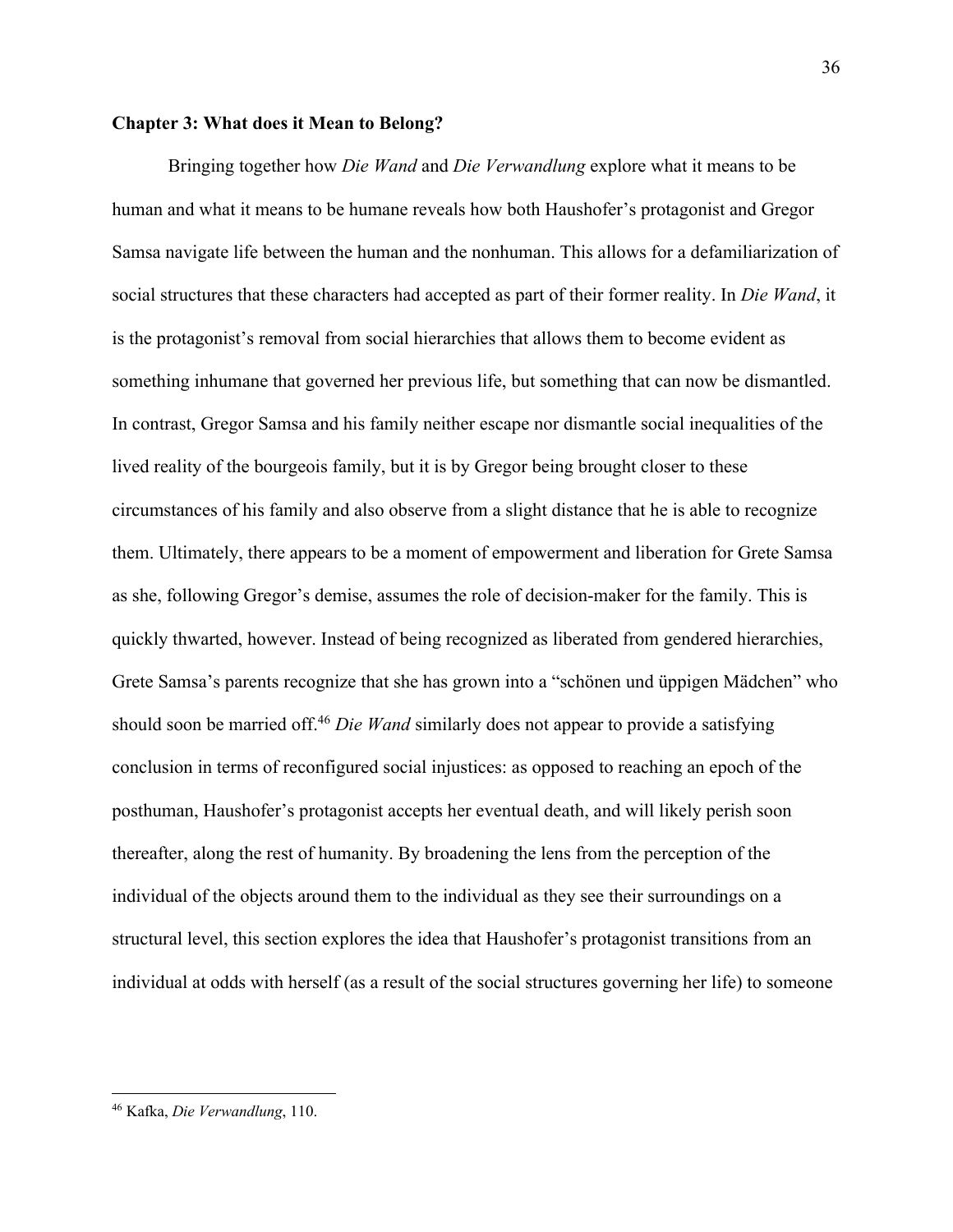integrated within nature. Conversely, Gregor Samsa begins as a part of society, accepting the social reality of his work, but transitions into an individual at odds with himself.

#### *Disruption of Invisible Borders*

One of the first social structures that becomes dismantled in *Die Wand* is the concept of property. This is first seen in a scene where the protagonist discovers Hugo's small storage of liquor. To calm herself, the protagonist drinks a glass of whiskey, and reflects: "Es fiel mir auf, daß ich an den Whisky als an meinen Whisky dachte, ich glaubte also nicht mehr an die Rückkehr des rechtmäßigen Besitzers."47 Although her realization shocks her, her assumption of ownership of the whiskey is not rationalized as an inheritance, but more so the fact that because of a new absence of ownership, she can think of the whiskey as hers. Of course, this might then apply to the rest of Hugo and Luise's belongings as well, and to the protagonist's benefit, Hugo had been preparing for hard times and stashed a lot of useful items. The protagonist even discusses the entire valley in terms of a property that she may lay claim to. She adds: "Der neue Besitzer, wenn es ihn gibt, hat sich noch nicht bei mir gemeldet."<sup>48</sup> As the passage suggests, property is a (human) social contract, seen as the protagonist assumes ownership of the valley, and not, say – Luchs. At the same time, the novel's feminist tone reminds the reader that it is men who, as a rule, possess and make decisions over property.49

<sup>47</sup> Haushofer, *Die Wand*, 21-22.

<sup>48</sup> Haushofer, *Die Wand*, 59.

<sup>&</sup>lt;sup>49</sup> In the passage quoted here, it is possible that the protagonist assumes the hypothetical owner of the valley to be male, and the dismantling of possession and property is thus important both from the standpoint of a human-animal divide, but also in terms of gender. "Der Besitzer," coupled with the accusative masculine pronoun "Ihn," in the text refers first and foremost to the owner and masculine in the grammatical sense, but the masculine form of the noun as the default proves the automatic assumption of ownership as male and/or masculine.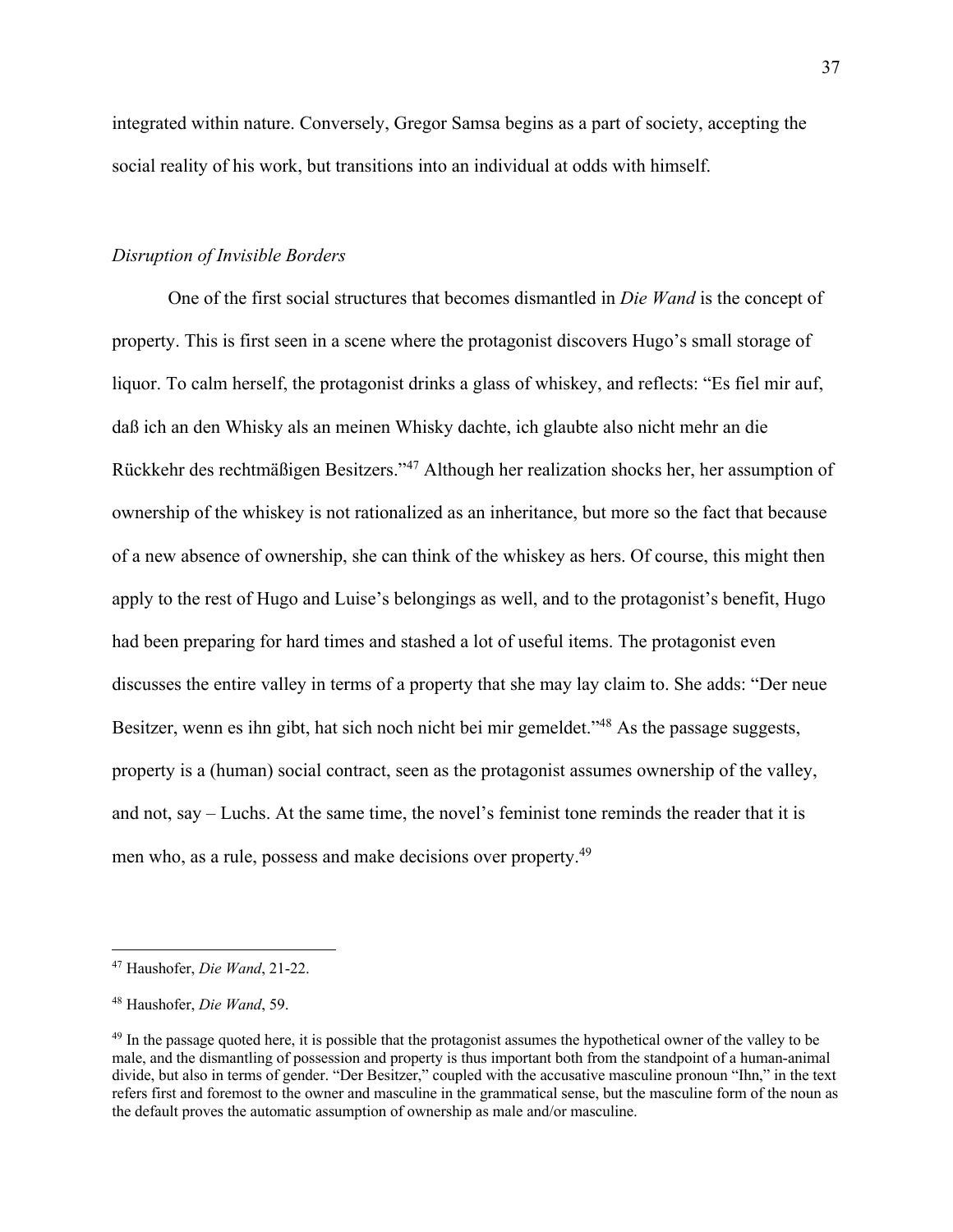The concept of family does not become dismantled in *Die Wand*, despite it being presented, similarly, as a patriarchal structure. While in certain instances, the protagonist does think back to her family at a time before the wall, the familial connection in *Die Wand* is presented as something that need not be one tied by blood and can transcend across species. Once Haushofer's protagonist begins to take care of Luchs, the cow and the cats, she begins to think of herself as a head of the family: "Ich hatte ja nur noch die Tiere, und ich fing an, mich als Oberhaupt unserer merkwündigen Familie zu fühlen."50 While the protagonist recognizes the fact that her family is an unusual one, this quotation still retains the use of the traditional structure of a family, at the head of which usually is a man. In the absence of men, however, the gendered expectation of the role of head is foregone and the protagonist is able to assume the position. This does continue to indicate, however, that it is something about her being human that allows her to exercise control over the animals. At the same time, as the protagonist progresses in her transformation from human to nonhuman it is no longer so. For instance, initially the protagonist considers herself as the master of Luchs but after losing him, feels not like she has lost a servant, follower, or a living companion of utilitarian function. Instead, she reflects that she feels like an amputee. With the loss of Luchs, the protagonist feels like she has lost a part of herself.<sup>51</sup> As such, the novel initially accomplishes the presentation of the human/animal power hierarchy in which it is humans who make decisions over their animals – and this is connected to the way in which men make decisions over women in the public sphere but also in the household economy. Both of these social hierarchies appear to be dismantled over the course of the narrative. At the same time, it is worth considering firstly that by the time the protagonist has accomplished this

<sup>50</sup> Haushofer, *Die* Wand, 47.

<sup>51</sup> Haushofer, *Die* Wand, 149.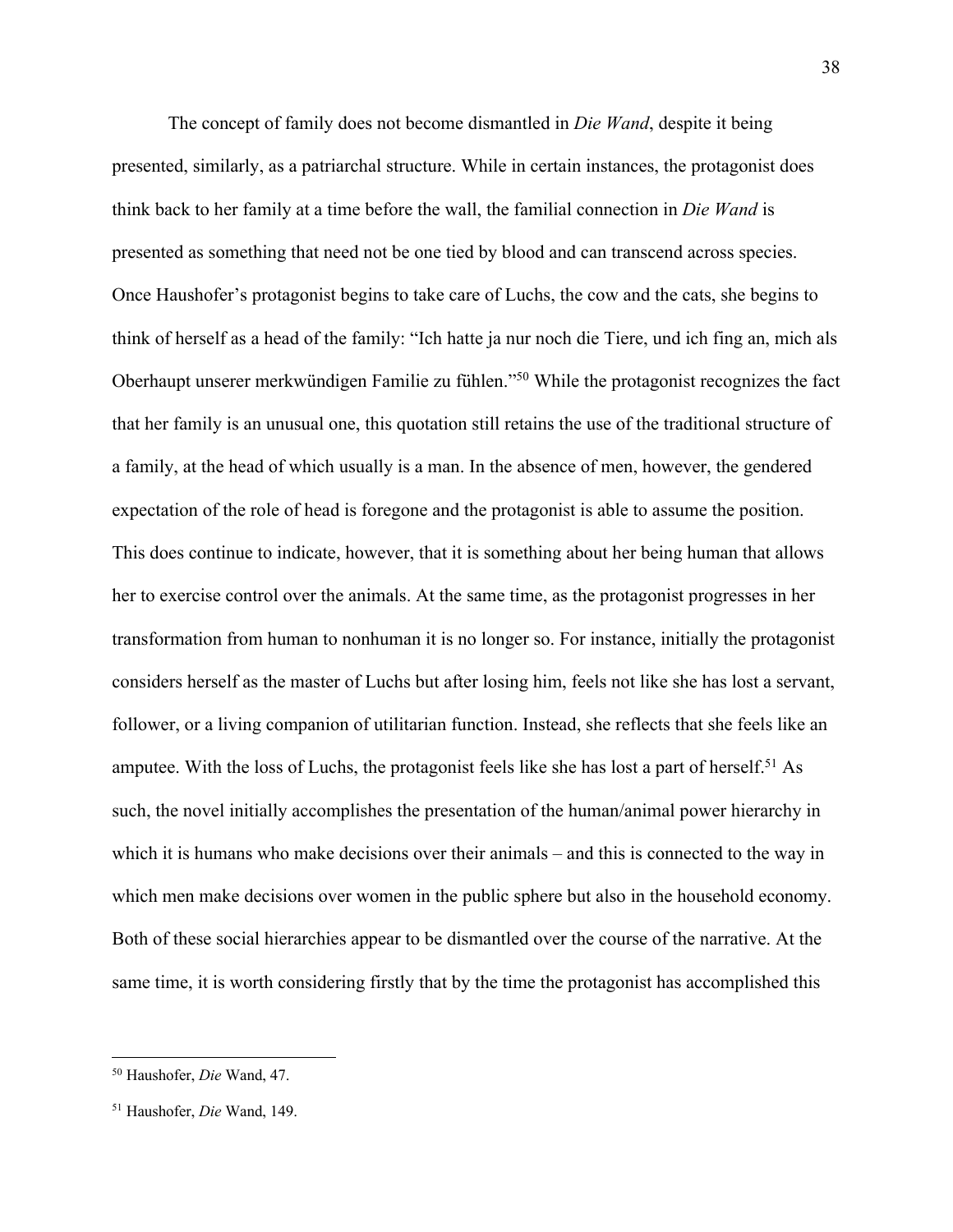oneness with Luchs, she has let go of both her identity as being a woman, and subsequently as a human. Secondly, the protagonist is only able to accomplish this in the (nearly) complete absence of other people around her who might resist the obliteration of these social structures, suggesting that even if a world free of these power hierarchies were possible, it would take something like a catastrophic event to get there.

By bringing together the idea of masculine control over nature (animals, more specifically) and patriarchal structures governing the familial structure, *Die Wand* presents these issues not as separate, but as two sides to the same coin. This perspective is supported by ecocritical feminist literature of the 1970s and beyond. In *Feminism and Animal Families* (2020), Anna Richard discusses how the unjust treatment of nonhuman animals resembled that of the subjugation of women in Austria during the 50s and 60s, a period before the emergence of both women's and animals' rights movements which sought to mitigate structures of masculine control such as cruel conditions in the livestock industry and household inequalities that rendered women unable to embark on a career outside of the household if the husband did not agree.<sup>52</sup> To Richards, *Die Wand* is a revolutionary work in the way in which it depicts animals as "individuals with autonomy," thus enabling the reader to imagine the reconfiguration of a traditional human-animal hierarchy.53

Over the course of *Die Wand*, the protagonist observes nature overtaking manmade objects around her. This process of nature assimilating manmade objects thereby becomes a reflection of the transformation happening with the protagonist, but in the dimension of the nonliving (or in the case of plants non-conscious) other. In particular, the protagonist notices the

<sup>52</sup> Richards, "Feminism and Animal Families," 77.

<sup>53</sup> Richards, "Feminism and Animal Families," 76.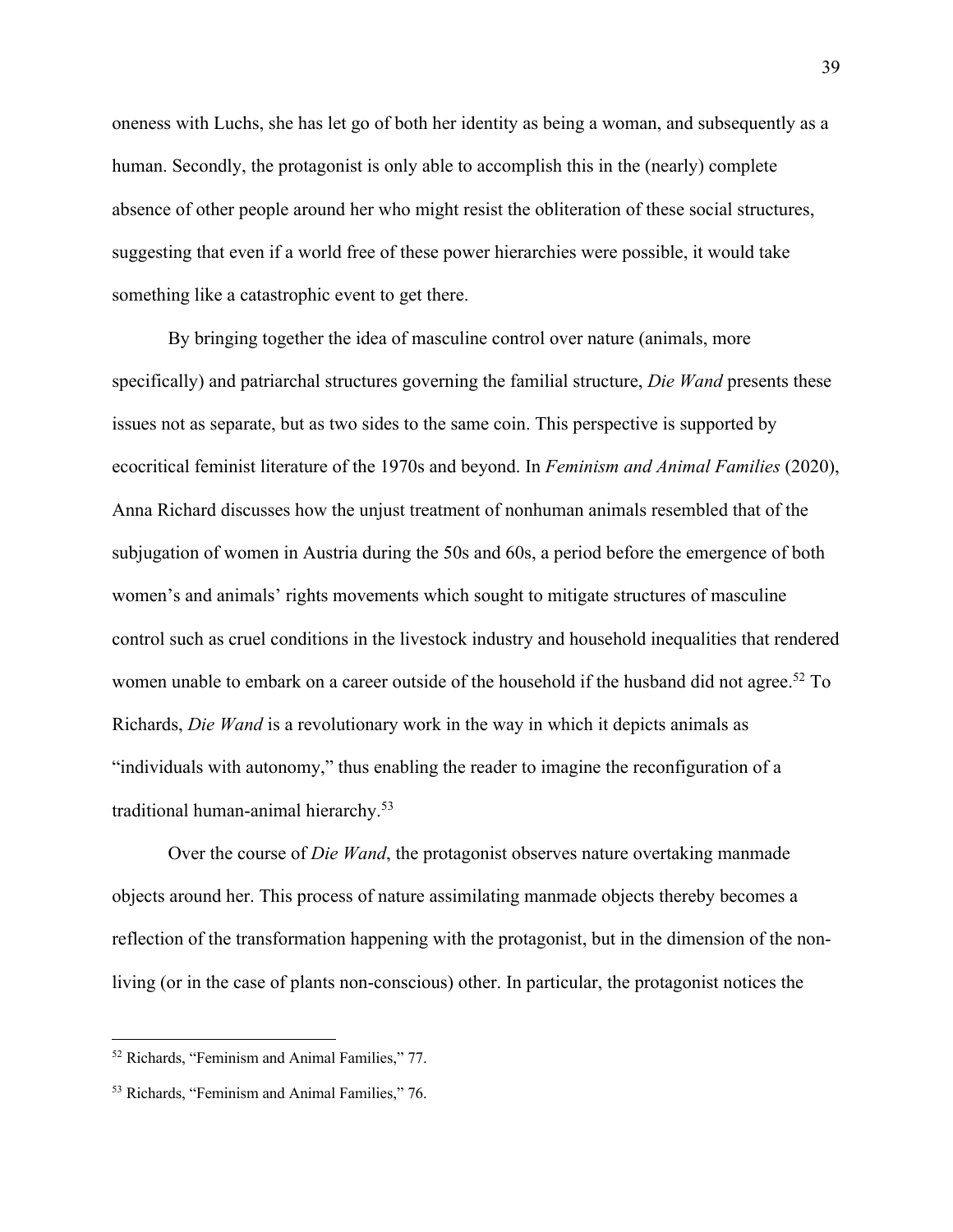following about Hugo's car parked outside of the hunting lodge: "Auch ich habe mitten im Wald so ein Ding stehen, Hugos Schwarzen Mercedes. Er war fast neu, als wir damit herkamen. Heute ist er ein grünüberwuchertes Nest für Mäuse und Vögel."<sup>54</sup> The protagonist reflects on the car's appearance over the various seasons, suggesting that over the course of her two years behind the wall, the car has served as a visual reminder of the way in which human constructs and humanmade objects become dismantled and repurposed. The car also serves as a reminder to the protagonist of her own eventual demise, the fact that her running out of critical resources is inevitable. This also prompts her to reimagine what will become of the report that she has been writing, instead of being used as a resource for researchers whose appearance she has by now given up on, she imagines her manuscript becoming food for the mice, who would not differentiate what is written on the pages. The protagonist no longer has hope for rescue, nor does she attempt to venture outside of the wall. Instead, the latter part of the novel marks the protagonist's transformation from individual at odds with themselves to someone who is integrated with nature. She accepts her death as inevitable, and she accepts the fact that what she leaves behind will be repurposed in a fashion in which the natural elements around her see fit.

The novel, however, does not end with the death of the protagonist, nor is there a presentation of an idyllic, codependent existence alongside the animals. In the concluding sections of the novel, the protagonist befriends a white crow: "In diesem Herbst ist eine weiße Krähe aufgetaucht. Sie fliegt immer ein Stück hinter den andern und läßt sich allein auf einem Baum nieder, den ihre Gefärten meiden. Ich kann nicht verstehen, warum die anderen Krähen sie nicht mögen."55 The protagonist does not understand why the crow is being treated as an outsider

<sup>54</sup> Haushofer, *Die Wand*, 222.

<sup>55</sup> Haushofer, *Die* Wand, 251.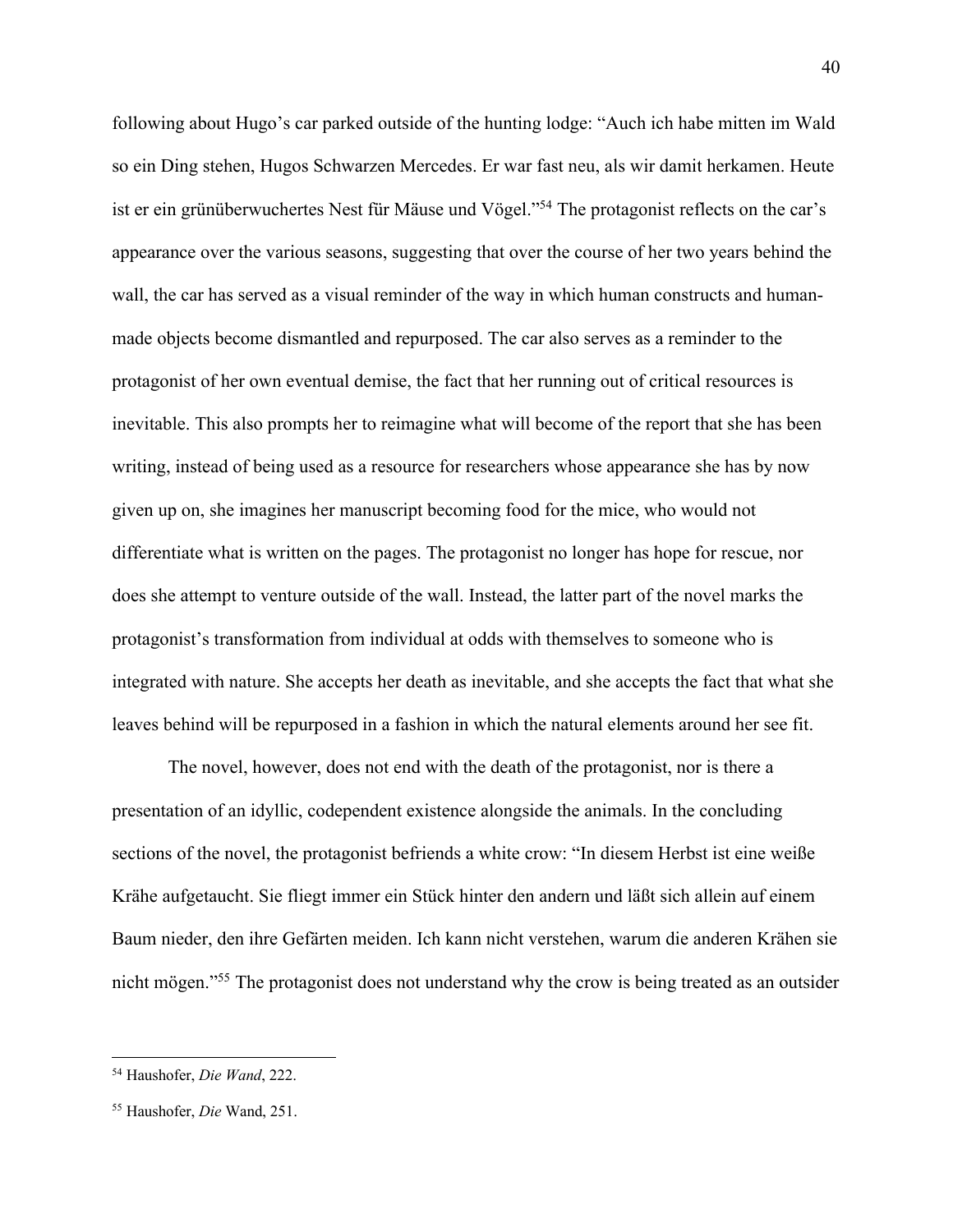by its flock, which demonstrates that nature is not presented as purely and unproblematicaly idyllic in the novel. There are hierarchies and forms of ostracism among animals, too. At the same time, it is the fact that the crow is an outsider that inspires the protagonist to connect with it, bringing it food on repeated occasions. This is the first non-domesticated animal with which the protagonist bonds. In contrast to the cow, this crow is able to fend for itself and does not require the protagonist to bring it under her care. As such, the bond between the crow and the protagonist is one no longer governed by the human-animal hierarchy which would be the case inevitably with domesticated animals. This bond is one of shared experience: the crow is recognized as an outcast, a way in which the protagonist herself feels, being the only human left alive.

For the reader, the protagonist's transformation is seen as a positive one, as something which ushers in a new, more caring epoch for the formerly human. At the same time, consistent with how the protagonist discusses her transformation earlier as something she wishes would not happen, she also does not view her transformation as a fully positive phenomenon in the closing of the novel. The protagonist realizes, as Sabine Frost points out: "The forest's violent intrusion into her mind is threatening, and she must acknowledge that sharing the forest's thoughts also means losing control over her own thinking and thus relinquishing her human identity." Frost continues to suggest that instead of seeing herself as part of nature, she ultimately considers herself as a kind of mediator, someone who "thinks for the forest" but transcribes this, as "the forest's human voice".56 Ultimately, the protagonist's ability to be a mediator ceases when she runs out of paper, thus again resisting the idea of a satisfying, utopic in the protagonist's continued existence following the novel's ending. This resistance to the transformation is also

<sup>&</sup>lt;sup>56</sup> Frost, "Looking Behind Walls: Literary and Filmic Imaginations of Nature, Humanity, and the Anthropocene in *Die Wand*," 68.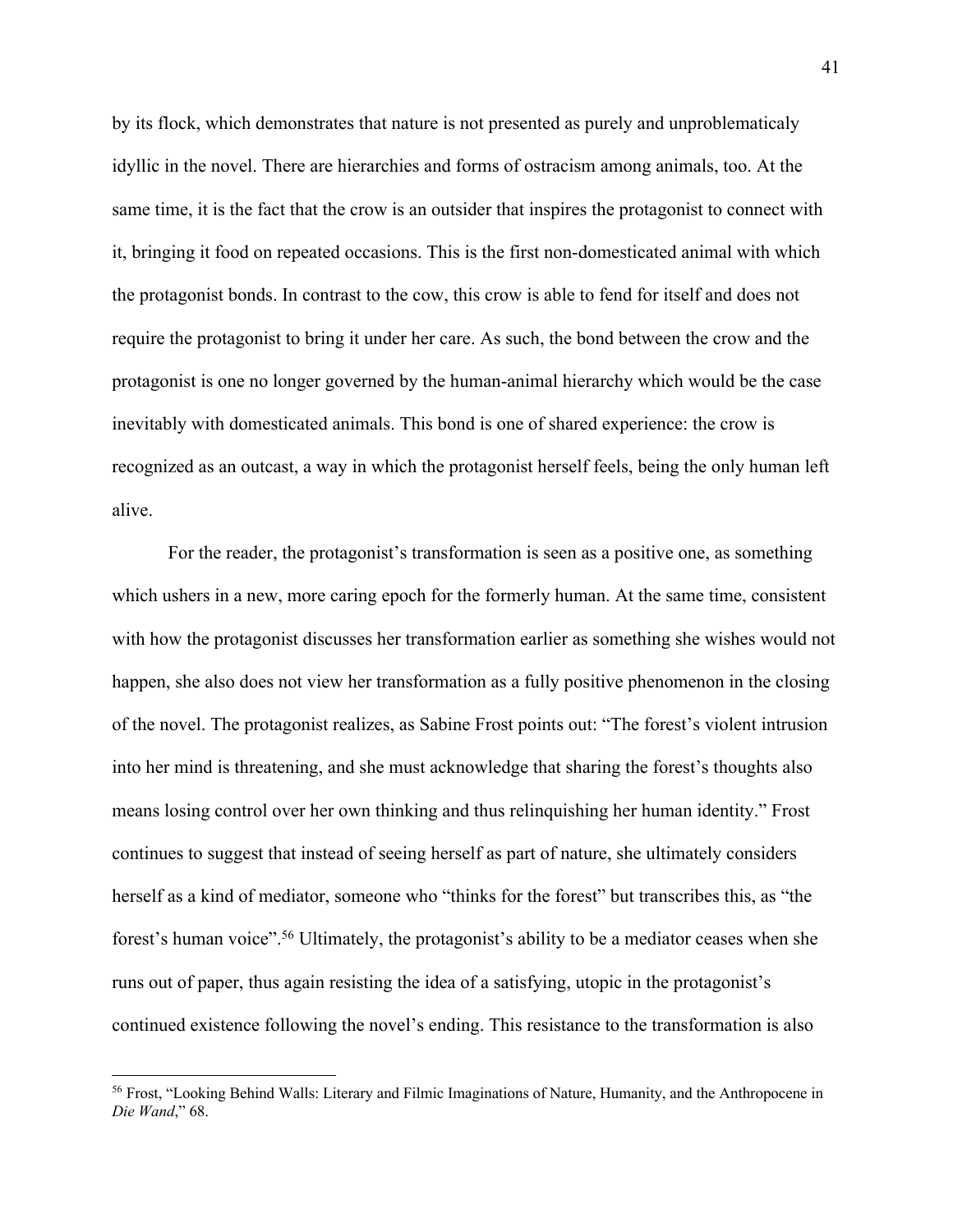evident in *Die Verwandlung*, where Gregor's (human) thoughts recognize how his transformation is affecting his life, leading him to attempt to resist this. At the same time, the possibility of being a mediator is not possible for Gregor as he has already lost the ability to communicate with his family from the start.

#### *Architectures of Injustice*

Before transforming into a monstrous insect, Gregor's work was his life. He was a travelling salesman who mostly got to learn about life at home through letter correspondence. In essence, Gregor was someone who was integrated into a social structure dictated by finance. Gregor's supervisor is one of many examples of the fact that these structures are disinterested in Gregor as an individual, but rather, in his unwavering commitment to the firm. After Gregor loses his job and the family is no longer able to make ends meet, Gregor's father reassumes the working man's life, a life of struggles that were not unknown to Gregor:

Mit einer Art Eigensinn weigerte sich der Vater, auch zu Hause seine Dieneruniform abzulegen; und während der Schlafrock nutzlos am Kleiderhaken hing, schlummerte der

Vater vollständig und wartete auch hier auf die Stimme des Vorgesetzten."57 His father's complete devotion to his job is akin to that of Gregor prior to his transformation who, as a travelling salesman, hardly got to spend time at home. What these moments reveal is the dehumanizing expectations that an exceptional employee is one who never participates freely in the domestic sphere, which in turn suggests that readers revisit the question of what caused Gregor's transformation in the first place. This question is never answered, but the fact that he suspects it to be his work that caused him pain when rising from bed in the morning seems to

<sup>57</sup> Kafka, *Die Verwandlung*, 78.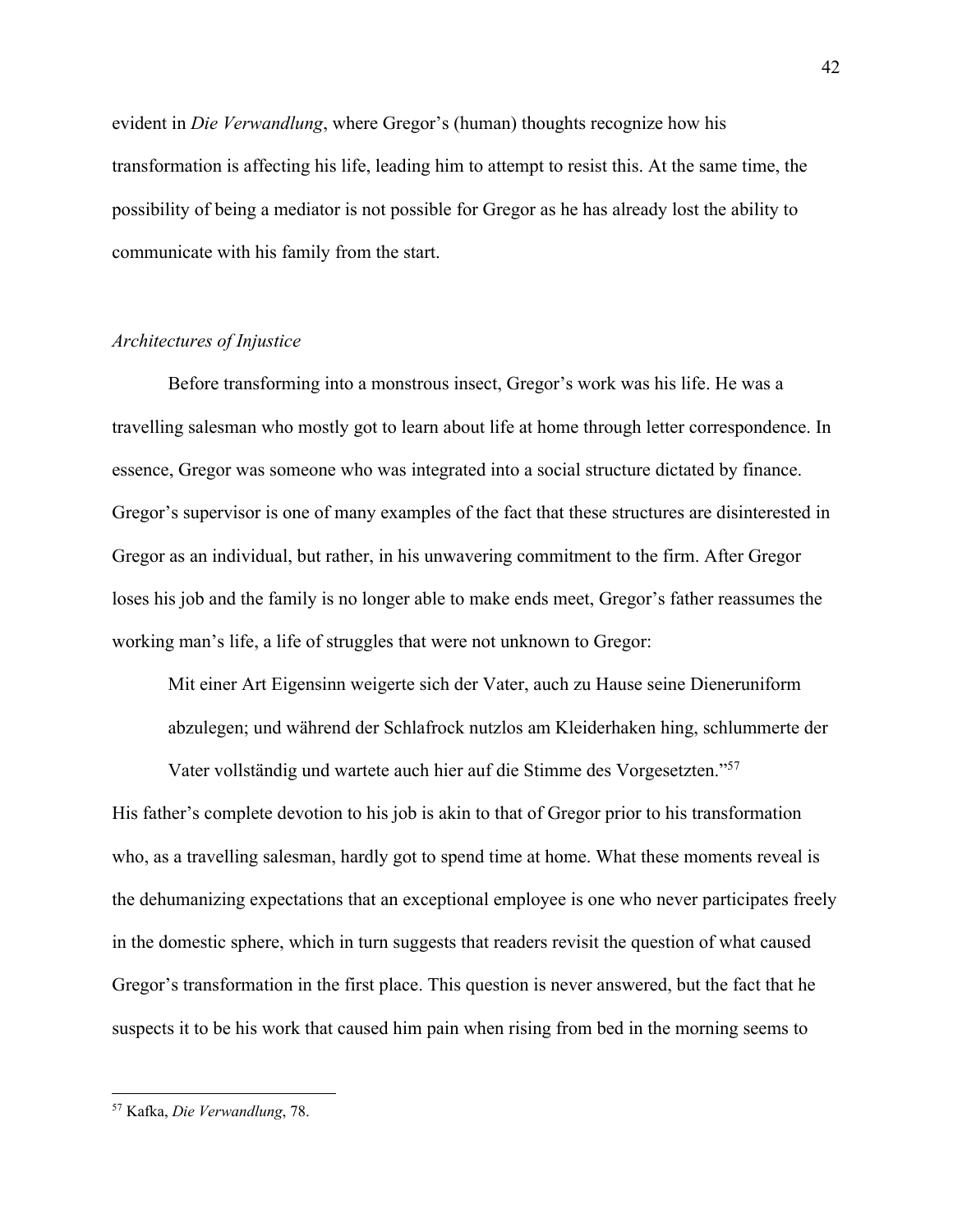point in precisely this direction. While the lives of Grete and the mother undergo less of a drastic change as they remain as caretakers of the household, the family is nonetheless forced to rent out a part of their apartment to the three boarders who do not only end up taking up one of the rooms – they also overtake many of the domestic privileges of the family, such as eating in the dining room (see above).

The Samsa family, however, think themselves free of fault when it comes to class-based hierarchy, as made evident by the way in which the cleaning woman in her house is fired by the father without any consideration. On one hand, the father's decision may stem from his familial affinity to Gregor: the housekeeper perceives Gregor no longer as a human at all, while Gregor's family members still do. On the other, if one is to consider how it was Gregor's loss of a job that caused the family substantial financial complications, the firing of the cleaning woman can be seen as part of a repeating cycle. After all, the father does not ponder what kind of financial trouble he may placing the housekeeper in, in a similar way to how the manager fires Gregor without remorse, or how the three tenants who move into the Samsa household ultimately leave without paying for their stay. In comparison to *Die Wand*, thus, Gregor's transformation does accomplish a defamiliarization of social structures in him that brings them to light to the reader, but these social structures are not ultimately deconstructed in the way that they are in Haushofer's novel. The same is the case for gender autonomy. In Haushofer's novel, the protagonist's removal society allows her to gain new autonomy, one that is not controlled by men in her life, something she describes as freedom. A similar thing happens to Grete Samsa following Gregor's demise. Since Gregor had been the main source of income for the family, many of the decisions around the house had been Gregor's, including the choice of apartment for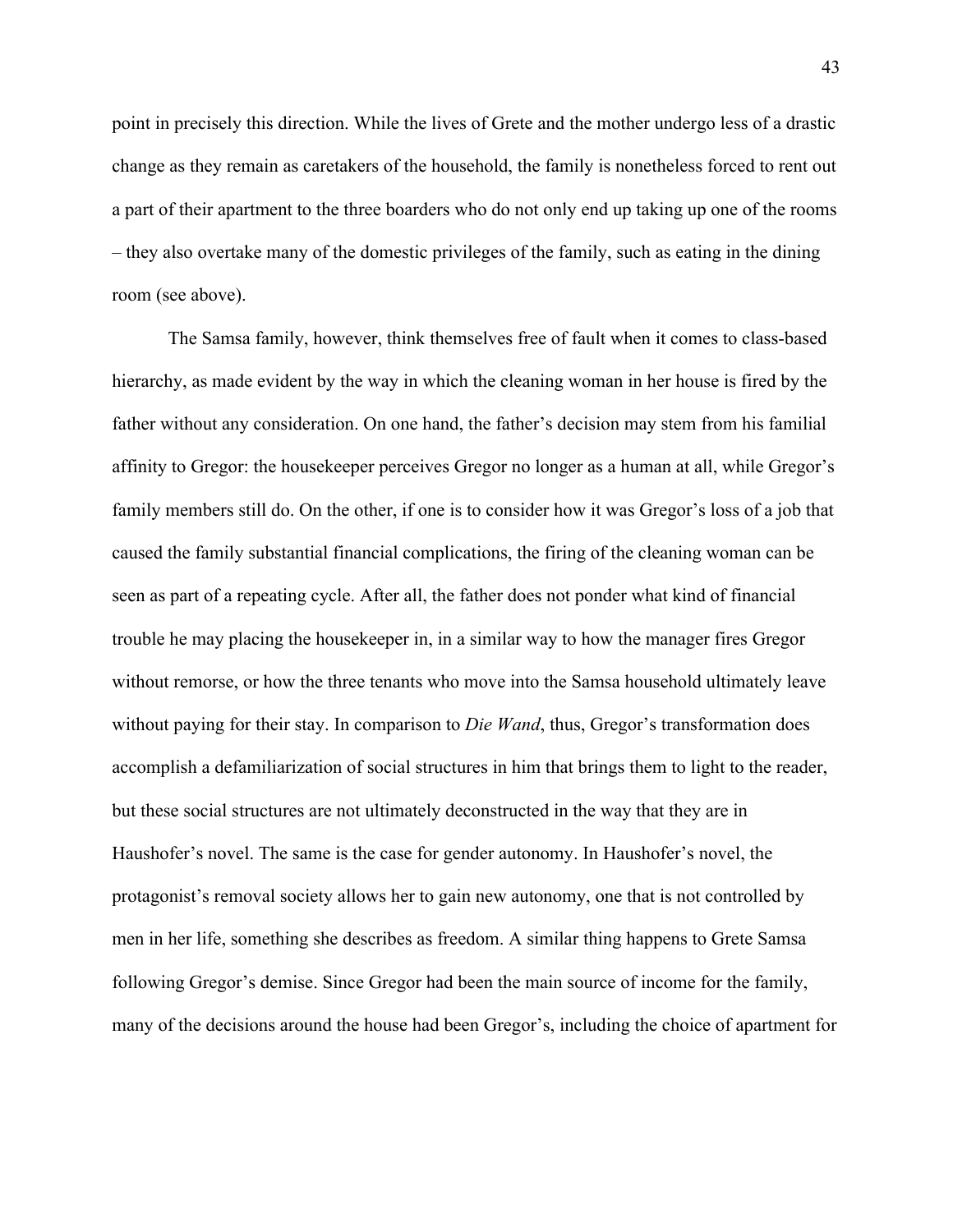the family to live in. After Gregor dies, however, the decision of which (smaller but more practical) apartment to move to becomes a collective decision between Grete and the parents:

"Die größte augenblickliche Besserung der Lage mußte sich natürlich leicht durch einen Wohnungswechsel ergeben: sie wollten nun eine kleinere und billigere, aber besser gelegene und überhaupt praktischere Wohnung nehmen, als es die jetzige, noch von Gregor ausgesuchte war."58

The fact that the decision is made collectively and not by the father suggests that, because of Gregor's death, certain power structures have been reconfigured. In fact, the parents notice this elevation of autonomy in Grete Samsa, who, in the final lines of the story, arches her lithe body toward the spring sunshine. In this moment, however, the parents notice—and note—that Grete has developed into a "schönen und üppigen Mädchen." This comment on Grete implicitly reinforces the social structures of early 20th-century bourgeois society by hinting that Grete, like the new and more practical apartment, will play a crucial role in improving/repairing the social and economic standing of the Samsa family. She is, after all, ripe for a potentially profitable marriage.

#### **Chapter 4: Implications of Narrative Mode**

As I have demonstrated in this project, Marlen Haushofer's *Die Wand* and Franz Kafka's *Die Verwandlung* are texts that share a transformation of the human to the nonhuman, which is catalyzed by a mysterious event. The reader is never told what caused Gregor's transformation or the invisible wall to spring up; rather, the reader, like the protagonists, is expected to accept this

<sup>58</sup> Kafka, *Die Verwandlung*, 110.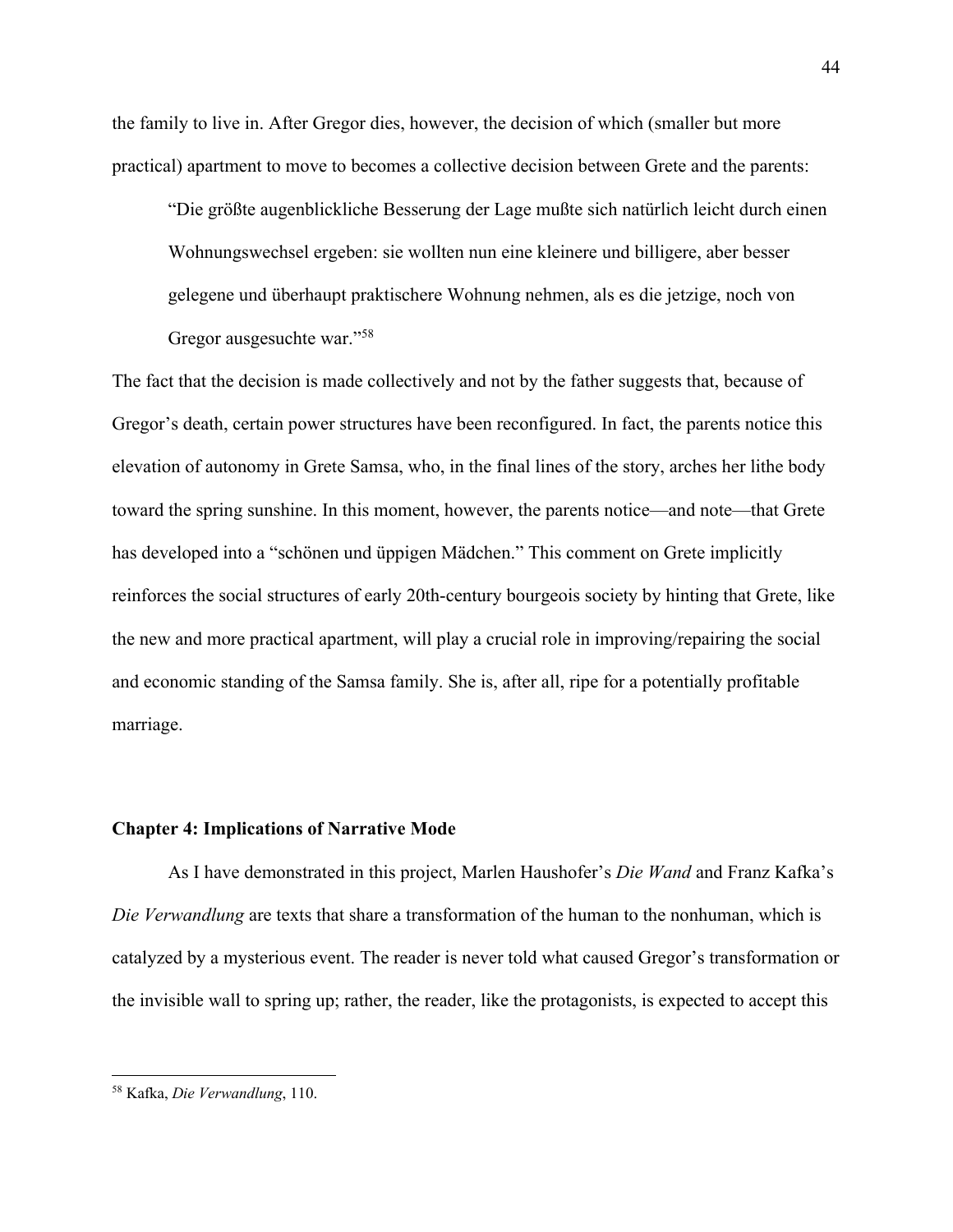opening premise as truth within the narrative. An exploration of the characters' elusive position between the human and the nonhuman calls several other truths into question. All this is done to examine social concepts and injustices from a new, defamiliarized perspective. This is certainly one of many possible interpretive strategies for the two texts but it is one that becomes particularly apparent when these two texts are read alongside each other in the context of magic realism. In fact, I was first inspired to do so because I identified a structural similarity in the two texts which I sought out to identify as magic realist in its nature. As shall be seen by the brief overview of magic realism as a narrative mode in literature, making the claim that either of these texts is magic realist appears complicated. Yet, the fact that these two works do not comfortably fit within any one of the plethora of definitions for magic realism leads to even more evocative discoveries.

#### *Magic Realism: The Puzzle*

The term "magic realism" is commonly thought of as a Latin American phenomenon that was popularized by Gabriel García Márquez's *100 Years of Solitude* (1967). The original coinage of the term, however, can be attributed to Franz Roh, who was a German photographer and art historian during the Weimar period. In 1925, Roh wrote his most famous work, titled *Nach Expressionismus: Magischer Realismus: Probleme der neuesten europäischen Malerei*. In this volume, Roh identifies an emergent post-expressionistic visual language that demonstrates a renewed appreciation for everyday objects as they are depicted in a realistic style and names it *Magischer Realismus*.<sup>59</sup> While Roh's book marks the actual starting point of magic realism as a

<sup>59</sup> Franz Roh, "Magic Realism: Post-Expressionism," in *Magical Realism: Theory, History, Community*, ed. Lois P. Zamora and Wendy B. Faris (Durham, N.C: Duke University Press, 1995), 15-31.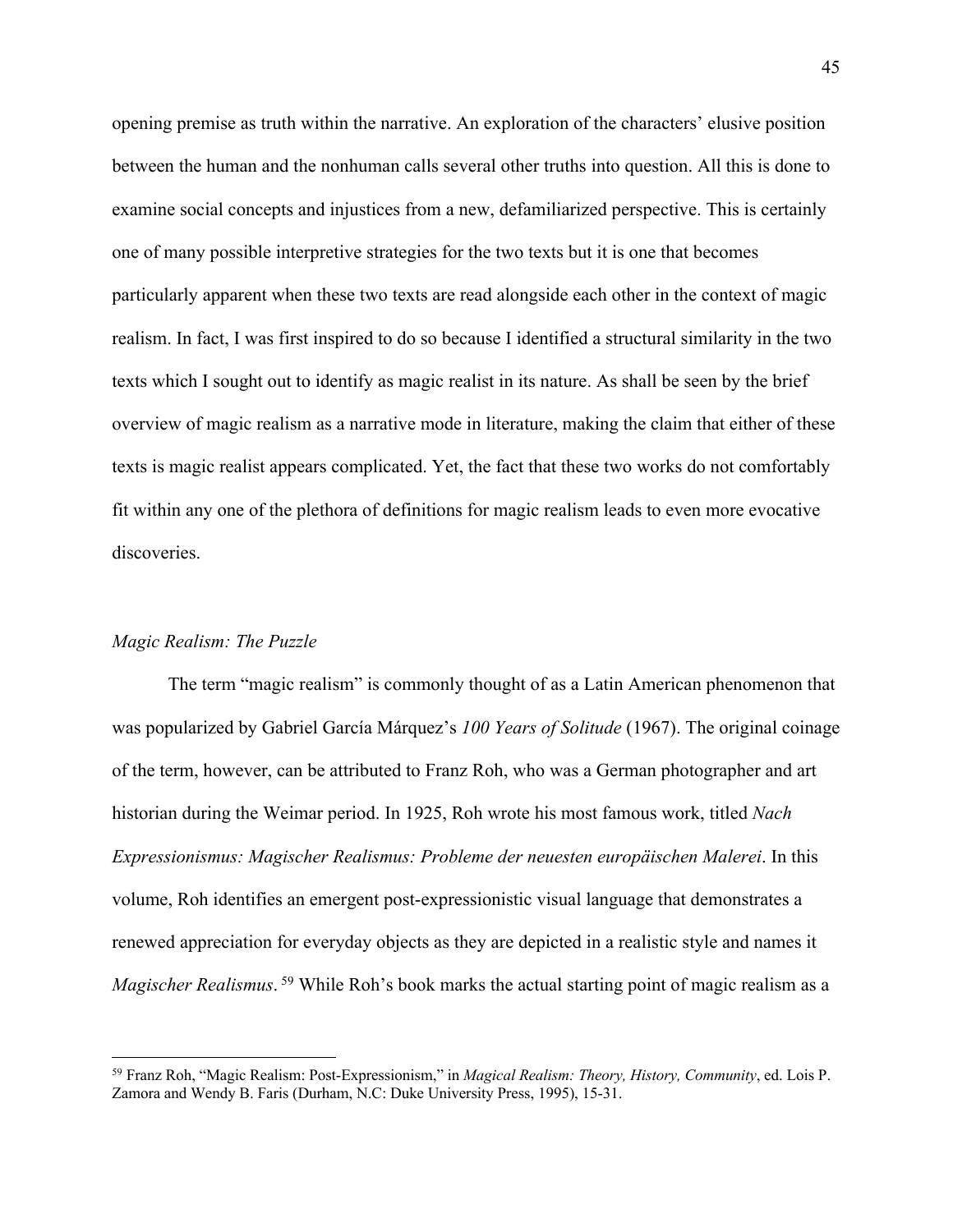term, it is important to recognize that Roh predominantly focuses on visual art and mentions literature in his book only briefly. Roh's version of magic realism also does not explicitly feature supernatural elements, like those that are characteristic of well-known Latin American magic realist literature of the 1960s and beyond. Franz Roh saw magic realism as a renewed perspective on everyday objects which captures the magic already embedded within them. What distinguishes magic realism from other narrative modes is the lack of hesitation on the part of the protagonist: the supernatural element may not be received positively or calmly, but the possibility of it actually occurring is never questioned. What is accomplished is a defamiliarization of the familiar. In the case of *Die Wand*, and *Die Verwandlung*, both texts open with a seemingly supernatural premise that, in turn, disrupts and reconfigures perspectives they have on objects and social structures from the protagonists' former lives. Without claiming the texts themselves to be magic realist, it is worth pointing out that several of the texts' shared qualities (defamiliarization, a seemingly supernatural opening premise, political commentary, destabilizing of temporal references and sequences, and an exploration of otherness) appear at the intersection of Franz Roh's magic realism and Latin American literary magic realism.

The two types of magic realism, while seemingly distinct from one another, can still be linked together vis-à-vis Franz Roh: In 1927, sections from Roh's book were translated into Spanish and published in *Revisita del Occidente* by José Ortega y Gasset. The publication, based in Madrid but with considerable international influence, not only reduced the number of paintings featured in Roh's manuscript from 87 to 4, but also modified Roh's title to simply "*Realismo Magico*", and altogether removed the preface,<sup>60</sup> the first sentence of which reads: "I

<sup>60</sup> Kenneth Reeds, "Magical Realism: A Problem of Definition," *Neophilologus* 90, no. 2 (April 2006): 176-179.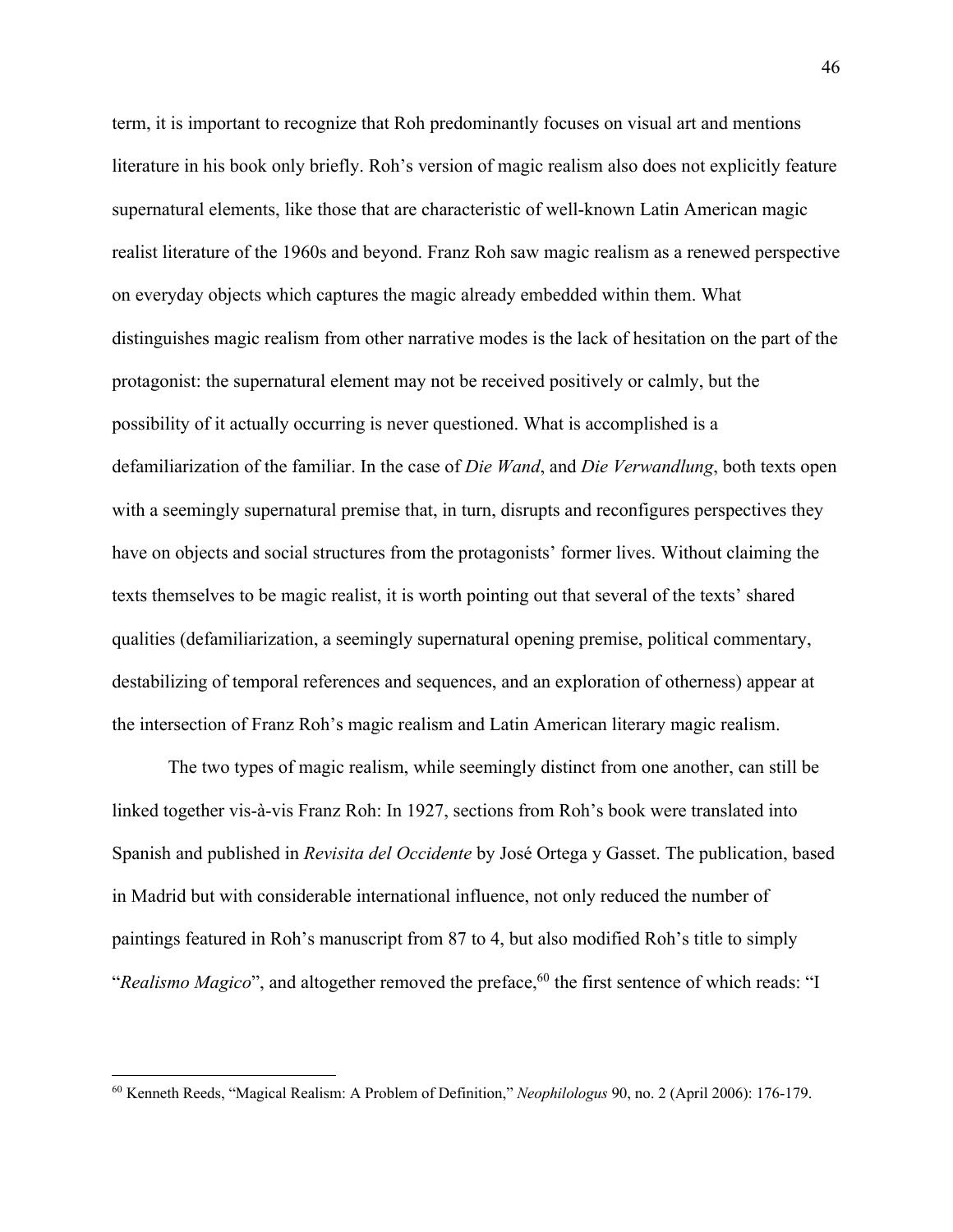attribute no special value to the title 'magic realism.'"61 In essence, Roh chose this name because his subject matter needed a name. Roh was interested in finding a name that expressed more than just the chronological relationship implied by "Post-Expressionism". Roh's term occurs quite sparsely in his original text, occurring rarely if at all after its introduction, while mentions of "objectivity" and "new objects" are frequent. All this resulted in what can arguably be considered separate paths of development for *realismo magico* and *Neue Sachlichkeit*, which reunited as a result of explosive growth in international scholarly interest in the 1960s and beyond. In the latter half of the 20<sup>th</sup> Century, discourse on magic realism in German literature also expanded, connecting Roh's original ideas with trends in literature that sought to uncover magic within the everyday. While some Latin American scholars would consider Franz Kafka a magic realist, scholars in Germany were (and are) divided on this. Ultimately, Kafka's role as an intermediary of Franz Roh's magic realism and the "current" of magic realism in Latin America is still recognized. To reiterate, the goal of this brief overview is not to attempt to make claims about Franz Kafka's belonging or possible lack thereof, to these categories, but rather to outline how the core idea of defamiliarization which unites the different instances of magic realism was what inspired a reading of *Die Wand* and *Die Verwandlung* together, and how a magic realist approach is a helpful interpretive strategy to approach these texts and to set them in new, previously unexplored contexts like this one. Below, magic realism will be discussed as a narrative mode which is subversive at its core because of how it accomplishes a reconfiguration of power structures in a realistic yet unfamiliar setting or mode of being, which is helpful in contextualizing *Die Wand* in this discussion as well.

<sup>61</sup> Franz Roh, "Magischer Realismus: Nachexpressionismus," 15-17.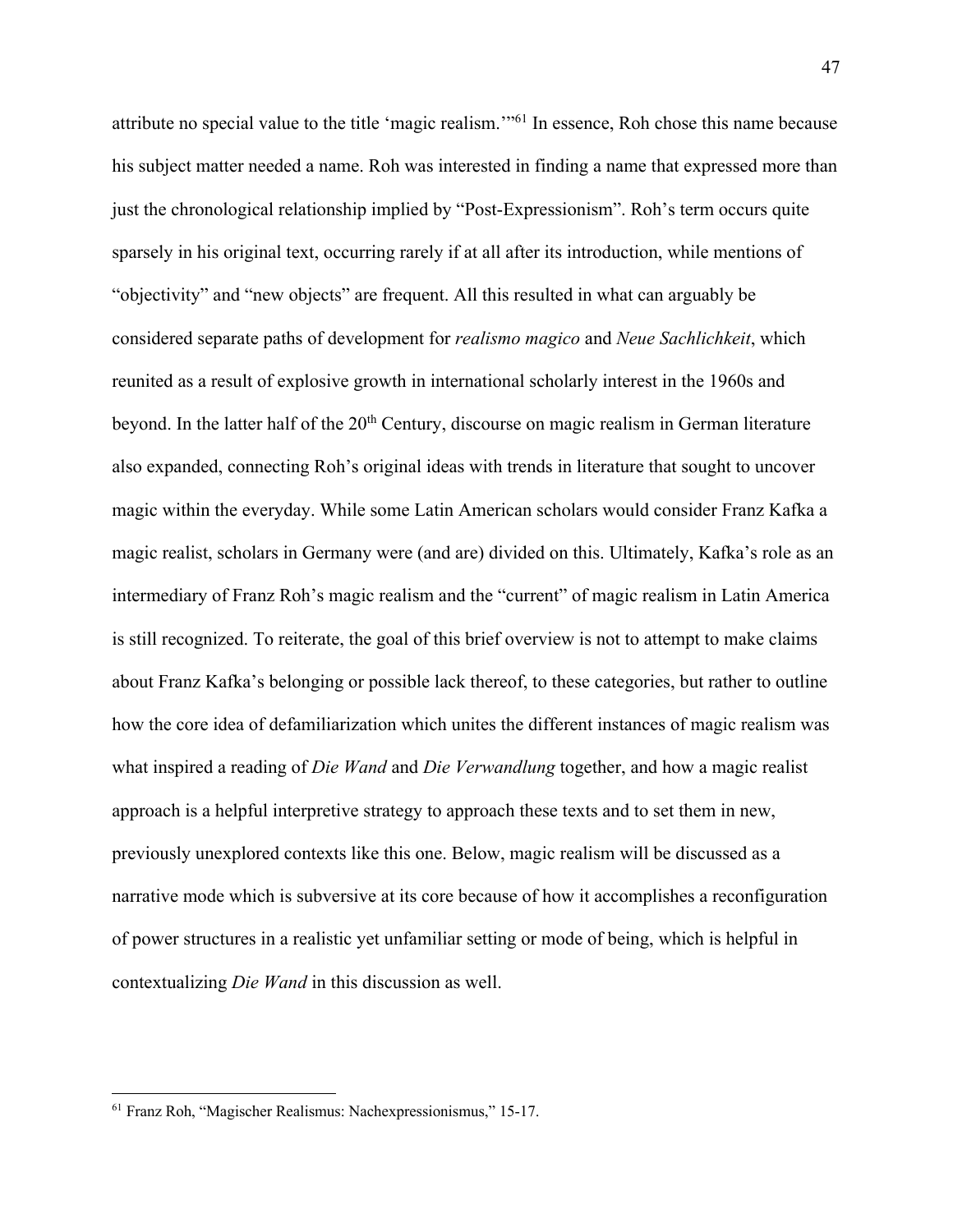While *Die Wand* is predominantly identified among a variety of categories of science fiction, rather than magic realism, it is still important to recognize how Haushofer's novel embodies the subversive nature that has come to define the magic realism as a narrative mode that calls into question the category of the "other." According to critic Maggie Ann Bowers, the power of magic realism as a narrative mode lies in the way it subverts categorization by calling realness itself into question:

"Once the category of truth is brought into question and the category of the real broken down or overturned, the boundaries of other categories become vulnerable. The reader becomes aware that if the category of the real is not definite then all assumptions of truth are at stake."62

The magic realist novel uses its supernatural elements to reconfigure traditional hierarchies of power, be they gendered, colonial or otherwise – in doing so, the reader is left with the conclusion that the dismantling of these structures is not only possible in a fantastical world, but rather, they can imagine a social reality in which it is possible. It is thus unsurprising that a narrative mode which does not place itself in any particular geographic location or era has become an effective means of attack for feminist authors like Angela Carter and Isabel Allende. In 1987, Patricia Hart even coined "magical feminism" as its own subcategory of magic realism.

This project is a reading of *Die Wand* which is consistent with several examples of the more recent scholarly perspectives on Haushofer's novel, such as the approach taken by Margaret Littler; the idea that within the protagonist is an invisible transformation through which she arrives at integration within nature. A similar transformation in the opposing order can be marked in Kafka's *Die Verwandlung*, where Gregor Samsa begins as an integrated, working

<sup>62</sup> Maggie Ann Bowers, *Magic(al) Realism* (London and New York: Routledge, 2004), 68.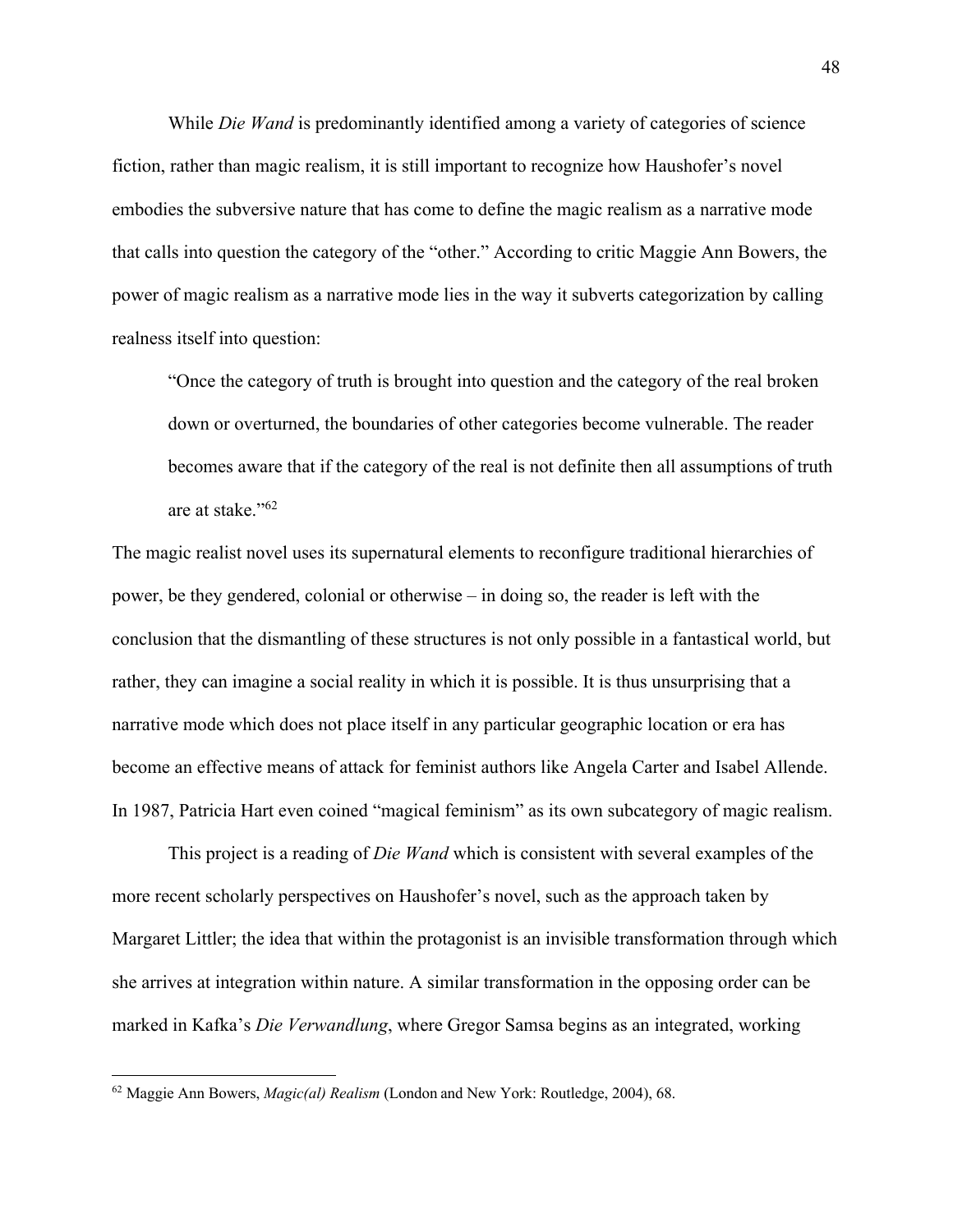member of society but is stripped of this position and rendered an individual. One of the key similarities of the transformation is that in either text, the transformation is catalyzed by an opening, puzzling premise that alienates the key characters from the other human beings around them. Until this point, the question of whether Gregor Samsa's transformation into vermin happened, or whether the giant invisible wall actually showed up, has been carefully avoided. And while these questions may be the source of initial interest or curiosity for the reader, readers of either text will ultimately conclude that it is not about this initial puzzling premise; it is how the protagonists change in response to it. Gregor Samsa's condition may be unique, but the way he is treated by society is much too familiar – the same could be said about Haushofer's protagonist in *Die Wand*, who finds herself at the crux of the human/nonhuman power hierarchy. One might note that, because of this, an interpretation of the opening premises as metaphor might be appropriate. A return to Franz Roh, however, might offer a third perspective.

This project first began out of a desire to bring together *Die Wand* and *Die Verwandlung*  with Franz Roh's vision of magic realism. This is admittedly an unlikely combination, but nonetheless a productive one, precisely because it is an attempt at something similar to what the texts themselves are accomplishing: a defamiliarized perspective on the social structures that govern the everyday lives of the protagonists. Franz Roh discusses miniaturization as a prevalent practice of painters of magic realism. He suggests that presenting things in a miniature "seeks to endow the viewer, who is frequently too cursory and careless in his knowledge of the world and in his idealism, with a penetrating and meticulous lucidity."63 To Franz Roh, the concept of miniature extends beyond the idea of precise, small paintings that seek to capture "smallness

<sup>63</sup> Franz Roh, "Magical Realism: Post-Expressionism," in *Magical Realism: Theory, History, Community*. ed Louis P. Zamora & Wendy B. Faris (Durham, N.C: Duke University Press, 1995), 27.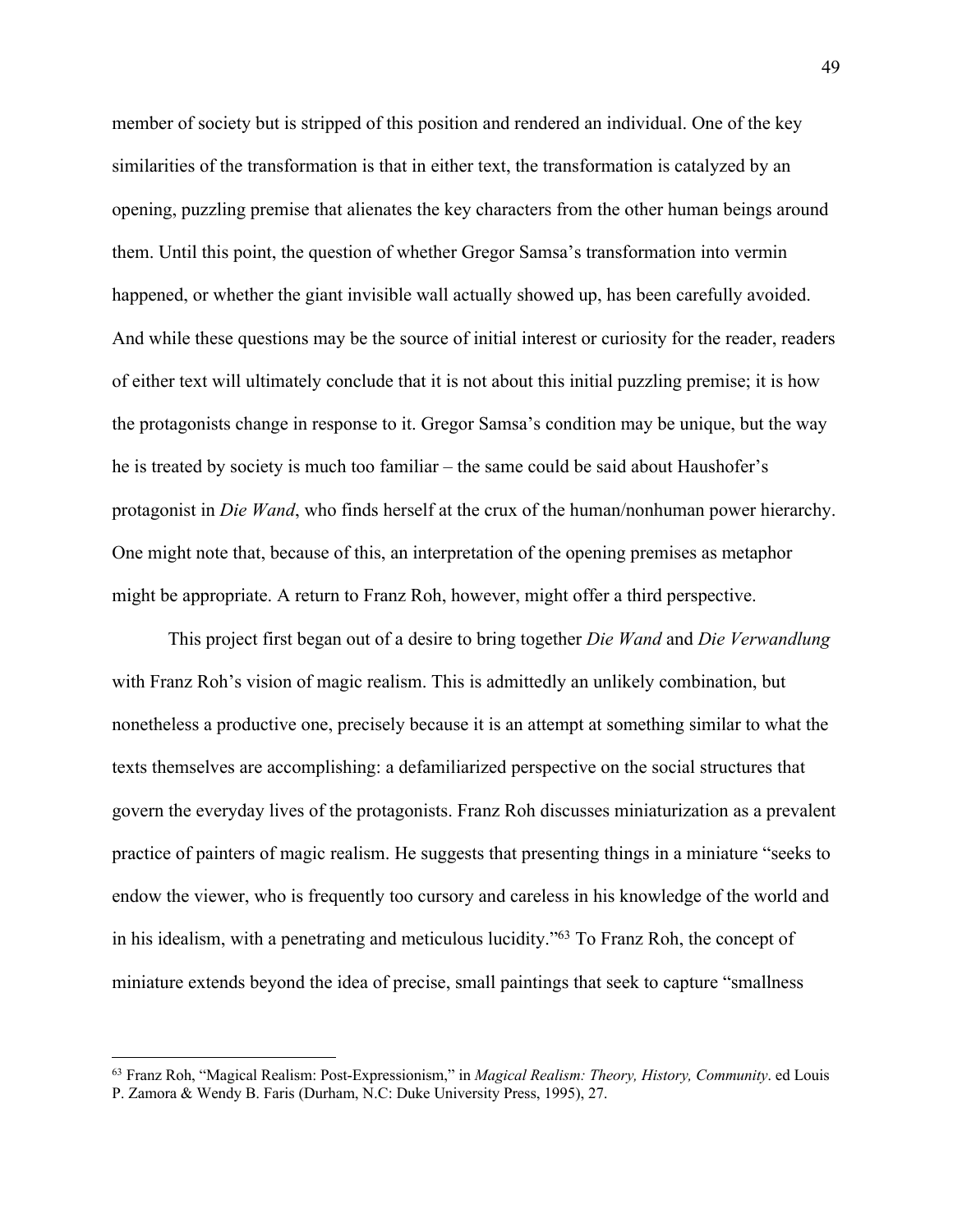from within." There is another kind of miniature, one which seeks to "locate infinity in small things" that stems from "a special way of looking at the world" and can include even giant paintings, music, and other forms of art.<sup>64</sup>

#### *The Miniature*

In essence, Marlen Haushofer's *Die Wand* and Franz Kafka's *Die Verwandlung* create their own kind of miniatures. The texts' protagonist/narrator is isolated from their surroundings and "framed" in an enclosed space, be that an invisible transparent wall or Gregor's room. It is in these miniature frames that these characters' changing position in relation to the humans and nonhuman animals around them is brought into the reader's focus. The invisible wall that forms around the protagonist in *Die Wand* creates a miniature world for her, her own universe in which she is directly involved with the nutrient cycle. As the only human (or so she would believe), she also becomes her own kind of miniature – a small individual in a limited yet overwhelmingly large space around her. *Die Verwandlung,* in contrast, is a miniature already in form, but Gregor's home also becomes a miniature of society, through which class issues that prevail beyond the level of the individual are presented.

Important to Roh's concept of the miniature is the objects' relationship to background and foreground, and in the texts investigated in this project, the concept of a background is equally important. In Haushofer's novel, the invisible wall's presence is constant, however, its transparency prevents it being approached as a background phenomenon: it is only when the protagonist is up close that she is able to interact with the wall at all, by feeling it (she even sets up stakes around the wall to help her remember its position and existence). In contrast, the

<sup>64</sup> Franz Roh, "Magical Realism: Post-Expressionism," 27.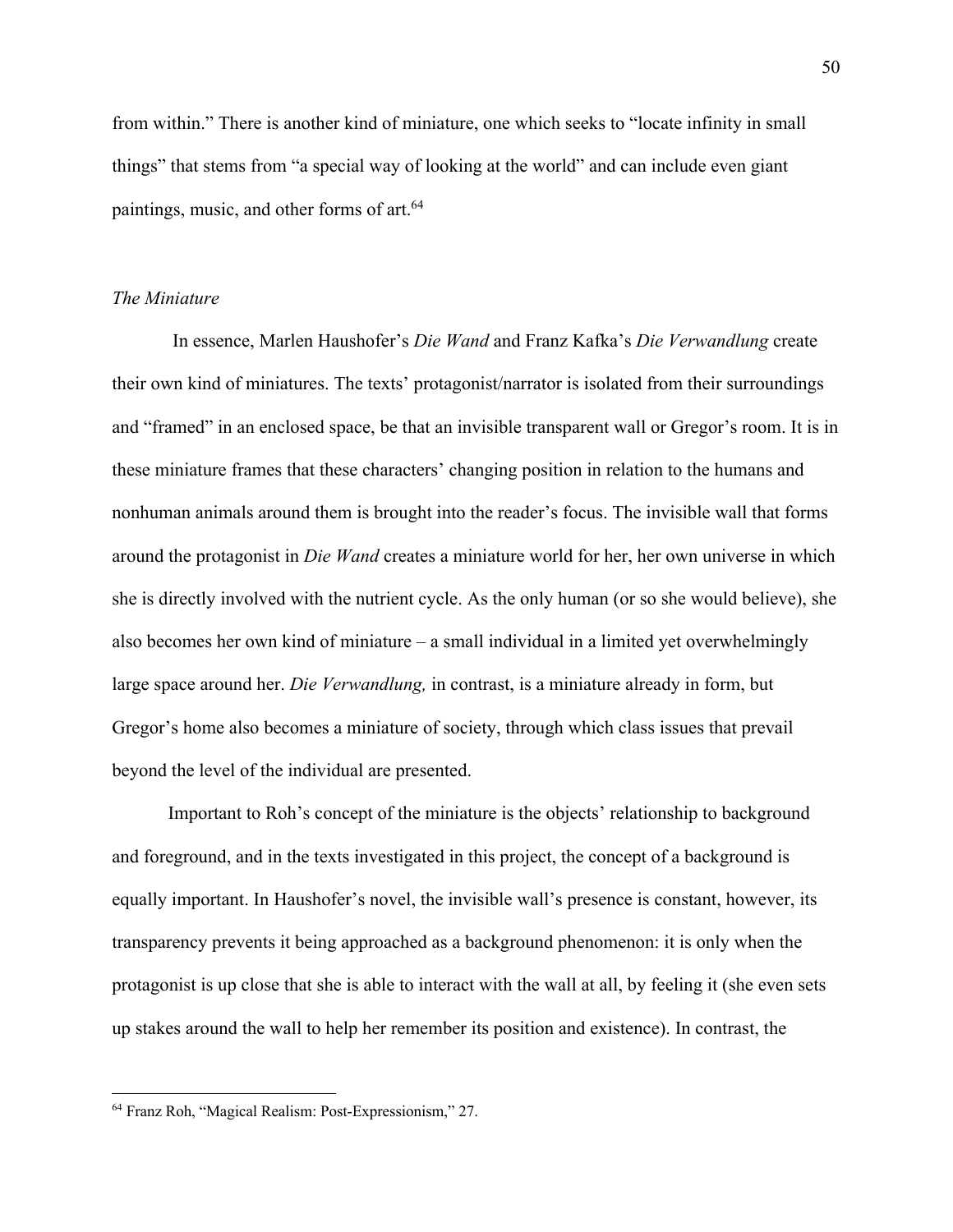protagonist herself gradually lets go of her position as individual and as human and therefore exceptional. Her transformation into the *humane nonhuman* is thus a transformation from foreground to background. The wall, if thought of as a magic realist element in the "painting" that is Haushofer's novel, is not first and foremost a physical barrier that prevents the protagonist from escaping, it is an ordering principle, it is something that creates structure in the life of the protagonist.

The concept of miniature is of further help in linking these texts together if considered in the sense of Kafka's literature as minor literature. Gilles Deleuze and Felix Guattari's "Kafka: Toward a Minor Literature" (1975) is seen as one of the foundational political texts about Franz Kafka's works. Pointing out that Kafka is an author writing in German, in Prague, in a distinct dialect of "Prague German", Deleuze and Guattari identify Kafka as a writer whose "dialect of minor" literature stands in opposition with High German language, which as a consequence makes the nature of his work subversive, as it is a literature of a small nation that defies control of the bigger one.<sup>65</sup> Stanley Corngold provides nuance to the claim that Kafka is writing in a particular dialect, but nonetheless is in agreement with the idea that in its linguistic foundation, Kafka's works are of a subversive nature:

Despite its inaccuracy, Deleuze and Guattari's view of Kafka as an author working within the constraints of a minor literature has now located Kafka exemplarily within a certain dialect – or perhaps, pidgin – of critical theorizing. This is a political criticism empowering the literature of small nations, a literature said to be exemplary of strategies for *exploding power at the underside*. 66

<sup>65</sup> Stanley Corngold, "Kafka and the Dialect of Minor Literature," *College Literature* 21, no. 1 (1994): 144-145.

<sup>66</sup> Corngold, "Kafka and the Dialect of Minor Literature," 145. Emphasis added.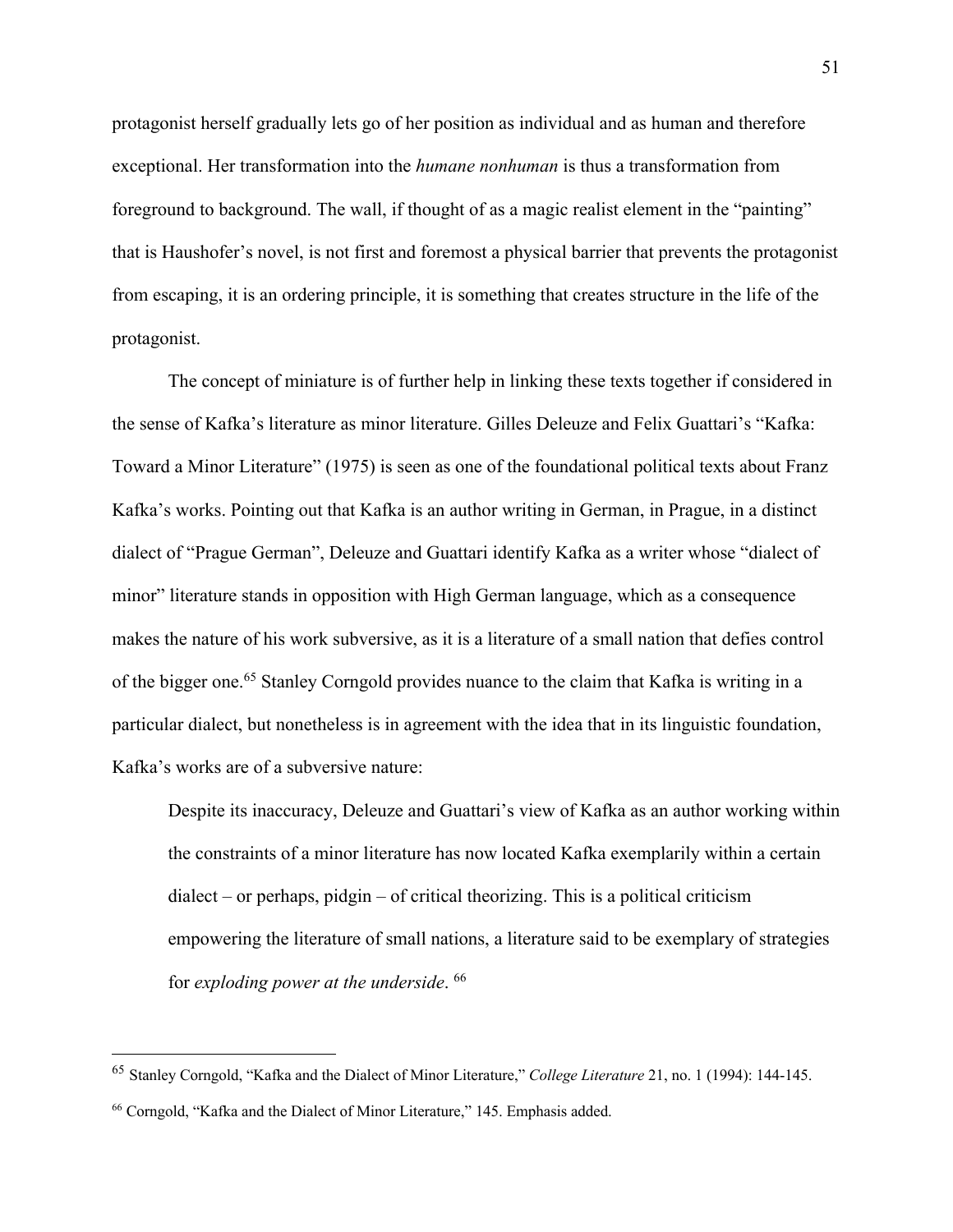Once again, it is worth returning to Bowers' idea that at its heart, magic realism is a literature that seeks to disrupt notions of the truth and the real in order to empower "the other," per Deleuze and Guattari, Kafka can be read in noticeably similar terms. It is actually Deleuze and Guattari's essay that has served as a link between Haushofer's *Die Wand* and Kafka's *Die Verwandlung* in one of the rare instances that these texts are brought together in critical literary scholarship. In "Materialisierte Entfremdung" (2021), Jürgen Gunia discusses the invisible wall of *Die Wand*, both as a literalized metaphor, and as part of a process Deleuze and Guattari describe in their essay on Kafka: the process of "Ausweg". Like this project, Gunia connects the appearance of the wall to Gregor's transformation as an unexplainable event, but something that persists through the narrative and thereby achieves a reconfiguration of the character's circumstances. Gunia discusses Haushofer's protagonist's longing for freedom and provides a further connection to Kafka's "Ein Bericht für eine Akademie" in which the monkey Rotpeter exclaims: "Nein, Freiheit wollte ich nicht. Nur einen Ausweg; rechts, links, wohin immer."<sup>67</sup> Deleuze and Guattari, as Gunia point out, link the importance of the "Ausweg" in these texts to Marx's alienation theory, the idea that as a consequence of living in a stratified class system, one begins to lose their humanity – that they are, in essence, catapulted into a human-animal transformation.68 Gregor Samsa cannot help but become an animal to sharpen his perception and realize his truth. The anticapitalism of these texts thus further cements them as texts that aim to defamiliarize, and thereby disrupt existing social structures from the point of view of the minor or "the other." The way Kafka and Haushofer accomplish this is by challenging the very principles of the real in the worlds they present. By disrupting what is possible in the real world,

<sup>67</sup> Jürgen Gunia, "Materialisierte Entfremdung. 'Schöpferisches Verfahren in Marlen Haushofers *Die Wand*,' *Altre Modernità*, no. 25 (2021): 57-58.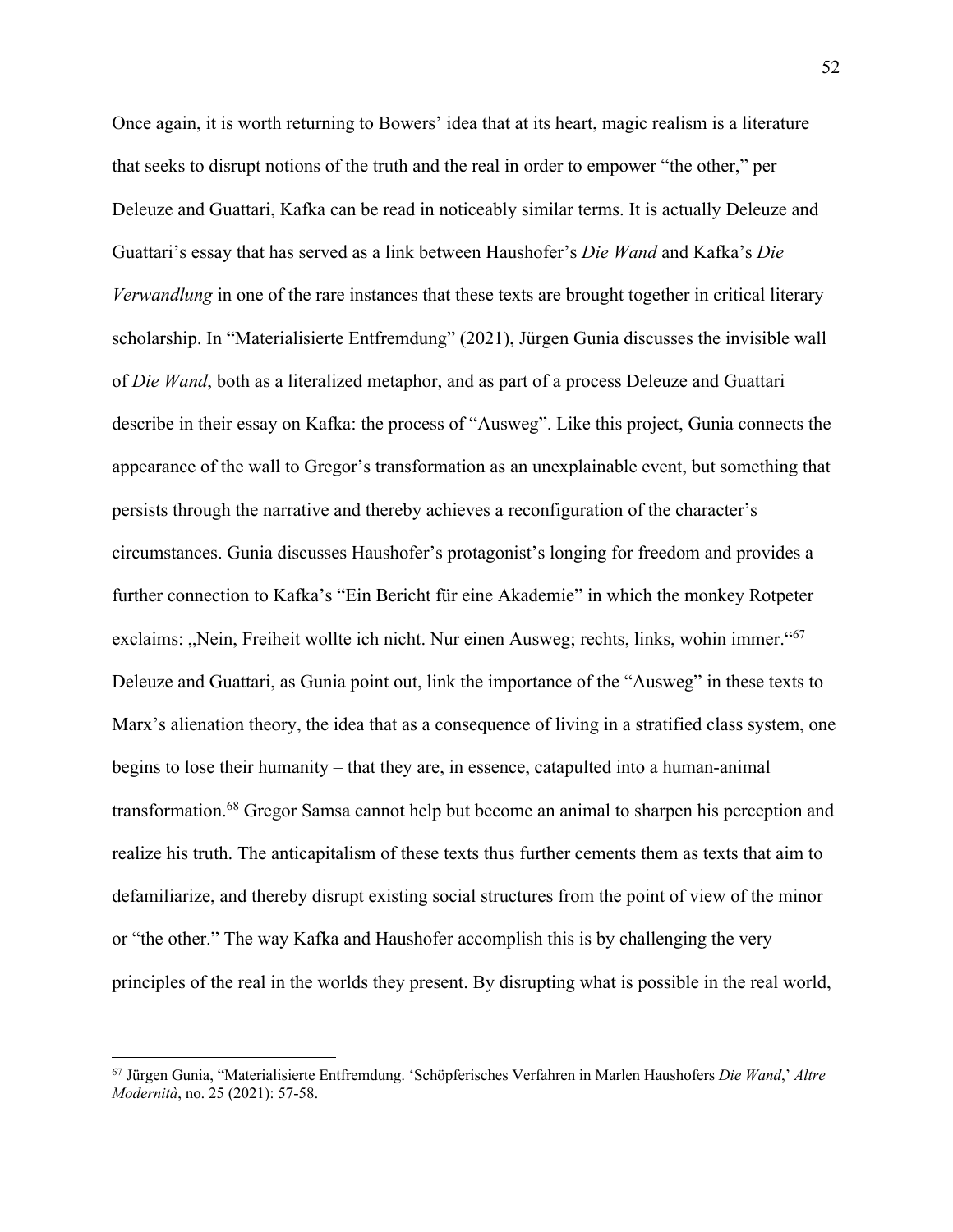*Die Wand* and *Die Verwandlung* set to question oppressive and harmful social structures that have come to be accepted as infallible realities. In other words: by *changing the world*, these texts force us to contemplate how the world might be changed.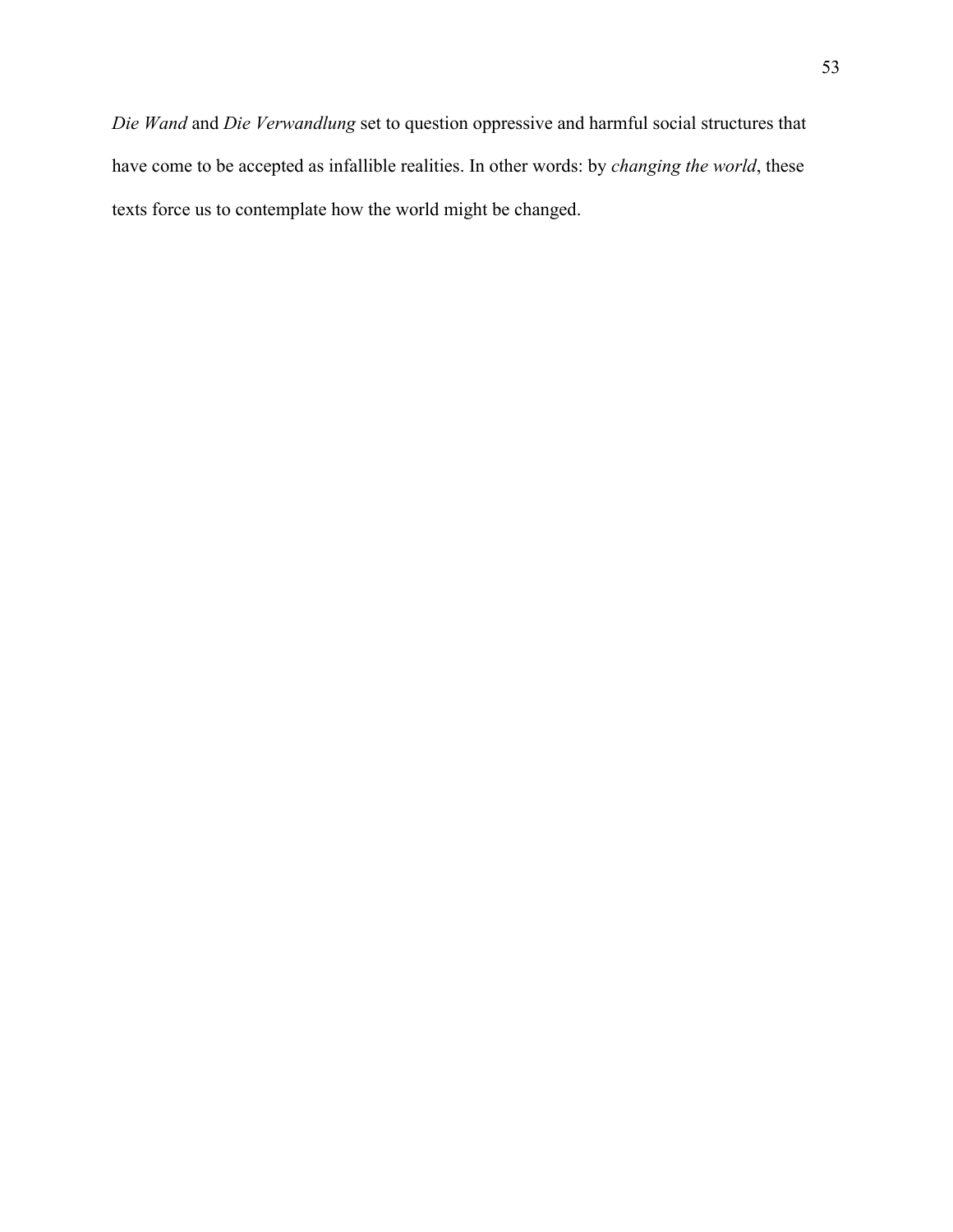#### **Bibliography**

Angulo, María-Elena. *Magic Realism: Social Context and Discourse*. New York: Garland, 1995.

- Balderston, Daniel. "Magical Realism," in *The Encyclopedia of the Novel*, ed. Peter Melville Logan. Oxford, UK: John Wiley & Sons, 2010.
- Bowers, Maggie Ann. *Magic(al) Realism*. London and New York: Routledge, 2004.
- Chanady, Amaryll. "Magic Realism Revisited: The Deconstruction of Antinomies." *Canadian Review of Comparative Literature* 30, no. 2 (2003): 428–44.
- Corngold, Stanley. "Kafka and the Dialect of Minor Literature." *College Literature* 21, no. 1 (1994): 89–101.
	- ———. "Thirteen Ways of Looking at a Vermin: Metaphor and Chiasm in Kafka's The Metamorphosis." *Literary Research* 21, no. 41–42 (2004): 59-85.
- Dassanowsky, Robert. "Countercinematic Reflections and Non/National Strategies: New Austrian Film and the Berlin School." In *The Berlin School and Its Global Contexts: A Transnational Art Cinema*. Wayne State University Press, 2018. 76-95.
- Dhúill, Caitríona Ní. "Fuelling Lockdown: Haushofer's Die Wand as a Text of the Great Acceleration," in *Marlen Haushofer: Texte und Kontexte*, ed. Andrea Capovilla, Berlin: Frank & Timme, 2022. 19-40.
- Durix, Jean-Pierre. *Mimesis, Genres, and Post-Colonial Discourse: Deconstructing Magic Realism*. New York: St. Martin's Press, 1998.

Duttlinger, Carolin, ed. *Franz Kafka in Context*. 1st ed. Cambridge University Press, 2017.

- Engel, Manfred, and Bernd Auerochs. *Kafka-Handbuch: Leben–Werk–Wirkung*. Springer-Verlag, 2010.
- Frost, Sabine. "Looking Behind Walls: Literary and Filmic Imaginations of Nature, Humanity, and the Anthropocene in Die Wand," in *Readings in the Anthropocene: The Environmental Humanities, German Studies, and Beyond*, ed. Sabine Wilke and Japhet Johnstone, New York: Bloomsbury, 2017. 62-88.
- Gale, Matthew, and Katy Wan. *Magic Realism: Art in Weimar Germany 1919-33*. London: Tate Publishing, 2018.
- Gunia, Jürgen. "Materialisierte Entfremdung. 'Schöpferisches Verfahren' in Marlen Haushofers *Die Wand*." *Altre Modernità* 25 (2021): 52–64.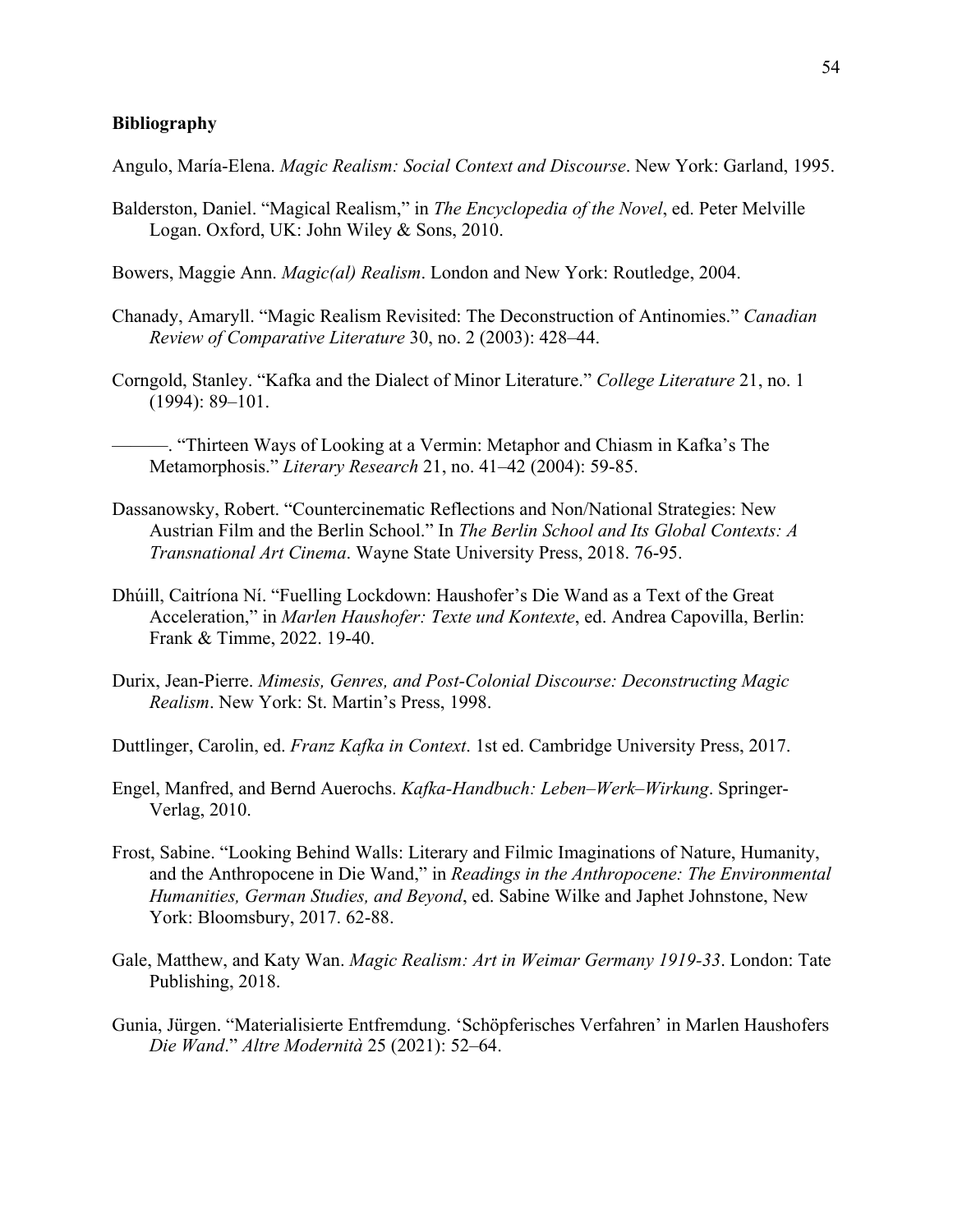- Gymnich, Marion, and Alexandre Segao Costa. "Of Humans, Pigs, Fish and Apes: The Literary Motif of Human-Animal Metamorphosis and Its Multiple Functions in Contemporary Fiction." *L'Esprit Créateur* 46, no. 2 (2006): 68–88.
- Haushofer, *Die Wand*. 1963. Reprint by Berlin: Ullstein, 2017.
- Hemingway, Andrew. "Franz Roh's Nach-Expressionismus and the Weltanschauung of the Weimar Republic." *German Studies Review* 40, no. 2 (2017): 267–88.
- Kafka, Franz, *Die Verwandlung*. 1915. Reprint, 2020.
- Leine, Torsten W. "Magischer Realismus als Verfahren der Späten Moderne: Paradoxien einer Poetik der Mitte." In *Magischer Realismus als Verfahren der Späten Moderne*. Berlin/Boston: de Gruyter, 2017.
- Littler, Margaret. "The Posthuman and Marlen Haushofer's *Die Wand* on Page and Screen," in *Marlen Haushofer: Texte und Kontexte*, ed. Andrea Capovilla, Berlin: Frank & Timme, 2022. 41-58.
- Markotic, Lorraine. "Melancholy and Lost Desire in the Work of Marlen Haushofer." *Modern Austrian Literature* 41, no. 1 (2008): 65–93.
- Reeds, Kenneth. "Magical Realism: A Problem of Definition." *Neophilologus* 90, no. 2 (April 2006): 175–96.
- Richards, Anna. "The Friendship of Our Distant Relations": Feminism and Animal Families in Marlen Haushofer's *Die Wand* (1963)." *Feminist German Studies* 36, no. 2 (2020): 75–100.
- Roh, Franz, 1890-1965. *Nach-expressionismus; Magischer Realismus, Probleme der neuesten europäischen Malerei*. Germany: Klinkhardt & Biermann, 1925.
- Roland, Hubert. "Deutschsprachiger und internationaler Magischer Realismus: die Anpassungsfähigkeit einer Poetik der Wirklichkeitsverwandlung." Göttingen: Vandenhoeck & Ruprecht, 2021.
- Santana-Acuña, Álvaro. *Ascent to Glory: How One Hundred Years of Solitude Was Written and Became a Global Classic*. Columbia University Press, 2019.
- Scheffel, Michael. *Magischer Realismus: Die Geschichte Eines Begriffes und ein Versuch seiner Bestimmung*, Tübingen: Stauffenburg, 1990.
- Selvarani, R. Ranjini, and Dr. M. S. Zakir Hussain. "Magical Feminism: The Female Voices of Magic Realism in Isabel Allende's The House of the Spirits and Laura Esquivel's Like Water for Chocolate." *International Journal of English Literature and Social Sciences* 4, no. 5 (2019): 1390–93.